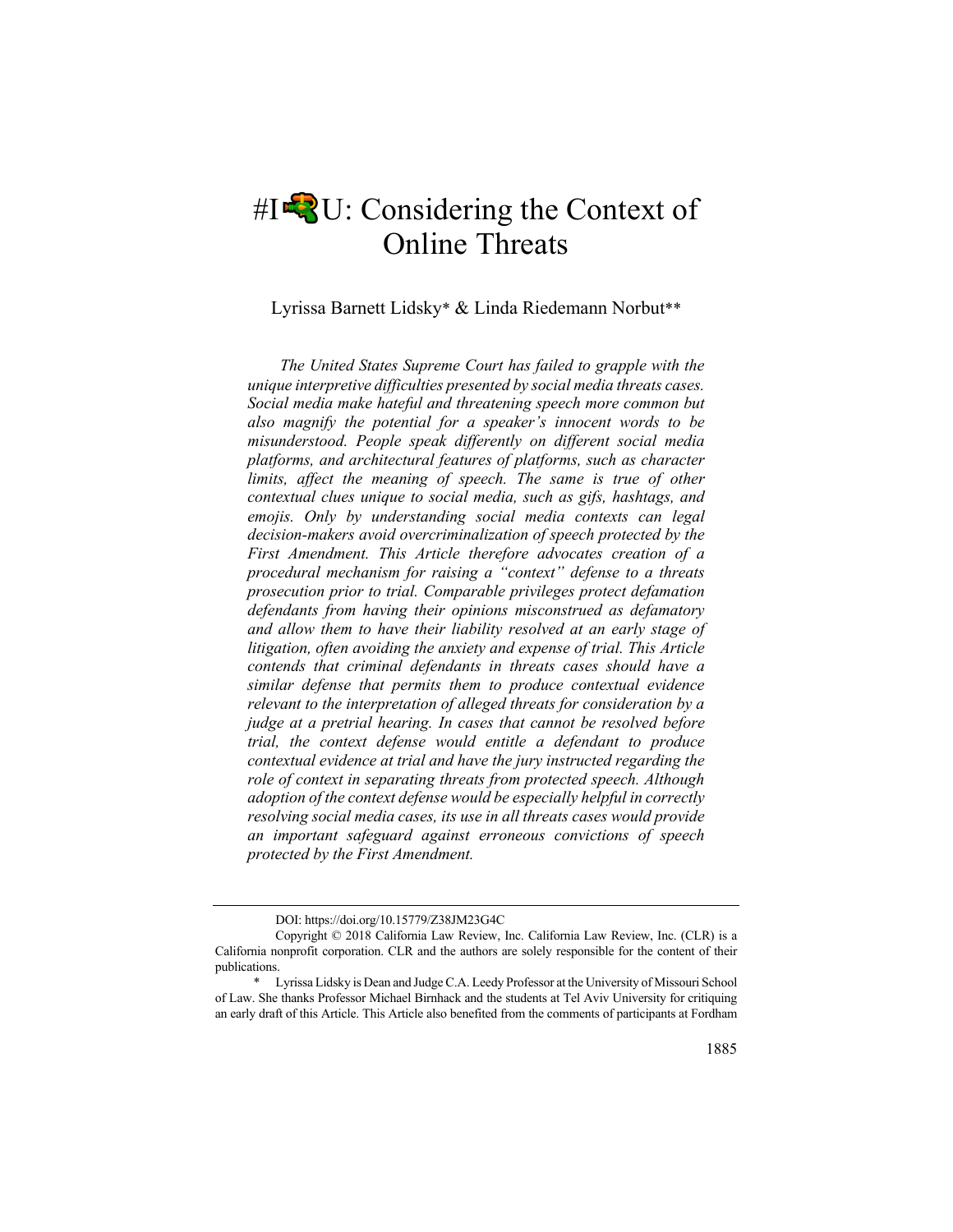[W]hatever it is that the law is after it is not the whole story.<sup>1</sup>

--Clifford Geertz

| II. Understanding the Social Media Contexts of Violent Speech  1902 |  |
|---------------------------------------------------------------------|--|
|                                                                     |  |
|                                                                     |  |
|                                                                     |  |
| IV. Challenges for Legal Decision-Makers and a Proposal for         |  |
|                                                                     |  |
|                                                                     |  |

### **INTRODUCTION**

"*I think I'ma SHOOT UP A KINDERGARTEN/ AND WATCH THE BLOOD OF THE INNOCENT RAIN DOWN/ AND EAT THE BEATING HEART OF ONE OF THEM."*<sup>2</sup> These were the words that Texas teen Justin Carter posted on Facebook in February 2013, just two months after a deranged gunman slaughtered twenty children and six adults at a Newtown, Connecticut school.<sup>3</sup> A Canadian onlooker was so alarmed that she took a screenshot of Carter's comments, looked up his address, and contacted Texas police.<sup>4</sup> Police officers responded promptly. Although they found no weapons of any kind in Carter's home, they arrested and charged him with making a terroristic threat, and a judge ultimately set bail at half a million dollars.<sup>5</sup> An anonymous donor posted bail,

Law Review's 2017 symposium on Terrorist Incitement on the Internet and the 2017 Yale Freedom of Expression Scholars Conference. Special thanks to Alexander Tsesis for his comments at both events and to Mitchell McNaylor for his early and excellent editorial advice. Thanks also to Ashley Messenger, Caroline Corbin, David Thaw, and Rachael Jones.

<sup>\*\*</sup> Linda Riedemann Norbut is an attorney for the Brechner Center for Freedom of Information at the University of Florida, where she received her J.D. (2017) and M.A. in the Law of Mass Communication (2013).

<sup>1.</sup> CLIFFORD GEERTZ, LOCAL KNOWLEDGE: FURTHER ESSAYS IN INTERPRETIVE ANTHROPOLOGY 173 (1983).

<sup>2.</sup> Elise Hu, *As Supreme Court Considers Online Threats, an Update on Justin Carter*, NPR (Dec. 1, 2014), http://www.npr.org/sections/alltechconsidered/2014/12/01/367771533/as-high-courtconsiders-online-threats-an-update-on-justin-carterq [https://perma.cc/5XCX-KZPH].

<sup>3.</sup> *See* Joe Palazzolo, *Teen Jailed for Facebook Posting About School Shooting*, WALL ST. J. (July 4, 2013), https://www.wsj.com/articles/SB10001424127887324260204578583482948367730 [https://perma.cc/K9EY-UD4U].

<sup>4.</sup> *See* Hu, *supra* note 2.

<sup>5.</sup> *Id.*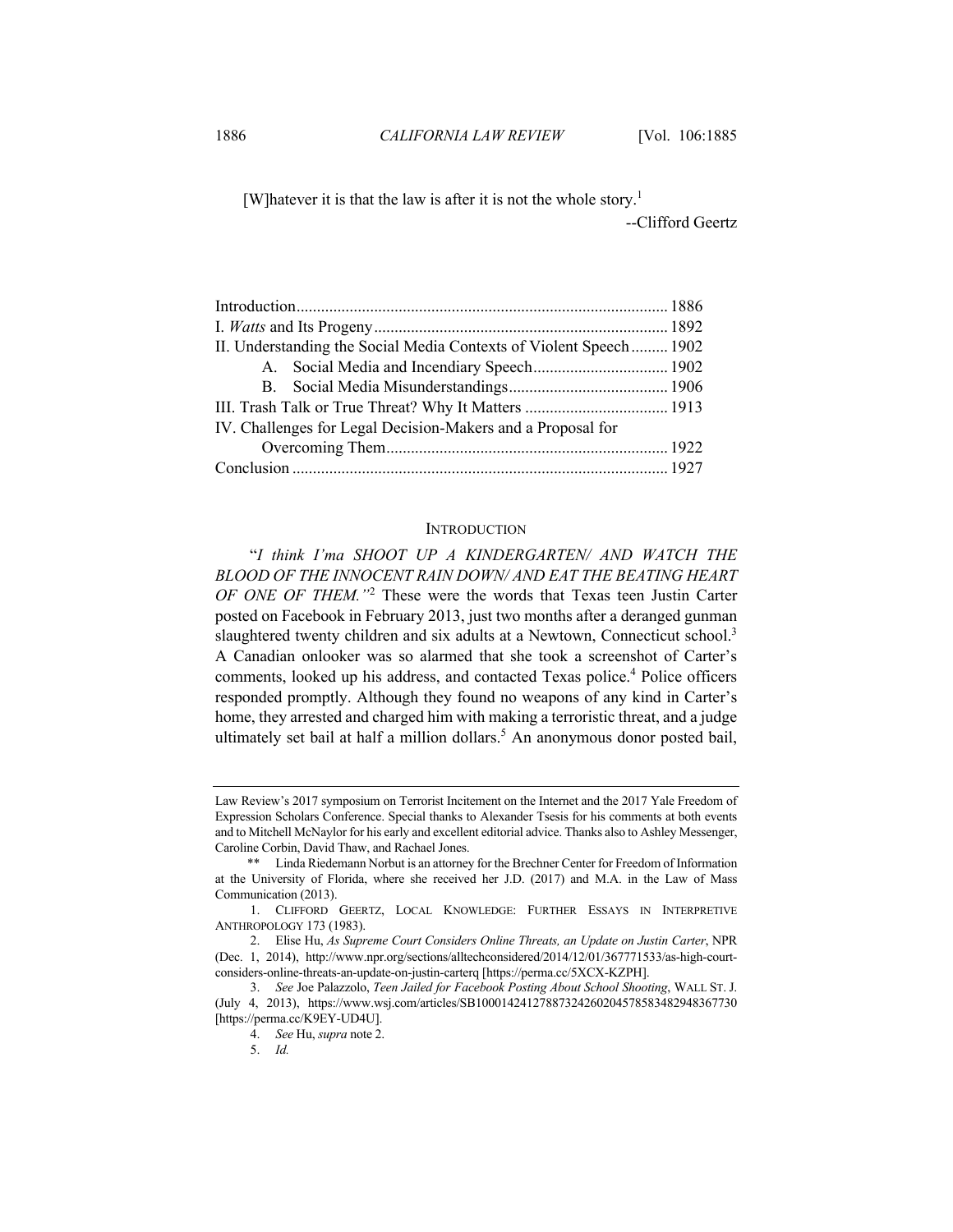but not before Carter had spent four months in jail, where he had been physically abused and put in solitary confinement for his own safety.<sup>6</sup> Carter awaited trial for five years before prosecutors finally gave him a plea deal in March 2018, dismissing the felony charges in exchange for his guilty plea to an unrelated misdemeanor charge.<sup>7</sup>

The justice system's response to Carter's words may sound predictable enough, even laudable, but setting Carter's words in their broader context suggests his real offense may have been speaking in bad taste and having bad timing. <sup>8</sup> The one comment from Carter's interlocutor included in the indictment suggests his "threat" may have been a hyperbolic response to provocation.<sup>9</sup> Moreover, Carter's father told interviewers that his son immediately followed his alleged threat with a post saying "'LOL' and 'J/K,"<sup>10</sup> common internet abbreviations for "laughing out loud" and "just kidding."<sup>11</sup> Even Carter's use of selective capitalization can be read as a tip-off that his "threat" was merely a "rant," given that "[t]yping in all caps is Internet code for shouting."<sup>12</sup>

Other contextual evidence bolsters this interpretation. Although Carter made the offending comments on a public Facebook page, he did so in a war of

<sup>6.</sup> *Id.*

<sup>7.</sup> Austin Sanders, *Felony Charges Dropped in "Facebook Threat" Case*, AUSTIN CHRONICLE (Apr. 6, 2018), https://www.austinchronicle.com/daily/news/2018-04-06/felony-charges-dropped-infacebook-threat-case/ [https://perma.cc/43YS-KYJM]. Carter pled guilty to a misdemeanor charge of filing a false report or alarm for which he was let off on time already served in jail. *Id.* Prior to the plea deal, the conditions of his bail prevented Carter from accessing the Internet (and thus from being employed) and prevented him from living with his underage siblings. *See* Hu, *supra* note 2. It is fair to conclude that his Facebook post, and what this Article will contend is a disproportionate response by the justice system, ruined his life. *See id.*

<sup>8.</sup> Katy Hollingsworth, *What Happened to Justin Carter, League of Legends 'Terrorist*,*'* GAME SKINNY (Feb. 13, 2014), http://www.gameskinny.com/ydr6b/what-happened-to-justin-carterleague-of-legends-terrorist [https://perma.cc/7V68-7SCJ].

<sup>9.</sup> Overall, the evidence suggests that Carter was moody and dark, often speaking of suicide. *Id.* While he was in jail, he was put on a suicide watch, and even prior to his unfortunate Facebook post, his high school girlfriend worried enough about his violent and suicidal musings that she sought a temporary restraining order against him. *Id.* Nonetheless, a search of his house turned up no weapons, nor any other indicia of a threat to carry out the "terroristic threats" with which he was charged. *Id.* Not that either the restraining order or Justin's inability to carry it out matter, technically, to the threats charge. *Id.* The restraining order is inadmissible character evidence, and a person can make a threat even if she never intends to carry it out. *See* FED. R. EVID. 404.

<sup>10.</sup> Brandon Griggs, *Teen Jailed for Facebook 'Joke' Is Released*, CNN (July 13, 2013), http://www.cnn.com/2013/07/12/tech/social-media/facebook-jailed-teen [https://perma.cc/ETW8- TTK5]. Neither police nor prosecutors produced the full series of posts in which Carter's comments appeared.

<sup>11.</sup> For a recent posting for a job as an emoji translator, see Alanna Petroff, *Now Hiring: Emoji Translator*, CNN (Dec. 13, 2016), http://money.cnn.com/2016/12/13/technology/emoji-translator-joblanguage [https://perma.cc/Z3SV-H6DH].

<sup>12.</sup> *See* Alice Robb, *How Capital Letters Became Internet Code for Yelling, and Why We Should Lay Off the All-Caps Key*, NEW REP. (Apr. 17, 2014), https://newrepublic.com/article/117390/netiquette-capitalization-how-caps-became-code-yelling [https://perma.cc/5VK5-5QJU].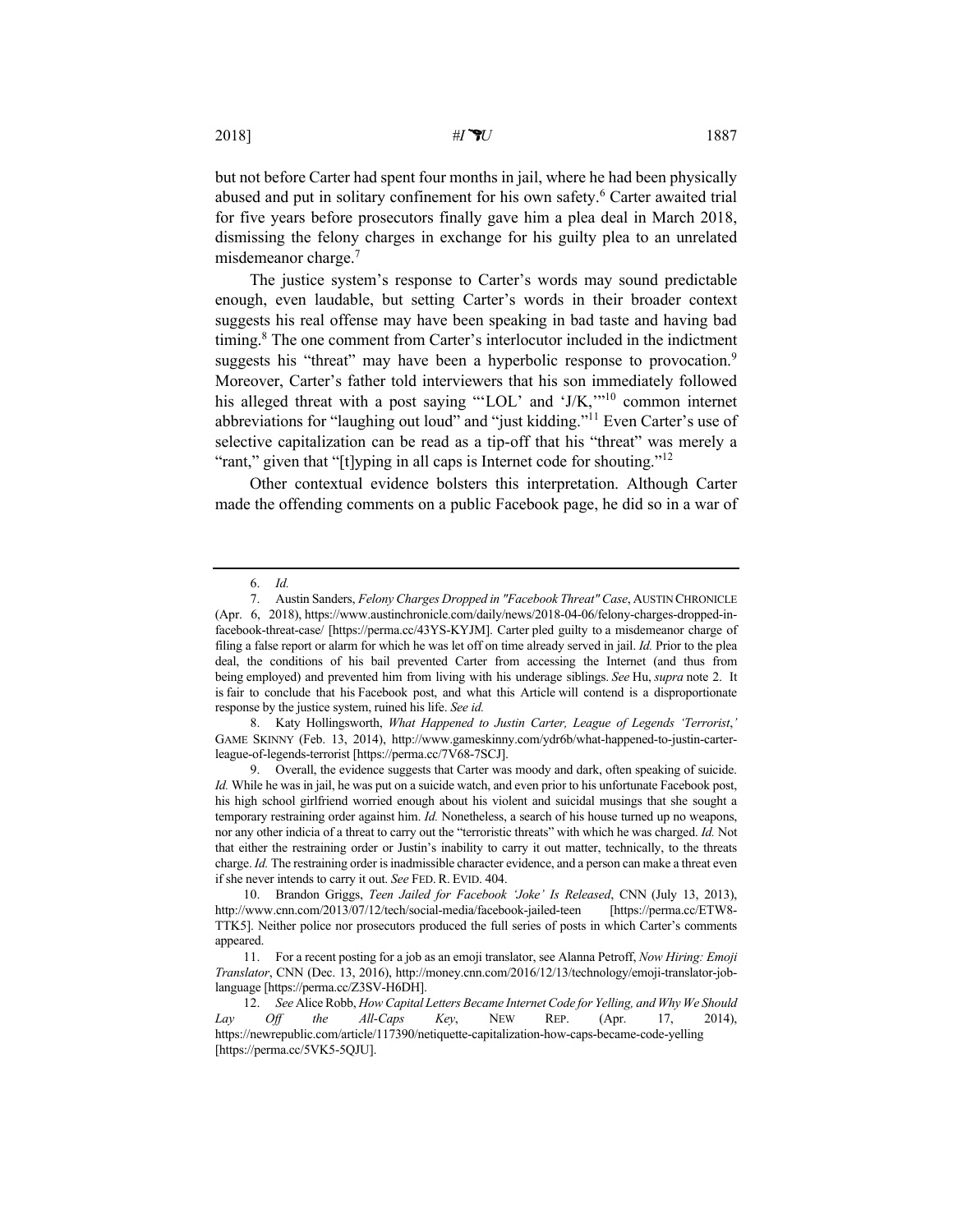words with a fellow player of League of Legends.<sup>13</sup> League is a multiplayer online battle game, played mostly by males between the ages of sixteen and thirty.<sup>14</sup> League players commonly engage in trash talk and hyperbolic exaggerations.15 Indeed, it appears that Carter's interlocutor, also an "insider" of the gaming subculture, "trashed" him first, and although she was the immediate audience of the threat, she did not alert authorities. On the other hand, based on the fact that Carter's comment appeared on Facebook, a social media platform frequented by more middle-aged women than teenage boys,  $16$  some might argue that he should have been more circumspect before throwing around casual threats to kill kindergarteners. Regardless, establishing the full context of Carter's remarks should be an essential part of determining whether he made terroristic threats or merely talked trash with a fellow video gamer.

Unfortunately for Carter, the US Supreme Court's First Amendment jurisprudence has failed to resolve fundamental interpretive questions that should determine whether his words were a felony or free speech. In 1969, the Supreme Court declared, "What is a threat must be distinguished from what is constitutionally protected speech."17 Yet, the Court has done relatively little to guide police, prosecutors, lower court judges, and juries seeking to make the necessary and difficult distinctions.<sup>18</sup> True, the Court has defined "true threats"

15. Trash talk is common in other contexts. For example, David W. Rainey and Vincent Granito examined trash talk in college athletics and found that "there are normative rules favoring trash talk among collegiate athletes and that the rules vary somewhat by gender, level of competition, and sport." David W. Rainey & Vincent Granito, *Normative Rules for Trash Talk Among College Athletes: An Exploratory Study*, 33 J. SPORT BEHAV. 276, 276 (2010).

<sup>13.</sup> Alyson Shontell, *A Teen Was Jailed for a 'Sarcastic' Facebook Post Even Though the Cops Never Saw the Actual Conversation*, BUS. INSIDER (Feb. 14, 2014), http://www.businessinsider.com/justin-carters-facebook-comment-scandal-2014-2 [https://perma.cc/Q7FF-2QER].

<sup>14.</sup> League attracts over one hundred million active players per month. Ninety percent of League players are male, and 85 percent are between the ages of sixteen and thirty. Drew Harwell, *More Women Play Video Games than Boys, and Other Surprising Facts Lost in the Mess of Gamergate*, WASH. POST (Oct. 17, 2014), https://www.washingtonpost.com/news/the-switch/wp/2014/10/17/morewomen-play-video-games-than-boys-and-other-surprising-facts-lost-in-the-mess-of-gamergate [https://perma.cc/LG85-TVHJ]; Anthony Gallegos, *Riot Games Releases Awesome League of Legends Infographic*, IGN (Oct. 15, 2012), http://www.ign.com/articles/2012/10/15/riot-games-releasesawesome-league-of-legends-infographic [http://perma.cc/BU5D-CH4R].

<sup>16.</sup> According to a Pew Internet poll, while young adults continue to report using Facebook at high rates, older adults are joining in increasing numbers. In addition, women continue to use Facebook at higher rates than men. Shannon Greenwood, Andrew Perrin & Maeve Duggan, *Social Media Update 2016*, PEW RES. CTR. 4 (Nov. 11, 2016), http://assets.pewresearch.org/wpcontent/uploads/sites/14/2016/11/10132827/PI\_2016.11.11\_Social-Media-Update\_FINAL.pdf [https://perma.cc/9W6F-9V8F].

<sup>17.</sup> Watts v. United States, 394 U.S. 705, 707 (1969).

<sup>18.</sup> *See, e.g.*, Alec Walen, *Criminalizing Statements of Terrorist Intent: How to Understand the*  Law Governing Terrorist Threats, and Why It Should Be Used Instead of Long-Term Preventive *Detention*, 101 J. CRIM. L. & CRIMINOLOGY 803, 825 (2011) (contending that "the current doctrine of true threats is incoherent"); Clay Calvert & Matthew D. Bunker, *Fissures, Fractures & Doctrinal Drifts: Paying the Price in First Amendment Jurisprudence for a Half Decade of Avoidance, Minimalism & Partisanship*, 24 WM.&MARY BILL OF RTS.J. 943, 957, 959 (2016) (noting the Supreme Court's failure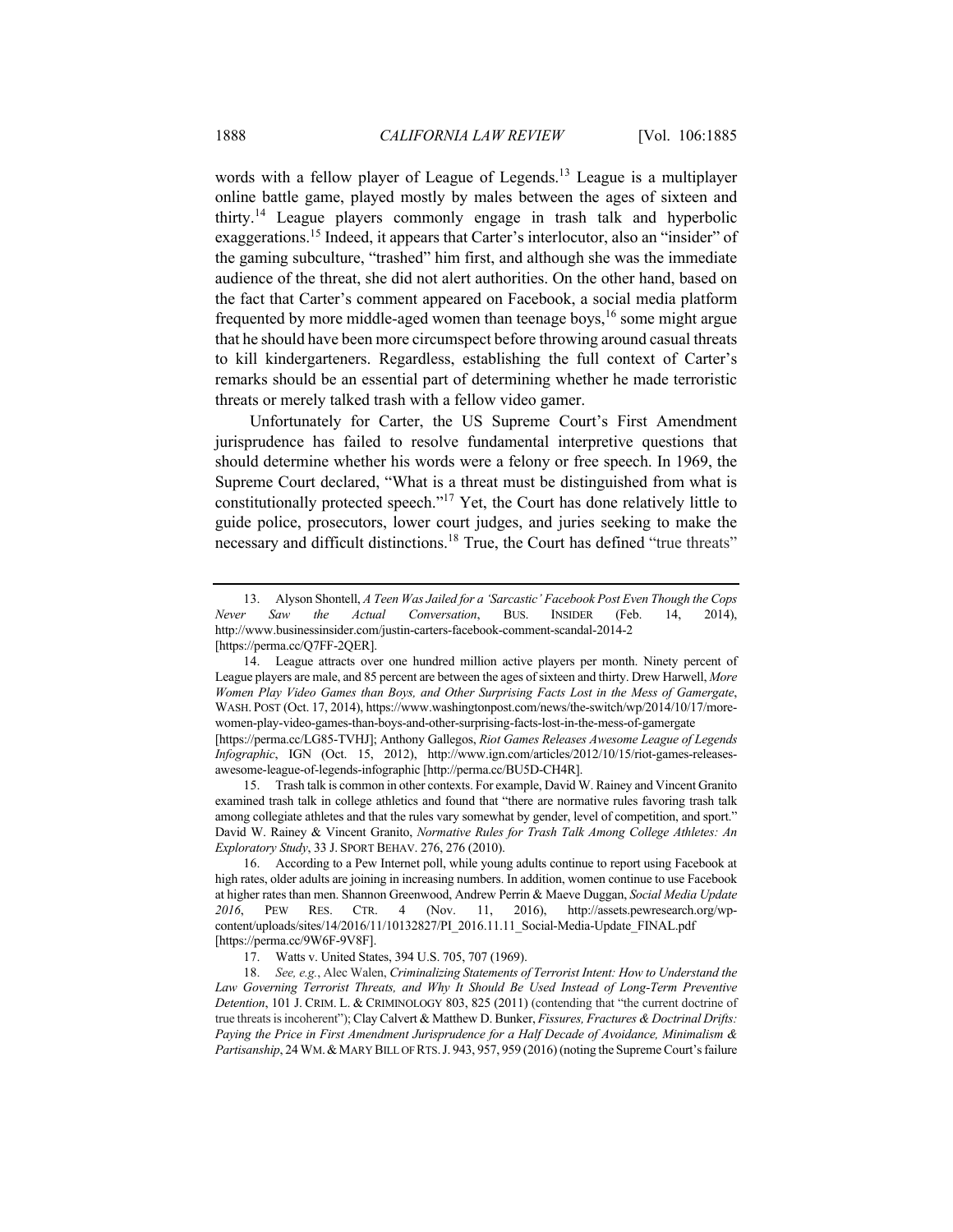as "statements where the speaker means to communicate a serious expression of an intent to commit an act of unlawful violence to a particular individual or group of individuals."19 Further, the Court has explained that the First Amendment allows the criminalization of threatening speech because it causes fear, social disruption, and heightens the risk of future violence.<sup>20</sup> The Court has failed, however, to answer fundamental questions regarding the "true threats exception" to First Amendment protection, including whether courts should view threats from the vantage of the speaker, a reasonable recipient, a reasonable disinterested reader, or all of the above;<sup>21</sup> and what mens rea the First Amendment requires in

21. In the absence of adequate guidance from the Supreme Court, lower courts have adopted various tests for judging whether a statement is a threat. Some have based their tests on the subjective perspective of the speaker, some on the objectively reasonable speaker, some on the reasonable recipient, and some on a combination of subjective and objective perspectives. Prior to the Supreme Court's decision in *Elonis*, a majority of circuit courts required the state to prove that the defendants intended to make a statement that could reasonably (objectively) be viewed as a threat, either judged from the perspective of a reasonable speaker, a reasonable recipient, or both. See *United States v. Martinez*, 736 F.3d 981, 985–86, 988 (11th Cir. 2013), applying:

an objective, reasonable-person test when distinguishing true threats from protected speech. Under that objective standard, a true threat is a communication that, when taken in context, 'would have a reasonable tendency to create apprehension that its originator will act according to its tenor.' . . . Knowingly transmitting the threat makes the act criminal—not the specific intent to carry it out or the specific intent to cause fear in another.

*Id.* (first citing United States v. Callahan, 702 F.2d 964, 965 (11th Cir. 1983); then quoting United States v. Alaboud, 347 F.3d 1293, 1296–97 (11th Cir. 2003); and then quoting United States v. Fuller, 387 F.3d 643, 646 (7th Cir. 2004)); United States v. Fuller, 387 F.3d 643, 646 (7th Cir. 2004); United States v. Elonis, 730 F.3d 321, 328 (3d Cir. 2013) (rejecting "a subjective intent requirement that the defendant 'intended at least to convey the impression that the threat was a serious one,'" and holding that a true threat requires the speaker to "knowingly and willfully" "make a statement, written or oral, in a context or under such circumstances wherein a reasonable person would foresee that the statement would be interpreted by those to whom the maker communicates the statement as a serious expression of an intention to inflict bodily harm") (quoting United States v. Kosma, 951 F.2d 549, 557–58 (3d Cir. 1991)); United States v. Mabie, 663 F.3d 322, 330, 332 (8th Cir. 2011) ("A 'true threat' is defined as a 'statement that a reasonable recipient would have interpreted as a serious expression of an intent to harm or cause injury to another.'" This objective test "does not consider the subjective intent of the speaker.") (quoting Doe v. Pulaski Cty. Special Sch. Dist., 306 F.3d 616, 624 (8th Cir. 2002)); United States v. Stewart, 411 F.3d 825, 828 (7th Cir. 2005) ("Whether the letter contains a 'true threat' is an objective inquiry. In other words, guilt is not dependent upon 'what the defendant intended, but whether the recipient could reasonably have regarded the defendant's statement as a threat.'") (quoting United States v. Aman, 31 F.3d 550, 553 (7th Cir. 1994)); Porter v. Ascension Parish Sch. Bd., 393 F.3d 608, 616 (5th Cir. 2004) ("Speech is a 'true threat' and therefore unprotected if an objectively reasonable person would interpret the speech as a 'serious expression of an intent to cause a present or future harm.'") (quoting *Doe*, 306 F.3d at 622); *Alaboud*, 347 F.3d at 1297 & n.3 (A statement is a true threat if "a reasonable person [would] construe it as a serious intention to inflict bodily harm."); United States v. Jeffries, 692 F.3d 473, 479 (6th Cir. 2012) ("[A] threat must be communicated with intent (defined objectively) to intimidate."). Other courts required that the state prove that the defendant subjectively intended her statement to be a threat. *See* United States v. Cassel, 408 F.3d 622, 631 (9th Cir. 2005) (A true threat

to clarify the true threats doctrine in *Elonis v. United States*, 135 S. Ct. 2001 (2015), and stating that "[i]f one First Amendment doctrine screams out the loudest for clarification, it may well be true threats.").

<sup>19.</sup> Virginia v. Black, 538 U.S. 343, 359 (2003).

<sup>20.</sup> *Id.* at 360. The Court also justified criminalization of threats on the grounds of protecting people "from the possibility that the threatened violence will occur." *Id*. (quoting R.A.V. v. City of St. Paul, 505 U.S. 377, 388 (1992)).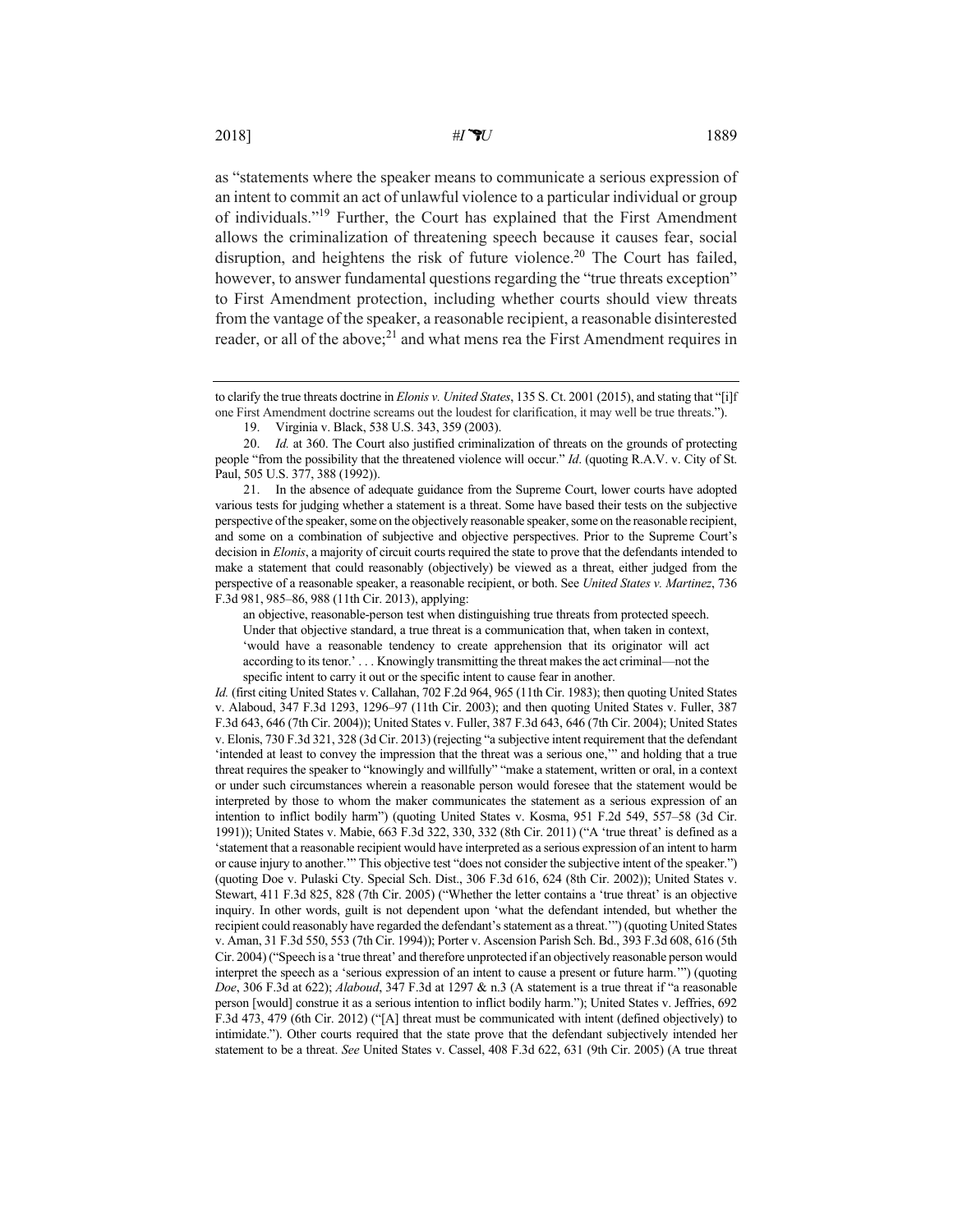threats cases.<sup>22</sup> The inadequacy of current true threats doctrine is especially acute in the social media era.<sup>23</sup> As billions of people have flocked to social media,  $24$ the amount of threatening and hateful speech to be found there has grown "massively."<sup>25</sup> Meanwhile, as Justin Carter's story illustrates, the Court's failure to clarify its true threats doctrine has real consequences for real people.

This Article seeks to remedy some of the doctrinal deficits highlighted by the growth of incendiary speech in social media.<sup>26</sup> Along the way, this Article

<sup>&</sup>quot;requires that 'the speaker means to communicate . . . an intent to commit an act of unlawful violence.'" This means that "the communication itself [must] be intentional," and "that the speaker intended for his language to threaten the victim.") (emphasis omitted); United States v. Fulmer, 108 F.3d 1486, 1491 (1st Cir. 1997) (A true threat depends on "whether [the speaker] should have reasonably foreseen that the statement he uttered would be taken as a threat by those to whom it is made.").

<sup>22.</sup> *See* Paul T. Crane, Note, *"True Threats" and the Issue of Intent*, 92 VA.L.REV. 1225, 1227– 29 (2006) (noting that these matters are unresolved, as well as the question whether threats must be specific or imminent in order to be actionable). Leading Cases, *Federal Threats Statute—Mens Rea and the First Amendment—*Elonis v. United States, 129 HARV. L. REV. 331 (2015) (noting that it is unresolved whether the First Amendment requires a defendant to have subjectively intended to threaten someone).

<sup>23.</sup> *See, e.g.*, Lyrissa Barnett Lidsky, *Incendiary Speech and Social Media*, 44 TEX. TECH. L. REV. 147, 147–49 (2011) (noting that "a number of factors potentially contribute to the incendiary capacity of social media speech," and "underlying assumptions" regarding how "audiences respond to incitement, threats, or fighting words, are confounded by the reality social media create"); Eric J. Segall, *The Internet as a Game Changer: Reevaluating the True Threats Doctrine*, 44 TEX. TECH. L.REV. 183, 184 (2011) ("[T]he Internet is a game changer when it comes to criminal law and free speech [because] there is simply no pre-Internet analogy that allows speech to be disseminated so quickly, so cheaply, and to so many for such a long period of time."); TIMOTHY GARTON ASH, FREE SPEECH: TEN PRINCIPLES FOR A CONNECTED WORLD 220 (2016) ("The internet has brought an explosion of offensive, extreme expression, exacerbated by the online norm of anonymity.").

<sup>24.</sup> Dave Chaffey, *Global Social Media Statistics Summary 2018*, SMART INSIGHTS (Mar. 28, 2018), http://www.smartinsights.com/social-media-marketing/social-media-strategy/new-globalsocial-media-research [https://perma.cc/MJ9K-8G8R]; *Number of Social Media Users Worldwide 2010–2020*, STATISTA, https://www.statista.com/statistics/278414/number-of-worldwide-socialnetwork-users [https://perma.cc/R9QX-JLFV]. As Professor Jennifer E. Rothman observes, "interest in threats" has sharpened since the advent and "proliferation of widely disseminated Internet speech." Jennifer E. Rothman, *Freedom of Speech and "True Threats*,*"* 25 HARV. J.L. & PUB. POL'Y 283, 286 (2001). Some attribute the increasing amount of hateful speech to growing political polarization. *Political Polarization*, PEW RES. CTR. RSS (2016), http://www.pewresearch.org/topics/politicalpolarization [https://perma.cc/Z9MP-3RP9].

<sup>25.</sup> Caitlin Dickerson, *Reports of Bias-Based Attacks Tick Upward After Election*, N.Y. TIMES (Nov. 11, 2016), http://www.nytimes.com/2016/11/12/us/reports-of-bias-based-attacks-tick-upwardafter-election.html [https://perma.cc/KUP5-PDQW]; Jessica Guynn, *'Massive Rise' in Hate Speech on Twitter During Presidential Election*, USA TODAY (Oct. 23, 2016), http://www.usatoday.com/story/tech/news/2016/10/21/massive-rise-in-hate-speech-twitter-duringpresidential-election-donald-trump/92486210 [https://perma.cc/8QVC-V2HX]. The rising rates of hate speech are not limited to the United States. Scott Roxborough, *Online Hate Speech Soars in Germany*, HOLLYWOOD REP. (Nov. 28, 2016), http://www.hollywoodreporter.com/news/online-hate-speechsoars-germany-950657 [https://perma.cc/5J7L-8UUC]; Mike Wendling, *2015: The Year that Angry Won the Internet*, BBC TRENDING (Dec. 30, 2015), http://www.bbc.com/news/blogs-trending-35111707 [https://perma.cc/J6CU-W48Q].

<sup>26.</sup> *See* Alexander Tsesis, *Inflammatory Speech: Offense Versus Incitement*, 97 MINN. L. REV. 1145, 1173 (2013) ("The applicability of the true threats doctrine to Internet communication has been woefully understudied.").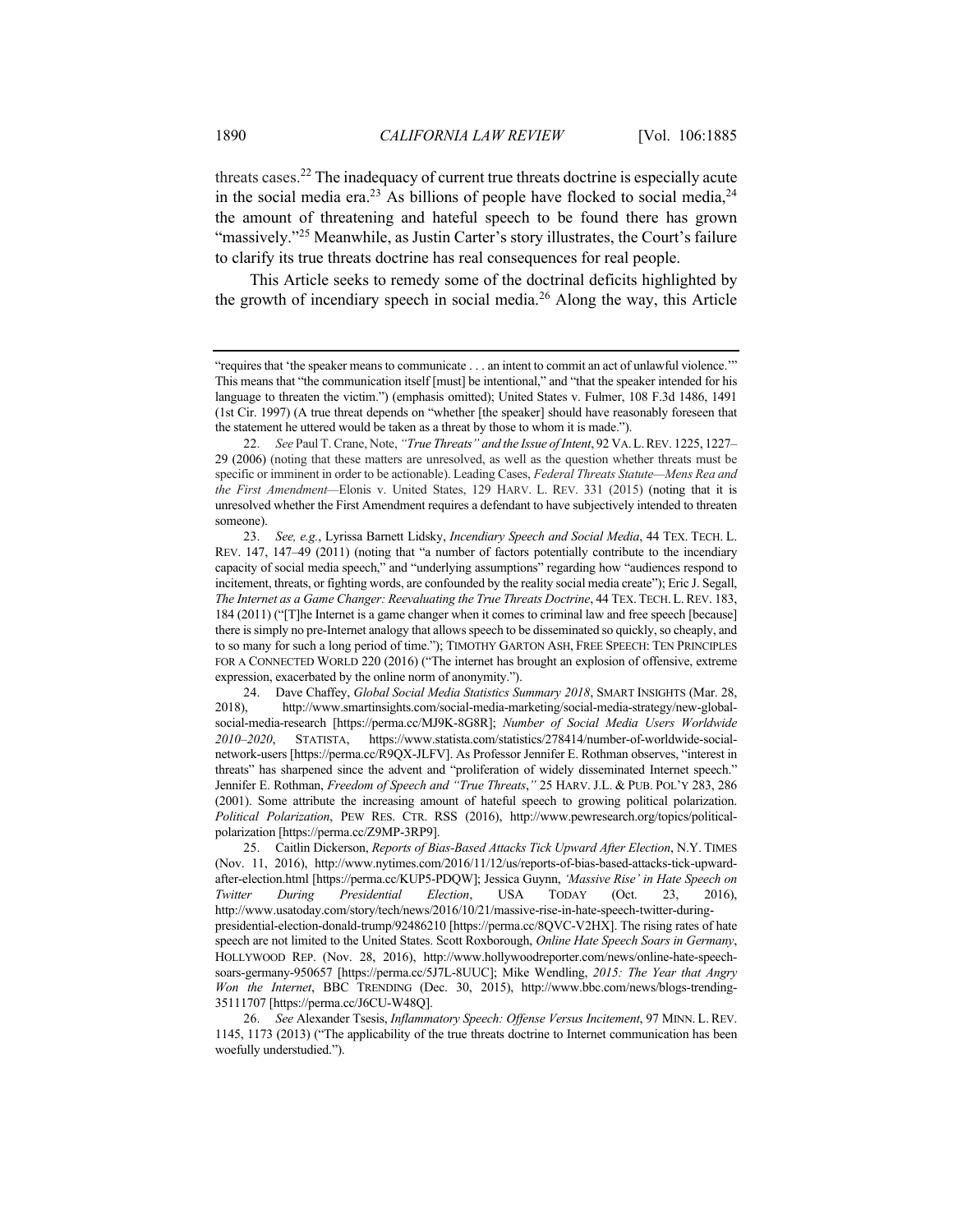borrows insights from defamation and other tort cases, emphasizing the importance of context in separating protected and unprotected speech, and the necessity of independent review of jury determinations of both context and intent.

Part I examines the Supreme Court's limited body of "true threats" jurisprudence. This analysis demonstrates that the lens through which the Court has viewed context in its threats jurisprudence assumes that the Justices, the immediate audience of the purported threat, and anyone interpreting the words at the time they were said—or the time the jury interpreted them—shared a common social, cultural, linguistic, and political frame of reference. Even the Court's recent Facebook threats case, *Elonis v. United States*, <sup>27</sup> failed to explain how to interpret threatening speech in situations in which legal decision-makers do not share a frame of linguistic reference with the speaker or her audience. This deficit, coupled with the doctrinal uncertainty regarding the requisite mens rea, leaves legal decision-makers at a loss in separating social media threats from violent, yet protected, free expression.

Part II explains why context matters when courts evaluate threats made in social media. This Section explores the facets of social media that make dangerous and destructive speech appear to be more common as well as the factors that make it harder to discern threatening speech from hyperbole. The spontaneous, informal, unmediated, and often-anonymous nature of social media gives users license to say things online that they would never say in person and contributes to the harm suffered by targets of both hateful speech and true threats. Yet, these same characteristics magnify the potential for a speaker's innocent words to be misunderstood. Misunderstandings may also arise because traditional context clues signaling a speaker's intent are absent, replaced by new clues that may be difficult to decode, such as hashtags, emojis, and gifs. Moreover, different social media platforms have different discourse conventions and architectural features which complicate attempts to discern both the speaker's true intent and the meaning of her postings. Finally, speakers of different ages and backgrounds use social media differently to convey their messages, adding another layer of contextual complexity.

Part III considers objections to requiring contextual analysis of social media "threats." Many would contend that the First Amendment need not extend "breathing space" to posts like Justin Carter's: even if Carter did not intend for his threat to be taken seriously and his interlocutor did not in fact take his threat seriously, his comments were still capable of causing social disruption when taken out of context. Some would even argue that being misconstrued is a risk that speakers like Carter should have to assume. Part III, however, asserts that the First Amendment demands precise line-drawing even for threatening speech like Carter's. Further, this Section demonstrates that it is dangerous, from a First

<sup>27.</sup> 135 S. Ct. 2001 (2015).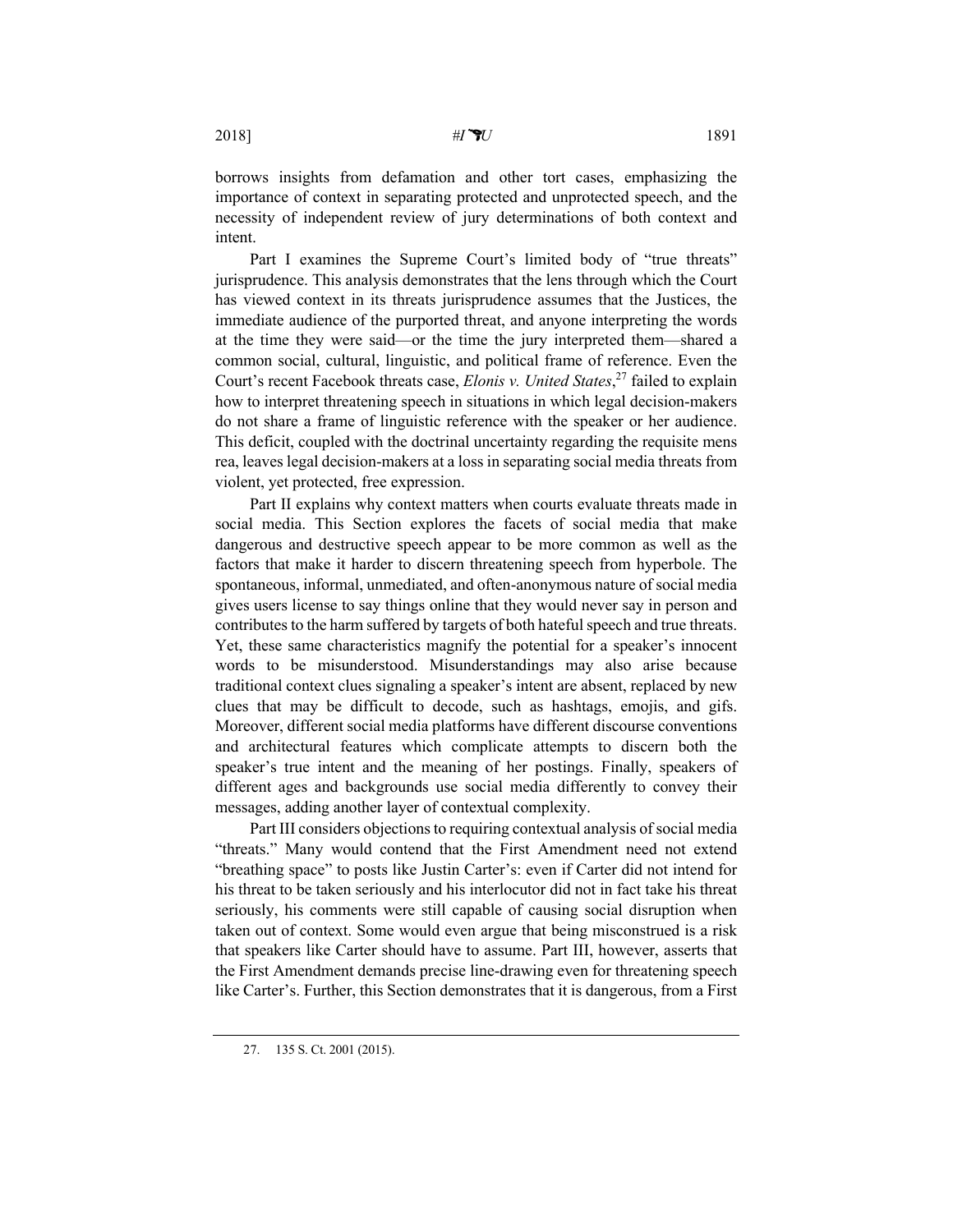Amendment perspective, to give police and prosecutors a broad mandate to punish fear-inducing speech by speakers from sub-communities perceived as deviant. As a result, threatening speech should only be actionable if the speaker intends her words to threaten or intimidate, $28$  and her intended targets would reasonably perceive that intent. In analyzing both intent and effect, context matters.

Therefore, in order to help legal decision-makers face the challenges attendant to interpreting social media threats, Part IV first identifies contextual analysis guideposts that should anchor the analysis of true threats. Then, it proposes the creation of a procedural mechanism for raising a "context" defense to the prosecution of a threat-based offense prior to trial. Comparable privileges protect defamation defendants from having opinions misconstrued as defamation and allow them to have their liability resolved at an early stage, often before they must undergo the anxiety and expense of trial. This Article, therefore, proposes a new defense in threats cases: one that would allow them to produce contextual evidence relevant to the interpretation of alleged threats for consideration by a judge at a pretrial hearing. In cases where contextual issues cannot be resolved pretrial, the proposed context defense would entitle the defendant to produce evidence of context at trial and have the jury be instructed regarding the critical role of context in separating threats from protected speech.<sup>29</sup>

# I.

## *WATTS* AND ITS PROGENY

From the very inception of the true threats doctrine in *United States v.*  Watts,<sup>30</sup> the Supreme Court has paid insufficient attention to how context affects the interpretation of allegedly threatening speech. Perhaps this oversight stems in part from the fact that *Watts* was a relatively easy case.

Like Justin Carter, the defendant in *Watts* was an eighteen-year-old whose rash words landed him in trouble.<sup>31</sup> Robert Watts made his allegedly threatening comments at a 1966 political rally at the Washington Monument.<sup>32</sup> At the time, opposition to US involvement in the Vietnam War was widespread, and vituperative attacks on the President were common.<sup>33</sup> For example, a *New York Times* article from February 1966 recounts that four thousand people protested

<sup>28.</sup> Adrienne Scheffey, *Defining Intent in 165 Characters or Less*, 69 U. MIAMI L. REV 861, 893 (2015) ("Particularly when assessing online speech, anonymous or not, difficulties arise in applying the reasonable person test.").

<sup>29.</sup> As detailed in Part IV *infra*, the prosecution would maintain the burden of proving the requisite intent. In other words, this privilege acts as a "bursting bubble" presumption. *See* Mason Ladd, *Presumptions in Civil Actions*, 1977 ARIZ. ST. L.J. 281–82 (1977) ("Under the Thayer-Wigmore rule, commonly designated as the 'bursting bubble' theory, the presumption vanishes when evidence is introduced which would support a finding of the nonexistence of the presumed fact.").

<sup>30.</sup> 394 U.S. 705 (1969).

<sup>31.</sup> *Id.* at 705–06.

<sup>32.</sup> *Id.*

<sup>33.</sup> *Id.*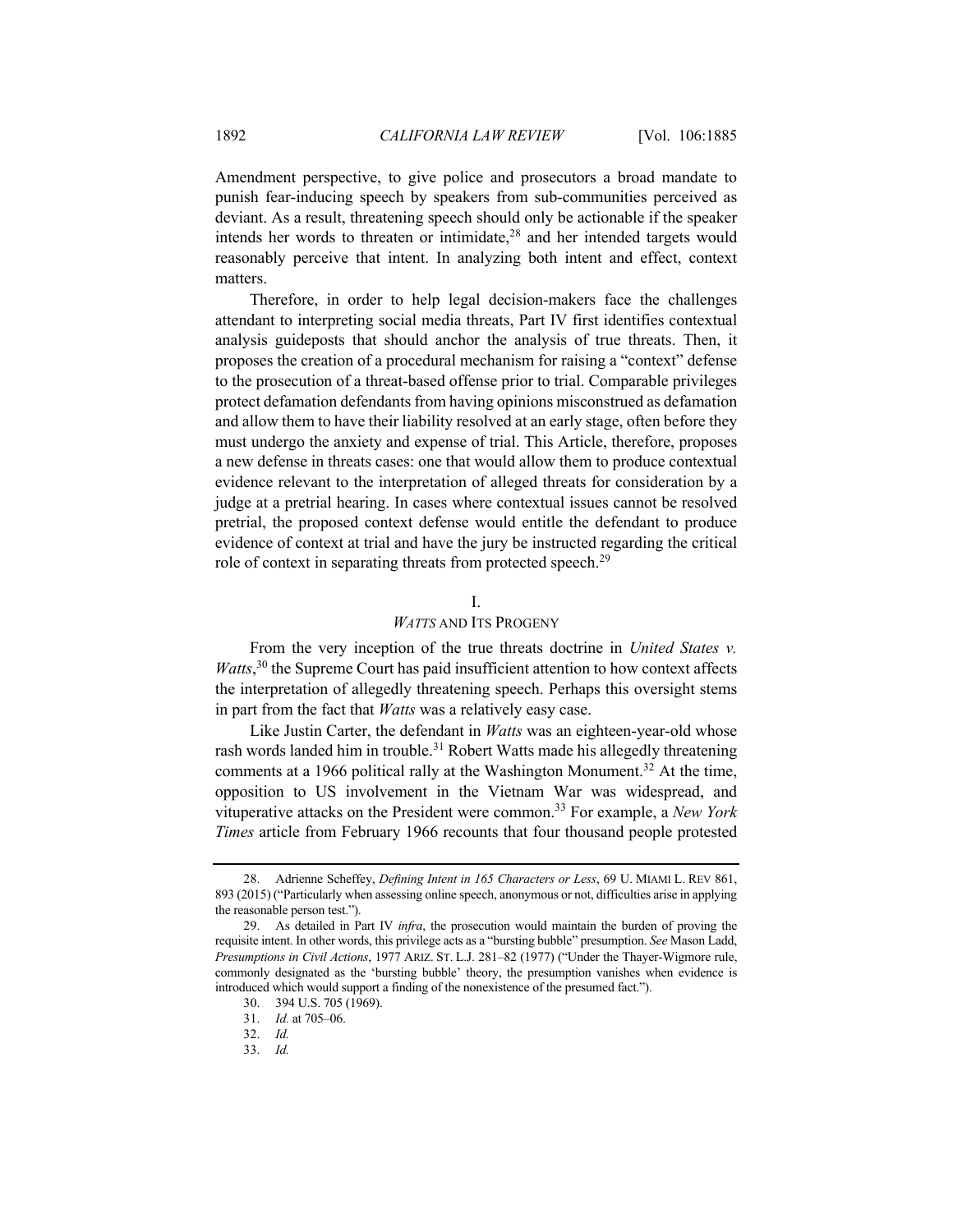outside the hotel where then-President Lyndon Baines Johnson was speaking, chanting, "Hey, hey, LBJ, how many kids did you kill today?"<sup>34</sup>

It was in this larger political context that Watts declaimed to a small group of listeners, later described by the US Supreme Court as mostly in their teens or early twenties:

They always holler at us to get an education. And now I have already received my draft classification as  $1-A^{35}$  and I have got to report for my physical this Monday coming. I am not going. If they ever make me carry a rifle the first man I want to get in my sights is  $L.B.J.<sup>36</sup>$ 

The audience laughed, but an investigator for the Army Counter Intelligence Corps attending the rally was not amused.<sup>37</sup> A District of Columbia jury convicted Watts of threatening the life of the President.<sup>38</sup> Watts's lawyer sought a judgment of acquittal on the basis that the comments could not be interpreted as a threat.<sup>39</sup> Neither the trial judge nor jury accepted this argument.40 Luckily for Watts, a majority of Justices on the Supreme Court  $did.<sup>41</sup>$ 

In a per curiam opinion, the Court relied on its own understanding of the surrounding political, social, and linguistic context of Watts's speech to secondguess the jury that convicted him and labeled his comments as mere "political hyperbole."<sup>42</sup> The Court readily viewed Watts's expression as a valuable

18 U. S. C. § 871(a) (2012).

<sup>34.</sup> Martin Arnold, *4,000 Picket Johnson in Antiwar Protest at Hotel*, N.Y. TIMES (Feb. 24, 1966), https://www.nytimes.com/1966/02/24/archives/4000-picket-johnson-in-antiwar-protest-at-hotelthey-chant-peace.html [https://perma.cc/RV3K-U2SU].

<sup>35.</sup> A 1-A classification indicates a person is available for military service. *See Classifications*, SELECTIVE SERV. SYS., https://www.sss.gov/Classifications [https://perma.cc/CGM6-HQ95].

<sup>36.</sup> *Watts*, 394 U.S. at 706.

<sup>37.</sup> *Id.*

<sup>38.</sup> *Id.* The statute that Watts was convicted of violating, 18 U. S. C. § 871(a), provides in full: Whoever knowingly and willfully deposits for conveyance in the mail or for a delivery from any post office or by any letter carrier any letter, paper, writing, print, missive, or document containing any threat to take the life of or to inflict bodily harm upon the President of the United States, the President-elect, the Vice President or other officer next in the order of succession to the office of President of the United States, or the Vice President-elect, or knowingly and willfully otherwise makes any such threat against the President, Presidentelect, Vice President or other officer next in the order of succession to the office of President, or Vice President-elect, shall be fined under this title or imprisoned not more than five years, or both.

<sup>39.</sup> *Watts*, 394 U.S. at 706–07 ("He stressed the fact that petitioner's statement was made during a political debate, that it was expressly made conditional upon an event-induction into the Armed Forceswhich petitioner vowed would never occur, and that both petitioner and the crowd laughed after the statement was made.").

<sup>40.</sup> *Id.* at 705–06.

<sup>41.</sup> *Id.* at 707.

<sup>42.</sup> *Id.* at 708. By the time the Court decided the case in 1969, President Johnson had declined to seek reelection, largely because he knew he could not win due to his role in prosecuting the Vietnam War. *See* Robert Mitchell, *A 'Pearl Harbor in Politics': LBJ's Stunning Decision Not to Seek Reelection*, WASH. POST (Mar. 31, 2018), https://www.washingtonpost.com/news/retropolis/wp/2018/03/31/a-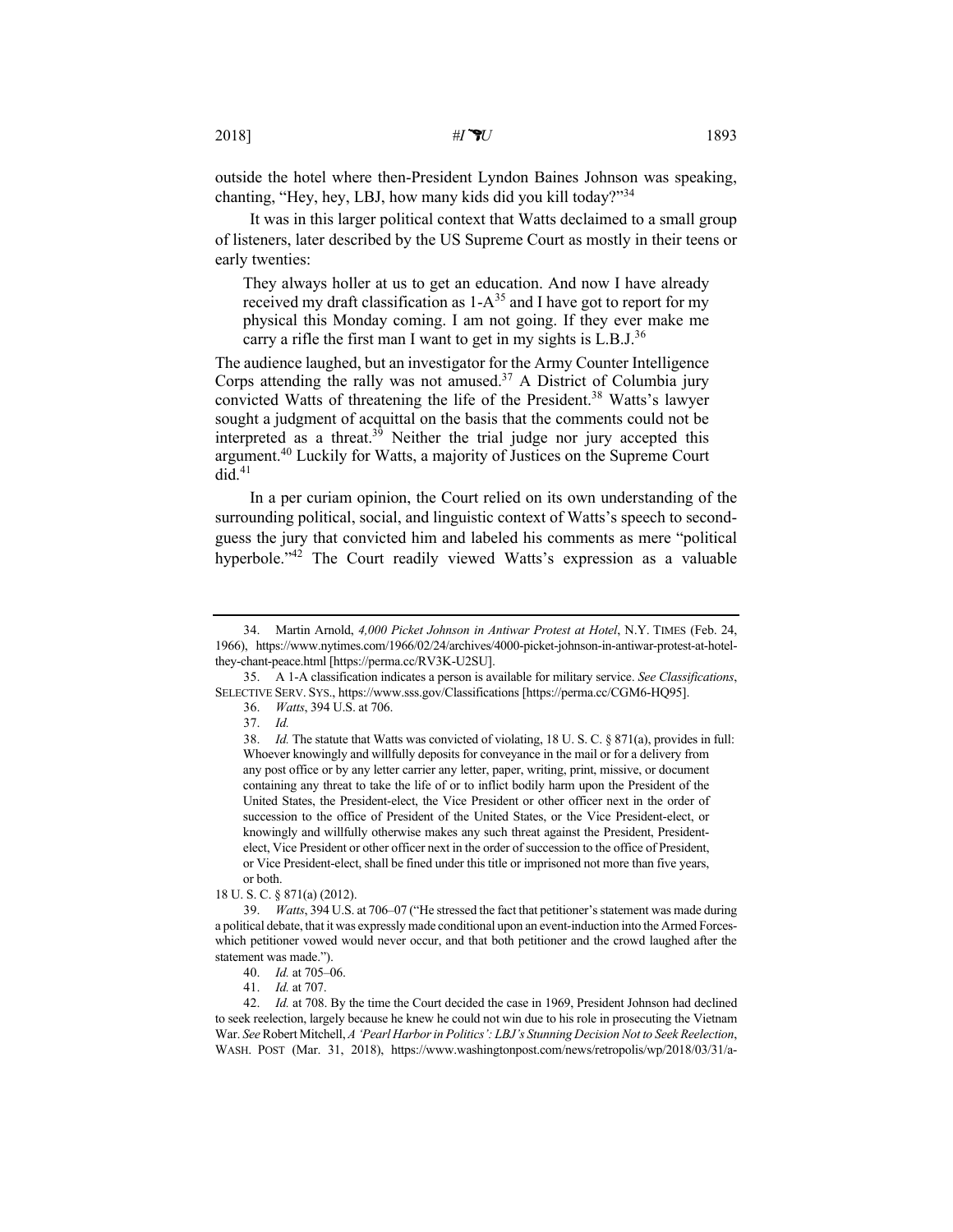contribution to political debate rather than a true threat,  $43$  opining "we do not see how it could be interpreted otherwise."<sup>44</sup> The Court bolstered its conclusion by a dissection of the surrounding context. As the Court observed, Watts made his statements in front of a small group of young adults engaged in political discussion.45 The Court also explicitly referenced the audience's reaction to Watts's statement—they laughed—and the precise wording of the statement was "expressly conditional."46 Thus, the Court concluded that Watts's "only offense here was 'a kind of very crude offensive method of stating a political opposition to the President."<sup>47</sup> In interpreting Watts's statement as mere hyperbole, the Court also referenced a significant number of contextual clues, including his tone and sentence structure, the physical setting, the age and emotional characteristics of the immediate audience, the relationships between Watts and his immediate audience, and perhaps most importantly, the broader social and political context.<sup>48</sup> *Watts*, however, was an easy case, and the Court viewed it as such, in part because the Court's opinion shows that it readily understood the conventions of late 1960s-era political discourse by young people. The fact that the Court viewed *Watts* as an easy case<sup>49</sup> also perhaps explains why it sets forth no elaborate definitions of true threats, rationales for excluding true threats from First Amendment protection, or multi-factor tests for distinguishing threats from protected speech.<sup>50</sup> Unfortunately, the Court waited thirty-four more years after

48. *Id.*

50. *See* Tsesis, *supra* note 26, at 1161 ("Given that *Watts* overturned the conviction for threatening the president but confirmed the constitutionality of a statute that criminalized intentional intimidation, the Court spawned obscurity about what constituted a true threat.").

pearl-harbor-in-politics-lbjs-stunning-decision-not-to-seek-reelection [https://perma.cc/R7CE-WT8X] ("Johnson, however, saw . . . . [that] he was not likely to win . . . . because of the Vietnam War.").

<sup>43.</sup> The Court cited *New York Times v. Sullivan* for the proposition that our "profound national commitment to the principle that debate on public issues should be uninhibited, robust, and wide-open, and that it may well include vehement, caustic, and sometimes unpleasantly sharp attacks on government and public officials." *Watts*, 394 U.S. at 708 (quoting N. Y. Times v. Sullivan, 376 U.S. 254, 270 (1964)). The Court further acknowledged that in "the political arena" or "labor disputes," "vituperative, abusive, and inexact" language is to be expected. *Id.* (citing Linn v. United Plant Guard Workers of Am.*,* 383 U.S. 53, 58 (1966)).

<sup>44.</sup> *Id.* at 708.

<sup>45.</sup> *Id.*

<sup>46.</sup> *Id.*

<sup>47.</sup> *Id.*

<sup>49.</sup> *Hess v. Indiana* was another relatively easy case because the Court readily understood the surrounding context. *See* 414 U.S. 105, 107 (1973) (per curiam). There, the Court struck down a disorderly conduct conviction of an anti-war demonstrator for saying, "We'll take the fucking street later." *Id.* As in *Watts*, the Court looked at the surrounding context and determined that Hess's statement was not directed to any individual or group and that "there was no evidence or rational inference from the import of the language, that his words were intended to produce, and likely to produce, imminent disorder." *Id*. at 108–09 (emphasis omitted). The *Hess* case involved not threats but incitement, as defined by *Brandenberg v. Ohio*, 395 U.S. 444 (1969), but the Court's decision nonetheless illustrates its willingness to cull contextual clues from the record to guide its interpretation of speech. *See id.* at 108.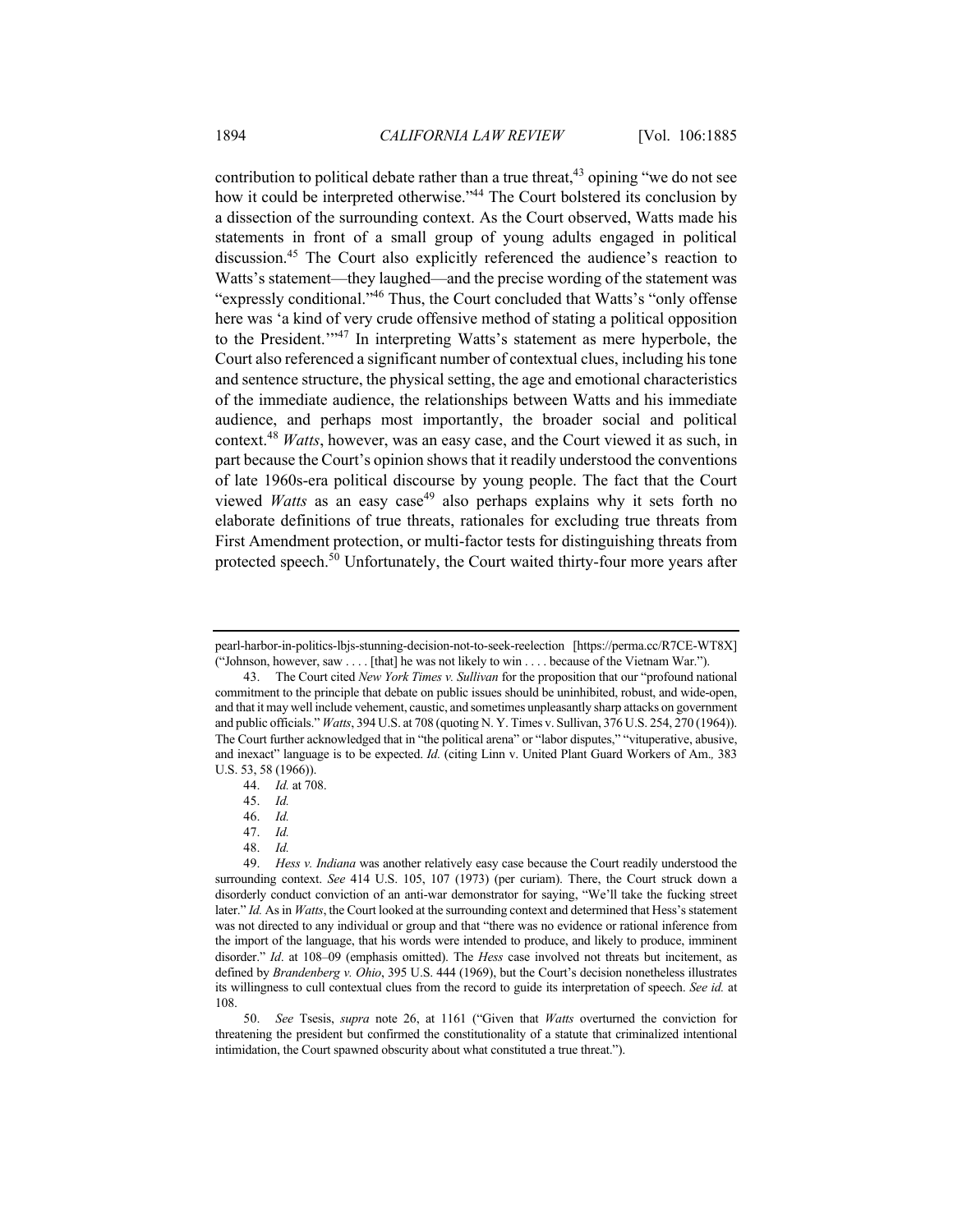*Watts* before deciding some of these questions in a second threats case, and even when it did so, it left fundamental questions unresolved.

*Virginia v. Black*<sup>51</sup> remains the Court's most definitive statement of the true threats doctrine and most complete explanation of why the First Amendment permits the government to criminalize true threats.<sup>52</sup> In *Black*, the Court finally defined "true threats" as statements that manifest a speaker's "serious expression of an intent to commit an act of unlawful violence to a particular individual or group of individuals."<sup>53</sup> The Court also explained why criminalizing threats is  $\text{constitutionally permissible.}^{54}$  Criminalizing threats "'protect[s] individuals from the fear of violence' and 'from the disruption that fear engenders,' in addition to protecting people 'from the possibility that the threatened violence will occur.<sup>"55</sup> Despite this seeming attempt to clarify the true threats doctrine, the ambiguity of the proffered definition, together with the unusual facts of *Black*, sowed significant confusion and ultimately produced no judicial consensus regarding how to draw the line between threats and protected speech.

*Virginia v. Black* involved the constitutionality of a state statute singling out a particular "subset" of threats for criminalization, namely cross burning "with the intent of intimidating any person or group of persons."<sup>56</sup> The statute made cross burning "prima facie evidence of an intent to intimidate."57 *Black* involved several respondents, one of whom was a Ku Klux Klansman convicted of violating the statute after his jury was instructed that his burning of a cross was sufficient evidence from which they might infer a motive "to intentionally put a person or group of persons in fear of bodily harm."58

54. Actually, the Court reiterated dicta from the "hate speech" case of *R.A.V. v. City of St. Paul*, 505 U.S. 377, 388 (1992), on this issue. *See Black*, 538 U.S. at 360.

VA. CODE ANN. § 18.2-423 (1996).

<sup>51.</sup> 538 U.S. 343 (2003).

<sup>52.</sup> *Id.* at 360.

<sup>53.</sup> *Id.* at 359.

<sup>55.</sup> *Id.* at 360 (citing *R.A.V.*, 505 U.S. at 388). These rationales, while useful touchstones, surely do not permit criminalization of all speech that causes fear or social disruption or even speech that makes violence more likely. *See, e.g.*, Brandenburg v. Ohio, 395 U.S. 444 (1969).

<sup>56.</sup> The statute provided:

It shall be unlawful for any person or persons, with the intent of intimidating any person or group of persons, to burn, or cause to be burned, a cross on the property of another, a highway or other public place. Any person who shall violate any provision of this section shall be guilty of a Class 6 felony. Any such burning of a cross shall be prima facie evidence of an intent to intimidate a person or group of persons.

<sup>57.</sup> *Black*, 538 U.S. at 348.

<sup>58.</sup> *Id*. at 349. The other two defendants challenging their convictions before the Court apparently sought to intimidate an African-American neighbor by burning a cross on his lawn. *Id.* at 350. A Virginia jury found one of them guilty of attempted cross burning under the Virginia statute. *Id.* at 351. The other pleaded guilty but preserved the right to challenge the constitutionality of the crossburning statute. *Id.* at 350.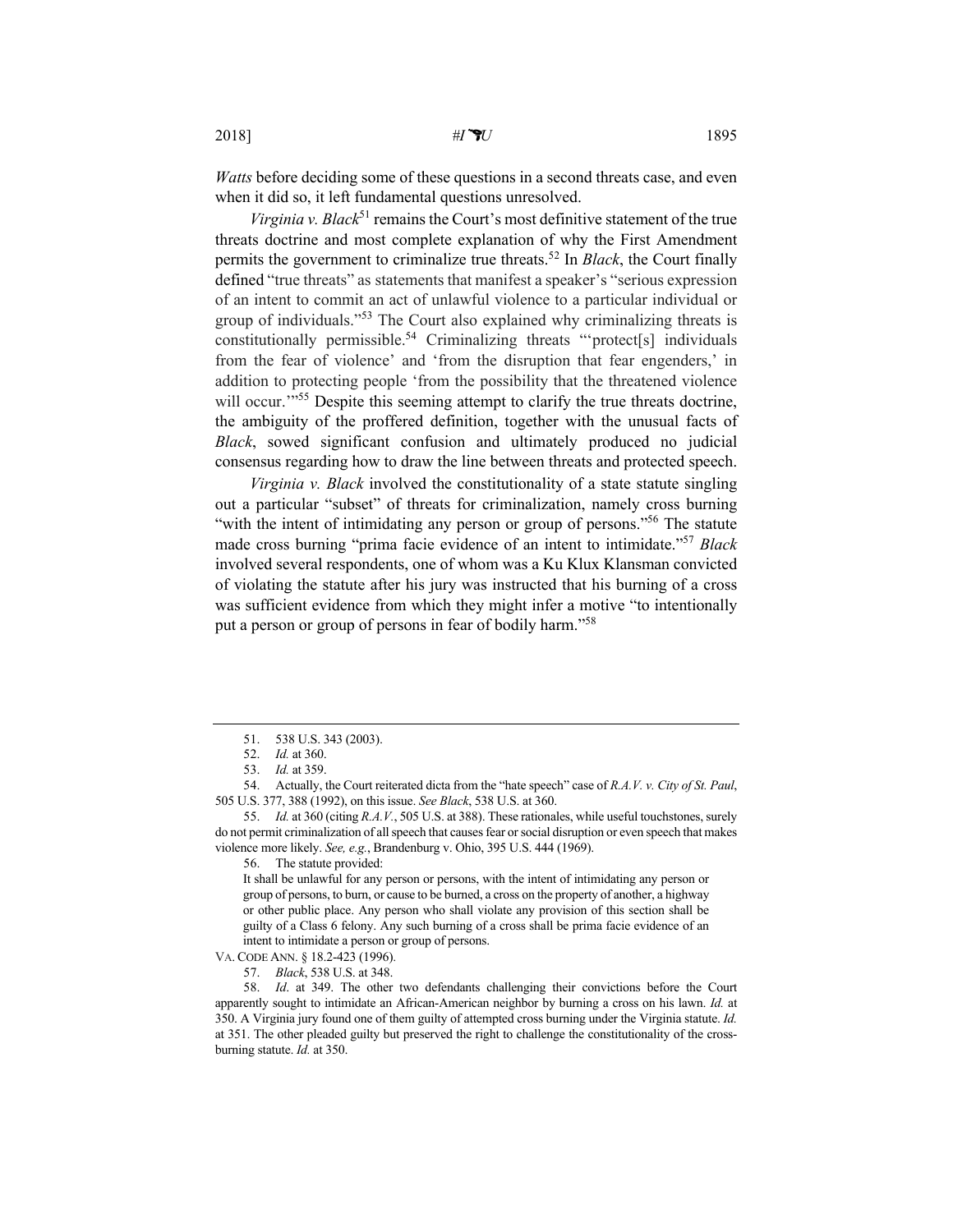A majority of Supreme Court justices held that states may criminalize cross burning done with the intent to intimidate,<sup>59</sup> but a plurality held that the crossburning statute at issue violated the First Amendment by permitting juries to *presume* intent merely from the act of cross burning itself.<sup>60</sup> The presumption of intent was a procedural flaw<sup>61</sup> that allowed juries to "ignore<sup>[]</sup> all of the *contextual factors that are necessary* to decide whether a particular cross burning is *intended* to intimidate. The First Amendment does not permit such a shortcut."<sup>62</sup> In other words, the Court held that a state may punish cross burning done with the intent to intimidate but may not punish cross burning done for purely ideological or artistic reasons.<sup>63</sup>

The Court held that even though the First Amendment normally forbids content-based regulation of expression,<sup>64</sup> states may engage in content-based regulation targeting those threats "most likely to inspire fear of bodily harms."<sup>65</sup> Justice Sandra Day O'Connor, writing for the Court, squarely placed cross burning with the intent to intimidate in this category, describing it as a "type of true threat, where a speaker directs a threat to a person or group of persons *with the intent of placing the victim in fear of bodily harm or death*."<sup>66</sup> To bolster this conclusion, she gave a detailed history of the practice of cross burning,  $67$  its cultural uses by the Klan as a tool of intimidation, and its frequent link to violence.<sup>68</sup> She also described the effect of cross burning on victims (or perhaps on observers): "cross burning is often intimidating, intended to create a pervasive

61. Timothy Zick, *Cross Burning, Cockfighting, and Symbolic Meaning: Toward a First*  Amendment Ethnography, 45 WM. & MARY L.REV. 2261, 2264 (2004) ("Although the Court concluded that the government could prohibit cross burning as a form of threatening symbolism, it held that the Virginia statute was procedurally flawed.").

66. *Black*, 538 U.S. at 359–60 (emphasis added).

<sup>59.</sup> *Id.* at 363. Justice O'Connor was joined in this part of the opinion by Chief Justice Rehnquist and Justices Stevens, Scalia, and Breyer. *Id.* at 347. Justice Thomas concurred in the result as well. *Id.*  Justice Souter, joined by Justices Kennedy and Ginsburg, dissented on the grounds that no exception, including such a rule that allows the prohibition of "particularly virulent" proscribable expression, could save the statute from unconstitutionality. *Id.* at 382 (Souter, J., dissenting).

<sup>60.</sup> *Id.* at 367. The plurality, comprised of Justice O'Connor, Chief Justice Rehnquist, and Justices Stevens and Breyer, concluded that the prima facie evidence provision in the statute made it unconstitutionally overbroad. *Id.* at 365.

<sup>62.</sup> *Black*, 538 U.S. at 367 (emphasis added).

<sup>63.</sup> *See id.* at 398 (Thomas, J., dissenting) (questioning whether the plurality's invalidation of the prima facie evidence provision showed undue concern for the "innocent cross-burner").

<sup>64.</sup> *See* R.A.V. v. City of St. Paul, 505 U.S. 377, 382 (1992).

<sup>65.</sup> *Black*, 538 U.S. at 363. *But see R.A.V.*, 505 U.S. at 393–94 (determining that content-based regulations within an unprotected category of speech, such as fighting words, are impermissible if the state aims to proscribe the mere expression of particular ideas without curbing "a particularly intolerable (and socially unnecessary) *mode* of" expression).

<sup>67.</sup> *Id.* at 352–57. Professor Guy-Uriel Charles explains that the Court's historical overview in *Black* illustrates several important lessons, including the following: "First, cross burning in the United States is uniquely associated with the Ku Klux Klan. Second, cross burning is a harbinger of impending violence and is usually followed by violence. Third, a critical purpose of cross burning is intimidation." Guy-Uriel E. Charles, *Colored Speech: Cross Burnings, Epistemics, and the Triumph of the Crits?*, 93 GEO. L.J. 575, 628–29 (2005) (arguing *Black* cannot be reconciled with *R.A.V.*).

<sup>68.</sup> *Black*, 538 U.S. at 352–55.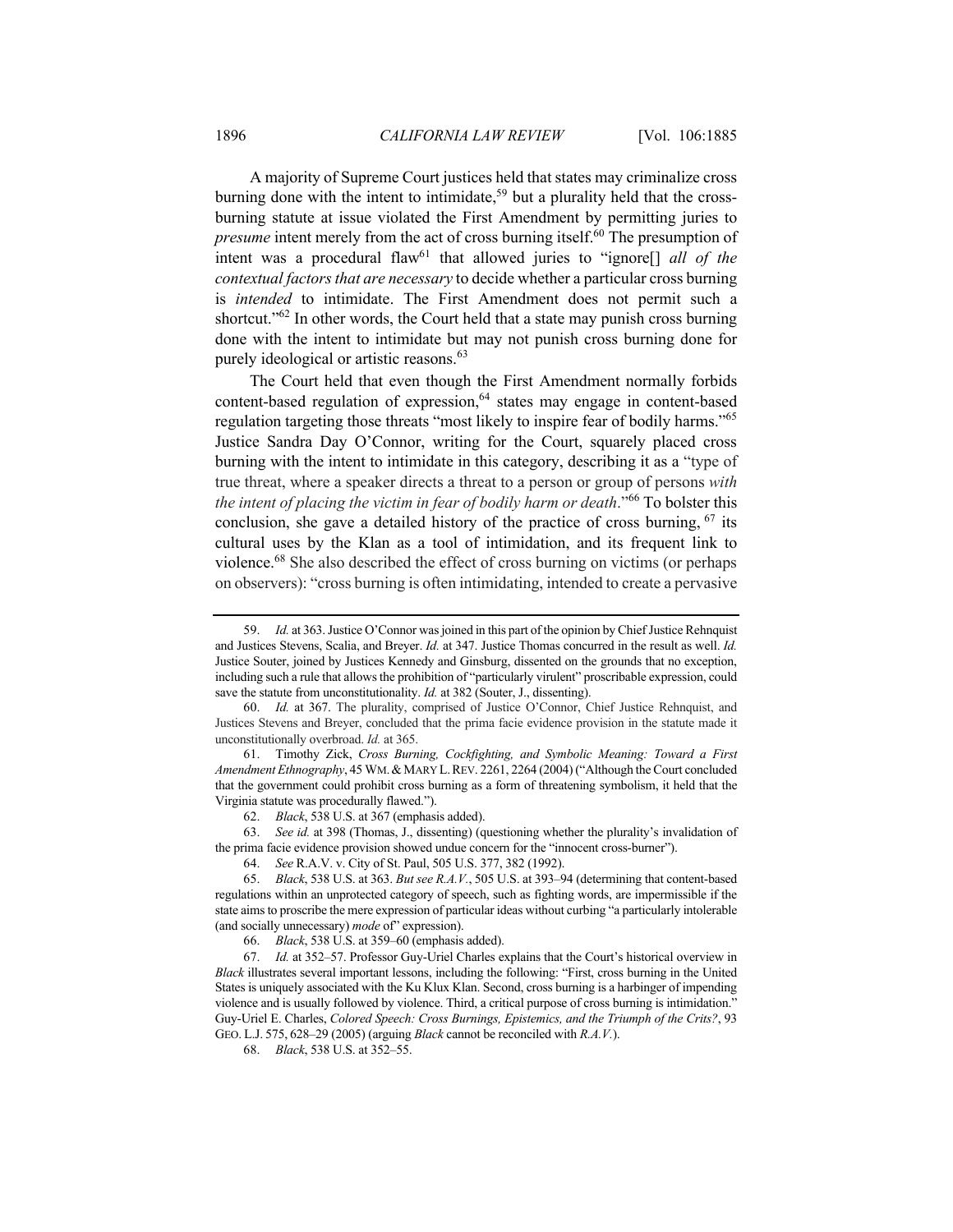2018] *#IU* 1897

fear in victims that they are a target of violence."69 The Court recognized that cross burning had other potential meanings; for example, for those within the Klan, cross burning operates as a "message<sup>[]</sup> of shared ideology."<sup>70</sup> Despite this, states can still punish cross burning because it is a kind of "embodied threat" that is especially intimidating.<sup>71</sup> States may not, however, punish cross burning based solely on antipathy to any ideological message conveyed.<sup>72</sup>

The Court's decision in *Black* might be read as an endorsement of a broad contextual analysis of expressive conduct alleged to be a threat. However, the Court's insistence on cross burning as a historically and culturally exceptional kind of threatening conduct limits the decision's applicability to other threats cases. Moreover, the Court left unresolved even more elemental questions about true threats: from whose vantage point threats should be judged, and relatedly, whether the test for threats is objective or subjective. *Black* provides uncertain answers to these questions, in part because the Virginia statute at issue in the case did not directly address threats writ large but instead addressed only certain types of cross burnings—those done with intent to intimidate.

*Black* implies that a defendant's subjective intent is an important part of the dividing line between threatening and non-threatening cross burning, but it fails to address whether it is an important part of the dividing line in all threats cases.<sup>73</sup> The Court's definition of threats exacerbates the confusion because the definition can be read either as prioritizing the subjective perspective of the speaker or the objectively reasonable recipient in judging what is a threat.

Looking back at the definition, threats are statements that manifest a speaker's "serious expression of an intent to commit an act of unlawful violence

<sup>69.</sup> *Id*. at 360. Justice Thomas's powerful dissent suggests that the correct vantage point may be those who have historically been the targets of cross burnings. *See id.* at 389 (Thomas, J., dissenting) ("[T]he majority's brief history of the Ku Klux Klan only reinforces th[e] common understanding of the Klan as a terrorist organization, which, in its endeavor to intimidate, or even eliminate those it dislikes, uses the most brutal of methods.").

<sup>70.</sup> *Id.* at 354.

<sup>71.</sup> *Id.* at 355. *See* Alexander Tsesis, *Burning Crosses on Campus: University Hate Speech*  Codes, 43 CONN. L. REV. 617, 630 (2010) ("True threats fall outside the<sup>[]</sup> accepted bounds of selfassertion because they are meant to menace someone with physical harm.").

<sup>72.</sup> The Court has similarly held that states may not ban flag burning based on antipathy to the message conveyed by the flag burner, but states may do so under content-neutral ordinances. *See* Texas v. Johnson, 491 U.S. 397, 412 & n.8 (1989) (explaining that an arson statute, for example, might have permissibly restricted flag burning).

<sup>73.</sup> For commentators criticizing the lack of clarity in the Court's definition of true threats, see Roger C. Hartley, *Cross Burning—Hate Speech as Free Speech: A Comment on* Virginia v. Black, 54 CATH. U. L. REV. 1, 2 (2004); W. Wat Hopkins, *Cross Burning Revisited: What the Supreme Court Should Have Done in* Virginia v. Black *and Why It Didn't*, 26 HASTINGS COMM. & ENT. L.J. 269, 308– 09 (2004); Frederick Schauer, *Intentions, Conventions, and the First Amendment: The Case of Cross-Burning*, 2003 SUP. CT. REV. 197, 216 (2003); James L. Swanson, *Unholy Fire: Cross Burning, Symbolic Speech, and the First Amendment* Virginia v. Black, 2003 CATO SUP.CT.REV. 81, 95 (2003). Other commentators criticized the case for its failure to clarify the line between incitement and threats. *See, e.g.*, Steven G. Gey, *A Few Questions About Cross Burning, Intimidation, and Free Speech*, 80 NOTRE DAME L. REV. 1287, 1325–31 (2005).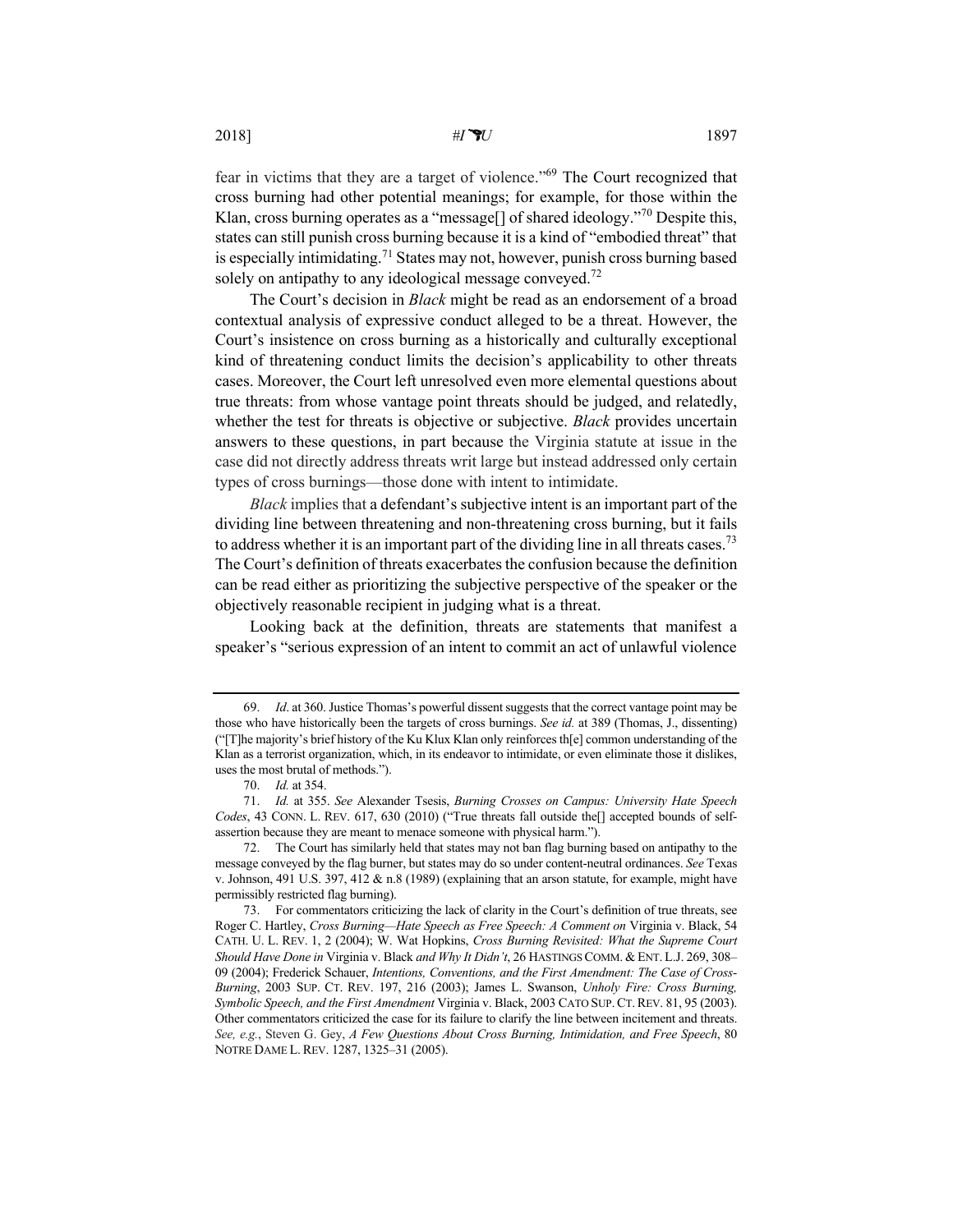to a particular individual or group of individuals. $174$  If one focuses on threats as "*statements that manifest* a speaker's serious expression" of intent, then an objective "reasonable speaker" or "reasonable recipient" test for judging threats seems appropriate. Indeed, a majority of lower federal courts adopted such a test in the wake of *Virginia v. Black*. <sup>75</sup> On the other hand, if one focuses on the fact that the statements must manifest or contain "a speaker's *serious expression of an intent*," the focus shifts to the subjective intent of the speaker to judge the threat. Some lower courts have indeed read *Black* to require subjective intent on the part of the speaker, and some have read *Black* to require both that a speaker have the subjective intent to threaten and that the statement is in fact threatening, judged from the perspective of the reasonable speaker or recipient.<sup>76</sup> In other words, *Black* resulted in a circuit split regarding what type of intent a speaker must have in order to be held liable for his threatening speech.

Many observers believed the Supreme Court would repair this split when it granted certiorari in its first social media threats case in 2014.<sup>77</sup> When the Court granted certiorari in *Elonis v. United States*, it appeared the Justices would finally decide key questions about threats and intent, including whether the defendant must have general intent to communicate the threat or specific intent to threaten or intimidate, and if the latter, whether the requisite intent for constitutional purposes should be purpose, knowledge, recklessness, or negligence. The Court also seemed as if it might address from whose vantage point threats should be judged as well as whether social media threats might be different from their offline counterparts.<sup>78</sup> Unfortunately, the Supreme Court did none of these.

*Elonis* arose from a series of alleged threats made on Facebook by an angry, divorcing husband.<sup>79</sup> When Anthony Douglas Elonis's wife left him and took

<sup>74.</sup> *Black*, 538 U.S. at 359.

<sup>75.</sup> *See Recent Cases—First Amendment*, 126 HARV. L. REV. 1138, 1138 (2013) (discussing conflicting standards applied by lower courts in true-threat cases); Jake Romney, Note, *Eliminating the Subjective Intent Requirement for True Threats in* United States v. Bagdasarian, 2012 BYU L. REV. 639, 639 (2012) (same). *See also supra* note 21 and accompanying text.

<sup>76.</sup> *See supra* note 21.

<sup>77.</sup> Elonis v. United States, 135 S. Ct. 2001, 2011–12 (2015). The question was whether 18 U.S.C. § 875(c) (2012), which makes it a crime to transmit in interstate commerce "any communication containing any threat . . . to injure the person of another," "requires that the defendant be aware of the threatening nature of the communication, and—if not—whether the First Amendment requires such a showing." *Id.* at 2004. Clay Calvert and Matthew Bunker have observed that *Elonis* "provided the Court with a prime opportunity to resolve the circuit split on the question of intent, as well as to address whether (and how) posting messages to online social media platforms, such as Facebook, affects the true threats analysis." Calvert & Bunker, *supra* note 18, at 959; *see also* Christine LiCalzi, *Computer Crimes*, 54 AM. CRIM. L. REV 1025, 1039 (2017) (noting that the *Elonis* Court "declined to resolve the circuit split by deciding the case on statutory grounds").

<sup>78.</sup> *See* P. Brooks Fuller, *Evaluating Intent in True Threats Cases: The Importance of Context in Analyzing Threatening Internet Messages*, 37 HASTINGS COMM. & ENT. L.J. 37, 53 (2015) ("Ideally, the Court should address in its discussion, if not in its holding, whether an online communication is itself a contextually relevant factor and whether usage of social media impacts the intended or objective meaning of a communication.").

<sup>79.</sup> *Elonis*, 135 S. Ct. at 2004.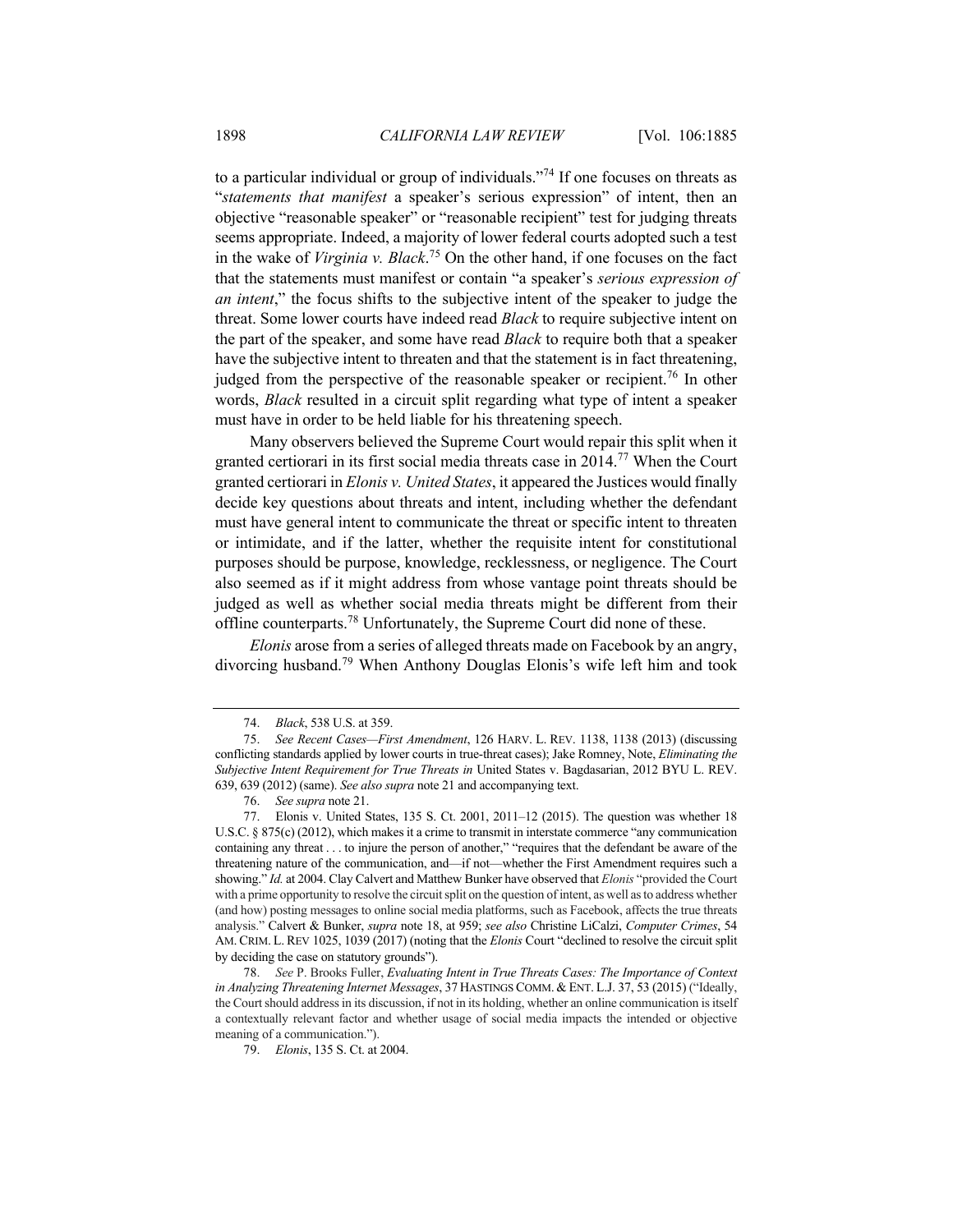their kids, he vented his rage and frustration on Facebook.<sup>80</sup> He posted violent and disturbing words and images that earned him a federal indictment for threatening his wife, an FBI agent, a kindergarten, and patrons and co-workers at the park where he worked.<sup>81</sup> Unlike the Justin Carter case, Elonis's conduct involved *repeated* threats against a number of *specifically named* targets.<sup>82</sup> One count of the indictment against Elonis, for example, was based on a post in which he wrote, in "rap-style" lyrics, that the restraining order his wife obtained against him based on his prior Facebook posts would not protect her.<sup>83</sup> "Is it thick enough to stop a bullet?," he queried. $84$  He asserted that the restraining order was "improperly granted" because "the Judge needs an education on true threats jurisprudence," hinting that he could win a settlement because his speech had been unconstitutionally suppressed.<sup>85</sup> He followed, however, by saying:

And if worse comes to worse

I've got enough explosives

to take care of the State Police and the Sheriff's Department.<sup>86</sup>

Below his post, he linked to a Wikipedia entry on free speech,<sup>87</sup> but this link did little to negate the overall impression created by the violent and almost unhinged rhetoric in the post.

Another of Elonis's threatening posts presented a disturbing juxtaposition of taunts directed at law enforcement authorities, extremely violent imagery targeted at a specific woman, invocations of free speech rights, half-hearted disclaimers, and a seeming promise not to be deterred from violence.<sup>88</sup> That post came after Elonis received a visit at his home from FBI agents because he had posted about shooting up a school.<sup>89</sup> During the visit, Elonis was evidently "polite but uncooperative."<sup>90</sup> Shortly afterward, however, Elonis titled a Facebook post "Little Agent Lady," which the Supreme Court quoted as follows:

"You know your s\*\*\*'s ridiculous

when you have the FBI knockin' at yo' door

Little Agent lady stood so close

Took all the strength I had not to turn the b\*\*\*\* ghost

Pull my knife, flick my wrist, and slit her throat

Leave her bleedin' from her jugular in the arms of her partner

<sup>80.</sup> *Id.* at 2006.

<sup>81.</sup> *Id.* at 2005.

<sup>82.</sup> *Id.* at 2005–07.

<sup>83.</sup> *Id.* at 2005.

<sup>84.</sup> *Id.* at 2006.

<sup>85.</sup> *Id.*

<sup>86.</sup> *Id.* (citing the indictment).

<sup>87.</sup> *Id.* 88. *Id.* at 2006–07.

<sup>89.</sup> *Id.*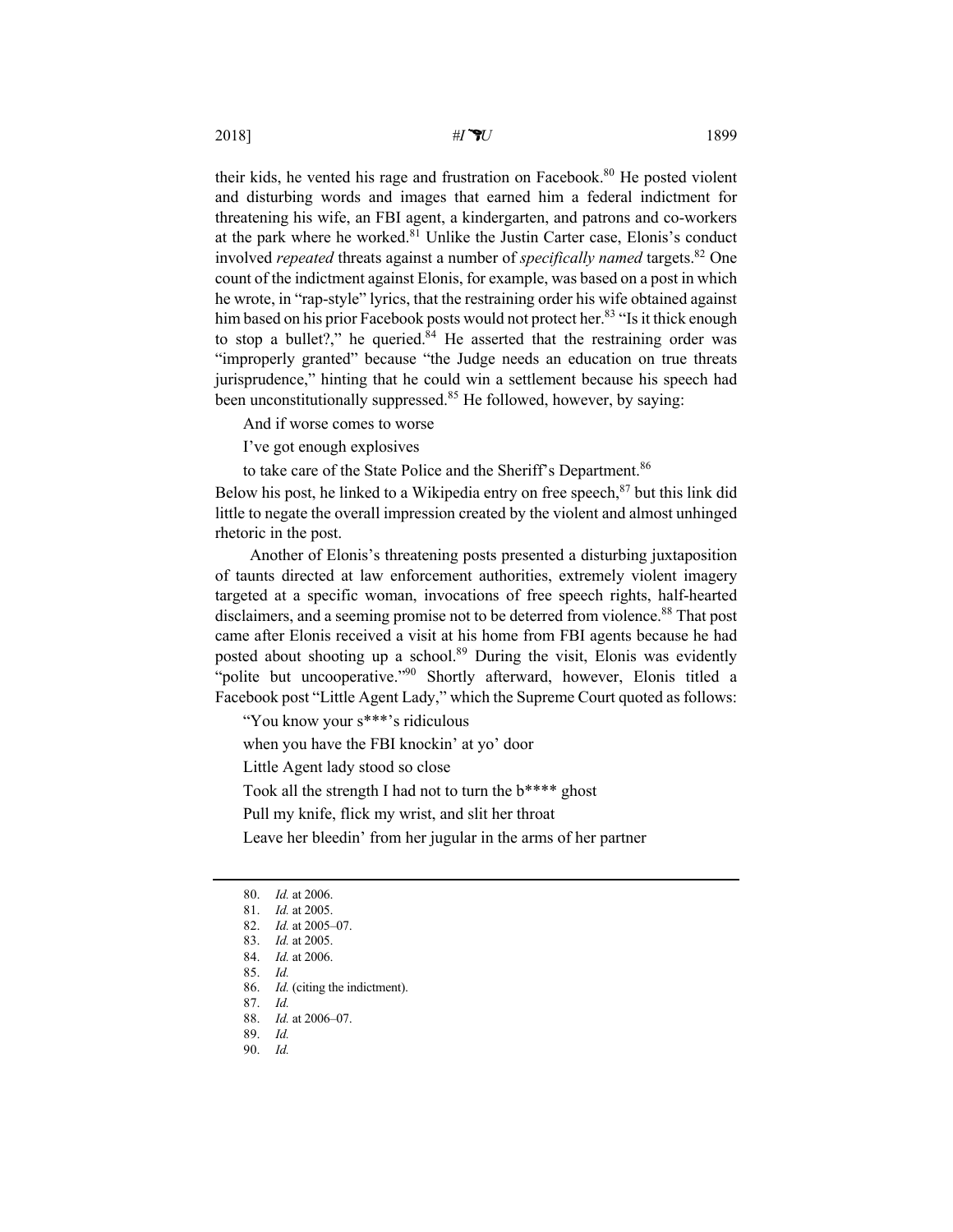[laughter]

So the next time you knock, you best be serving a warrant And bring yo' SWAT and an explosives expert while you're at it Cause little did y'all know, I was strapped wit' a bomb Why do you think it took me so long to get dressed with no shoes on? I was jus' waitin' for y'all to handcuff me and pat me down Touch the detonator in my pocket and we're all goin' [BOOM!] Are all the pieces comin' together? S\*\*\*, I'm just a crazy sociopath that gets off playin' you stupid f\*\*\*s like a fiddle . . . . 91

At trial, Elonis tried to escape liability for this and his other posts by arguing that they were not threats but instead artistic expression emulating violent rap music.<sup>92</sup> Elonis had even adopted a "rap-style nom de plume" on his Facebook page and had issued "disclaimers that the [posted] lyrics were 'fictitious,' with no intentional 'resemblance to real persons."<sup>93</sup> He pointed out that his posts were similar in style and content to those of the rap artist Eminem, an argument that sounds far-fetched unless one actually reads or listens to the lyrics of Eminem's *Kim*. 94

Elonis also requested that the trial court instruct the jury that "the Government was required to prove that he intended to communicate a 'true threat," but the trial court declined.<sup>95</sup> The court instead instructed the jury that they could find a threat if Elonis intentionally made a statement that "a reasonable person would foresee . . . would be interpreted by those to whom the maker communicates the statement as a serious expression of an intention to inflict bodily injury or take the life of an individual."<sup>96</sup> In other words, the instruction directed the jury to apply a doubly objective standard, taking into account how a *reasonable* speaker would predict *reasonable* members of his audience would react to his statement.

94. This segment of lyrics gives a flavor of Eminem's *Kim*:

<sup>91.</sup> *Id.*

<sup>92.</sup> *Id.* at 2007.

<sup>93.</sup> *Id.* at 2005.

Don't you get it bitch, no one can hear you?

Now shut the fuck up and get what's comin' to you

You were supposed to love me

Now bleed! bitch bleed!

Bleed! bitch bleed! bleed!

EMINEM, *Kim*, *on* THE MARSHALL MATHERS LP (Aftermath, Interscope 2000).

<sup>95.</sup> *Elonis*, 135 S. Ct. at 2002.

<sup>96.</sup> *Id.* at 2007.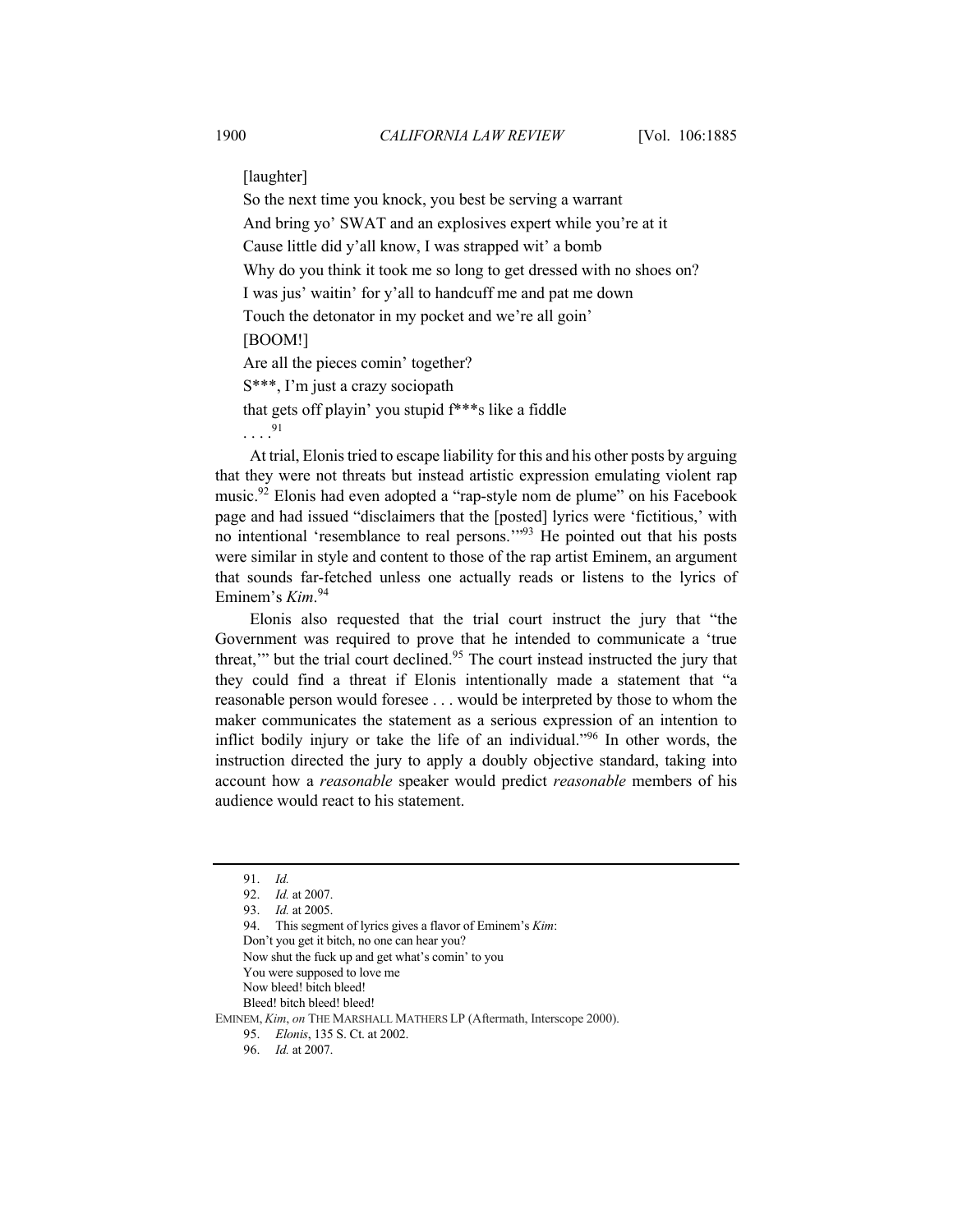2018] *#IU* 1901

A jury convicted Elonis on four of the five threats counts against him, and the Court of Appeals upheld his convictions, holding that the federal threats statute required only that a defendant intend "to communicate words that the defendant understands, and that a reasonable person would view as a threat."<sup>97</sup> In other words, the Court of Appeals held that Elonis did not need to subjectively intend to threaten anyone to be convicted of making a threat; it was enough that he negligently made the threat.

The Supreme Court reversed and remanded, but only on statutory construction grounds, not on First Amendment grounds.<sup>98</sup> The federal threats statute under which Elonis was charged provides that "[a]n individual who 'transmits in interstate or foreign commerce any communication containing any threat to kidnap any person or any threat to injure the person of another' is guilty of a felony."99 The drafters of the statute did not set a mental state for the offense.<sup>100</sup> Nonetheless, the Court relied on precedent, which permits scienter to be presumed when necessary to separate wrongful from innocent conduct, $^{101}$  to hold that the "reasonable person" standard used by the lower courts was "inconsistent with 'the conventional requirement for criminal conduct awareness of some wrongdoing."<sup>102</sup> Beyond saying that the statute required a higher standard of scienter than reasonableness, however, the Court left much unresolved.<sup>103</sup> The Court held that if the defendant spoke "for the purpose of issuing a threat, or with knowledge that the communication will be viewed as a threat," such speech would satisfy the statute's requirement.<sup>104</sup> What is unclear, however, is whether a defendant speaking recklessly in making a threat, rather than purposefully or knowingly, would satisfy the federal threats statute's requirements.105

As a result, the Court's first social media threats case turned out to be anticlimactic.<sup>106</sup> The Court merely held that under a single federal statute a

<sup>97.</sup> *Id.*

<sup>98.</sup> *Id.* at 2008.

<sup>99.</sup> *Id.* (citing 18 U.S.C. § 875(c) (2012)).

<sup>100.</sup> *Id.*

<sup>101.</sup> United States v. X-Citement Video, Inc., 513 U.S. 64, 72 (1994).

<sup>102.</sup> *Elonis*, 135 S. Ct. at 2011 (emphasis omitted).

<sup>103.</sup> *Id.* at 2013 (expressly leaving open the question of whether recklessness would satisfy the

statute because the parties did not brief it and "[n]o Court of Appeals has . . . addressed that question"). 104. *Id.* at 2012.

<sup>105.</sup> *Id.* at 2013.

<sup>106.</sup> As Professor Eugene Volokh, a well-respected First Amendment scholar, summarized in the wake of the decision:

We still don't know, following *Elonis*, whether the "true threats" exception to the First Amendment (1) covers only statements said with the purpose of putting someone in fear, (2) applies also to statements said knowing that the target will be put in fear, (3) applies also to statements said knowing that there's a serious risk that the target will be put in fear, or (4) covers all statements that a reasonable person would view as aimed at putting the target in fear. Indeed, as best I can tell, the Supreme Court did not resolve the federal circuit court disagreement on the First Amendment issue that helped persuade the Court to hear the case.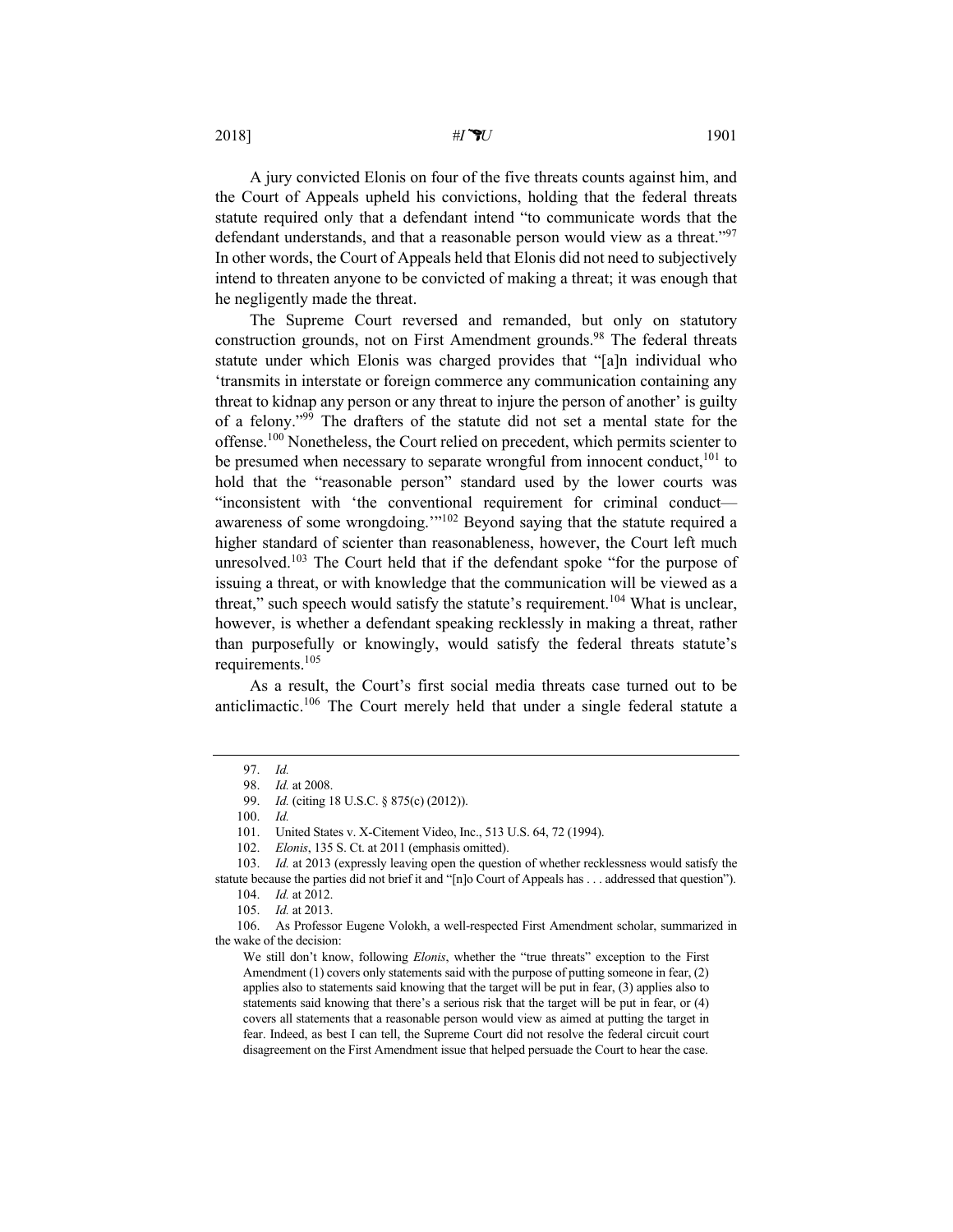speaker's negligence would be an insufficient mens rea for conviction. This narrow holding leaves the First Amendment parameters of the true threats doctrine as murky as they were in *Black*. <sup>107</sup> The Court also missed the opportunity to contemplate how social media contexts such as Facebook might affect the interpretation of threatening speech. It is to this issue that we now turn.

#### II.

## UNDERSTANDING THE SOCIAL MEDIA CONTEXTS OF VIOLENT SPEECH

Understanding the varied and sometimes quirky contexts within social media is essential to determining whether remarks made on a social media platform are true threats or protected speech. A number of features of social media contributes to an increase in speech not protected by the First Amendment—including threats, incitement, and harassment—as well as an increase in deeply uncivil but protected speech. Yet some of the same features that make threatening speech more common in social media also magnify the potential for misinterpretation. This Section first explores the set of interrelated features of social media that increase problematic speech and then examines features that make separating the harmful from the hyperbolic more difficult for legal decision-makers.

#### *A. Social Media and Incendiary Speech*

In 1968, science fiction author Arthur C. Clarke and film director Stanley Kubrick wrote: "The more wonderful the means of communication, the more trivial, tawdry, or depressing its contents seemed to be."108 Social media

Eugene Volokh, *The Supreme Court Doesn't Decide When Speech Becomes a Constitutionally Unprotected "True Threat*,*"* WASH. POST: VOLOKH CONSPIRACY (June 1, 2015), https://www.washingtonpost.com/news/volokh-conspiracy/wp/2015/06/01/the-supreme-court-doesntdecide-when-speech-becomes-a-constitutionally-unprotected-true-threat [http://perma.cc/D2E9- YE3Q].

<sup>107.</sup> Because the Court's decision in *Elonis* involved statutory construction in one federal threats statute, it did not signal that lower courts had to adopt a subjective test as a matter of constitutional law for all true threats cases. At least two lower court cases decided since *Elonis* maintain that the First Amendment continues to allow an objective standard for judging threats. In *State v. Trey M.*, 186 Wash. 2d 884, 888, *cert. denied*, 138 S. Ct. 313 (2017), the Supreme Court of Washington held that the Supreme Court's *Elonis* decision did not affect its use of an objective test for what constitutes a true threat because "Elonis expressly avoid[ed] any First Amendment analysis" and thus "provide[d] no basis for this court to abandon its established First Amendment precedent." In *United States v. White*, 810 F.3d 212, 220 (4th Cir.), *cert. denied*, 136 S. Ct. 1833 (2016), the Fourth Circuit held that the Supreme Court's *Elonis* decision "does not affect our constitutional rule that a 'true threat' is one that a reasonable recipient familiar with the context would interpret as a serious expression of an intent to do harm"; rather, the *Elonis* decision only affected the statutory requirement of intent. Similarly, in *United States v. Rapert*, 75 M.J. 164, 169 (2016), the US Court of Appeals for the Armed Forces held that it was not inconsistent with *Elonis* to continue to judge the element of whether a threat was communicated from an objective standpoint, at least where a separate element required that the defendant "intended the statements as something other than a joke or idle banter, or intended the statements to serve something other than an innocent or legitimate purpose."

<sup>108.</sup> ARTHUR C. CLARKE & STANLEY KUBRICK, 2001: A SPACE ODYSSEY 48 (1968).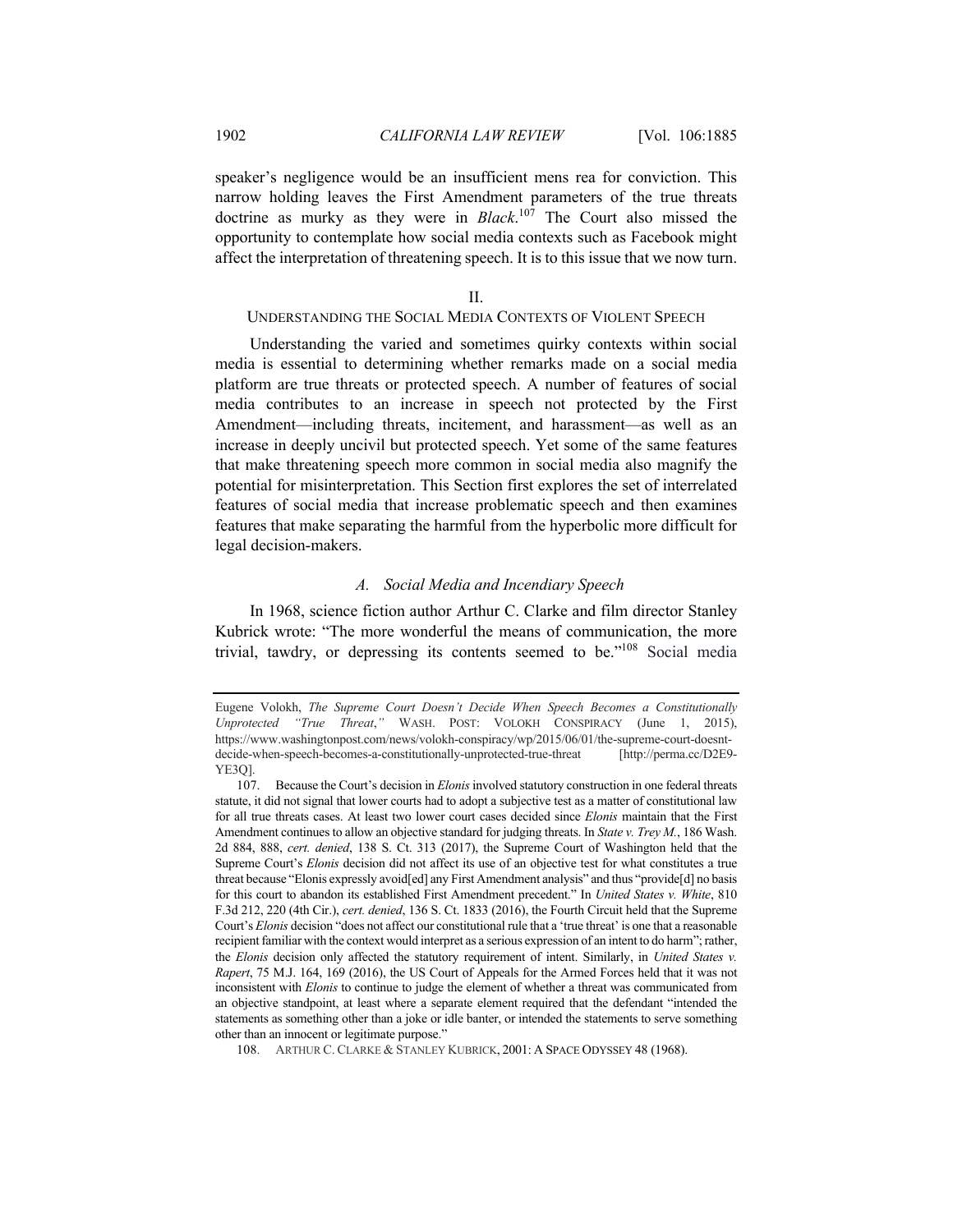sometimes seem to bear this out, though perhaps primarily because they create a visible record of how some people really speak.<sup>109</sup> In fact, the informality of much social media speech makes it more akin to chitchat rather than written communication, and this feature leads speakers to post things that they would never contemplate putting in writing in other contexts.<sup>110</sup>

The technology of social media encourages informality. People access Twitter, Facebook, and Instagram through phones or computers, and the technology psychologically distances them from the impact of their words, leading people to say things online that they would never say in person.<sup>111</sup> The disinhibiting effect of the technology is increased further if the speaker also posts anonymously or pseudonymously. Even the speed of communication may foster incendiary speech: speakers respond to provocations before good sense can assert itself.<sup>112</sup> And, of course, no editor stands between speaker and audience to interpose good judgment prior to publication.<sup>113</sup>

The informal, spontaneous, often anonymous, and unmediated discourse common in social media magnifies the potential for incendiary language to cross

<sup>109.</sup> As Judge Lynn Adelman and Jon Deitrich have written, "It is . . . easy to exaggerate the harm that can come from a new means of communication," and "it is critical that we not succumb to the temptation to weaken our protections of speech based on concerns about terrorists and hatemongers and their use of the internet." *See* Lynn Adelman & Jon Deitrich, *Extremist Speech and the Internet: The Continuing Importance of* Brandenburg, 4 HARV. L. & POL'Y REV. 361, 362–63 (2010).

<sup>110.</sup> Jacob H. Rowbottom, *To Rant, Vent and Converse: Protecting Low Level Digital Speech*, 71 CAMB. L.J. 355, 359 (2012) (contending that prior to the internet, "[t]he bulk of everyday communications would normally fall below the radar and escape legal sanction").

<sup>111.</sup> The Internet troll, for instance, is "Cyber Environment Dependent," which means that he requires access to the Internet to engage in passive aggression. Michael Nuccitelli, *Internet Trolls: Cyber Environment Dependent with Sadistic, Psychopathic & Narcissistic Traits*, DARK PSYCHOL. (2014), https://darkpsychology.co/internet-trolls [https://perma.cc/JXC5-CXA4]. "Trolling" refers to the "practice of behaving in a deceptive, destructive, or disruptive manner in a social setting on the Internet with no apparent instrumental purpose." Erin E. Buckels, Paul D. Trapnell & Delroy L. Paulhus, *Trolls*  Just Want to Have Fun, 67 PERSONALITY & INDIVIDUAL DIFFERENCES 97, 97 (2014). Without the "veil of anonymity" that the Internet provides, trolls wouldn't exist. Nuccitelli, *supra*. "[I]f they could not hide behind their technology, 'they would quickly have their ass kicked for their incessant provocations.'" *Id.*

<sup>112.</sup> *See* Lyrissa Barnett Lidsky & Thomas F. Cotter, *Authorship, Audiences, and Anonymous Speech*, 82 NOTRE DAME L. REV. 1537, 1575 (2007) (discussing disinhibiting effect of computer mediated communication); Noam Cohen, *Spinning a Web of Lies at Digital Speed*, N.Y. TIMES (Oct. 13, 2008), https://www.nytimes.com/2008/10/13/business/media/13link.html [https://perma.cc/Q2DP-7T56] (providing examples of how quickly lies and hoaxes can spread on the Internet); Terence J. Lau, *Towards Zero Net Presence*, 25 NOTRE DAME J.L., ETHICS & PUB. POL'Y 237, 275 (2011) ("[A]ll Internet users bear some responsibility for knowing how the Internet works, especially the three characteristics of reach, speed, and permanence.").

<sup>113.</sup> Mary Ann Fitzgerald, *Misinformation on the Internet: Applying Evaluation Skills to Online Information*, 24 EMERGENCY LIBR. 9, 10 (1997) (explaining how misinformation is pervasive on the Internet and that users must filter content for reliability); Donovan A. McFarlane, *Social Communication in a Technology-Driven Society: A Philosophical Exploration of Factor-Impacts and Consequences*, 12 AM. COMM. J. 1 (2010) (explaining how the speed of communication online decreases quality of content).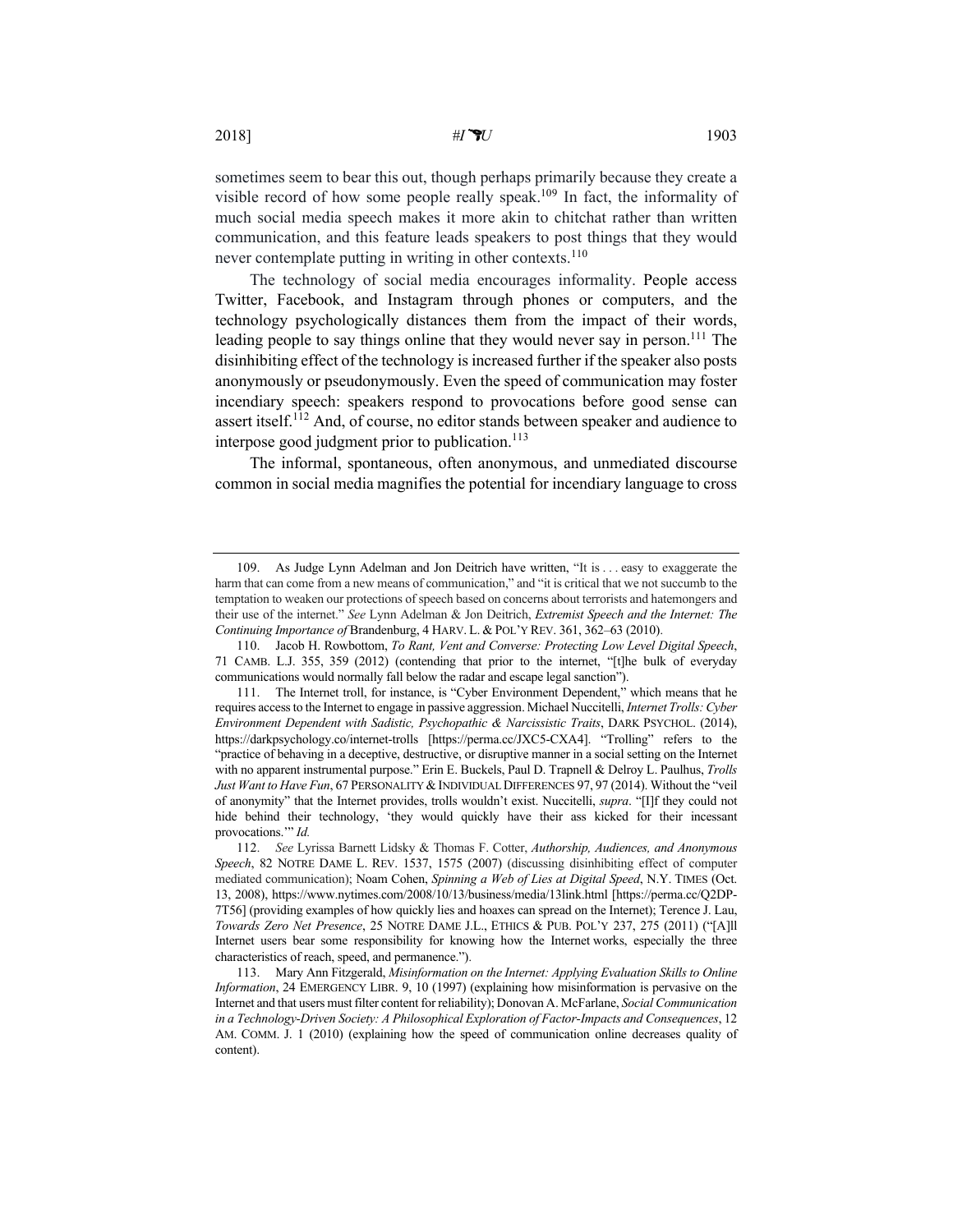the line into true threats, incitement, and violence.<sup>114</sup> Social media give hateful speakers ready access to global audiences using a communication platform that is always close at hand.<sup>115</sup> Social media thus give hateful speakers a platform to harass and terrorize targets with seeming impunity and spew vitriol that may spur others to violent actions.<sup>116</sup>

Additionally, the contextual dislocations social media enable—including geographic, cultural, and temporal dislocations—magnify the potential for violent audience reactions to incendiary speech.<sup>117</sup> Speech that is innocuous in one country may be considered blasphemous and provoke violent responses in another; $118$  speech that is humorous in one community may be a grave insult in another; and speech that is harmless when posted may provoke violence when viewed.<sup>119</sup>

Social media may also encourage incendiary speech by increasing audience polarization, encouraging and normalizing violent rhetoric, and enabling the

116. *See* Erwin Chemerinsky, *What the Supreme Court Didn't Decide This Week*, MS. MAG.: BLOG (June 3, 2015), http://www.msmagazine.com/blog/2015/06/03/what-the-supreme-court-didntdecide-this-week [http://perma.cc/M5F7-DVL3] ("Facebook and other social media have made it much more common for people to make threatening statements that cause others to fear for their safety and even their lives.").

117. *See* Lidsky, *supra* note 23, at 148.

118. For example, the satirical French magazine *Charlie Hebdo*'s publication of a caricature of the Prophet Mohammed triggered hundreds of thousands of protesters to march in predominantly Muslim countries. A terrorist attack on *Charlie Hebdo*'s offices in France followed, in which twelve people were murdered. *See* Cassandra Vinograd et. al., *Charlie Hebdo Shooting: 12 Killed at Muhammad Cartoon Magazine in Paris*, NBC NEWS (Jan. 7, 2015), http://www.nbcnews.com/storyline/paris-magazine-attack/charlie-hebdo-shooting-12-killed-

muhammad-cartoons-magazine-paris-n281266 [https://perma.cc/E5ET-GXEH]. In another example, a US-produced film trailer called *Innocence of Muslims* "triggered anti-American sentiment among Muslims in Egypt, Libya and elsewhere in 2012." *See* Dan Levine, *YouTube May Show 'Innocence of Muslims' Film: U.S. Court*, REUTERS (May 18, 2015), https://www.reuters.com/article/us-google-filmruling/youtube-may-show-innocence-of-muslims-film-u-s-court-idUSKBN0O31R220150518

[https://perma.cc/R78A-PNHP]; *see also* Tsesis, *supra* note 26, at 1152 ("[W]hen threats are posted on the Internet, a billboard, or school blackboard, the object of the message might come across the message later, or not at all, but the forewarning of harm may be no less real.").

119. In 2011, videos of a Quran burning uploaded to YouTube in the United States provoked murderous responses in Afghanistan as a result of their perceived blasphemous character. Enayat Najafizada & Rod Nordland, *Afghans Avenge Florida Koran Burning, Killing 12*, N.Y. TIMES (Apr. 1, 2011), www.nytimes.com/2011/04/02/world/asia/02afghanistan.html [https://perma.cc/7S3Z-NT36]. Such geographical dislocations of online speech are ubiquitous, and yet we rarely hold speakers responsible for the violence that ensues, even if it was foreseeable.

<sup>114.</sup> As one commentator has written, "Social media are analogous to open mikes." Ken Strutin, *Social Media and the Vanishing Points of Ethical and Constitutional Boundaries*, 31 PACE L.REV. 228, 242 (2011).

<sup>115.</sup> *See* Thomas B. Nachbar, *Paradox and Structure: Relying on Government Regulation to Preserve the Internet's Unregulated Character*, 85 MINN.L.REV. 215, 215 (2000) ("The Internet allows people to communicate quickly, across the globe, and at extremely low cost."). For a definition of social media, see RonNell Anderson Jones & Lyrissa Barnett Lidsky, *Of Reasonable Readers and Unreasonable Speakers: Libel Law in a Networked World*, 23 VA.J. SOC. POL'Y & L. 155, 157 (2016) (citing Andreas M. Kaplan & Michael Haenlein, *Users of the World, Unite! The Challenges and Opportunities of Social Media*, 53 BUS. HORIZONS 59, 61 (2010)).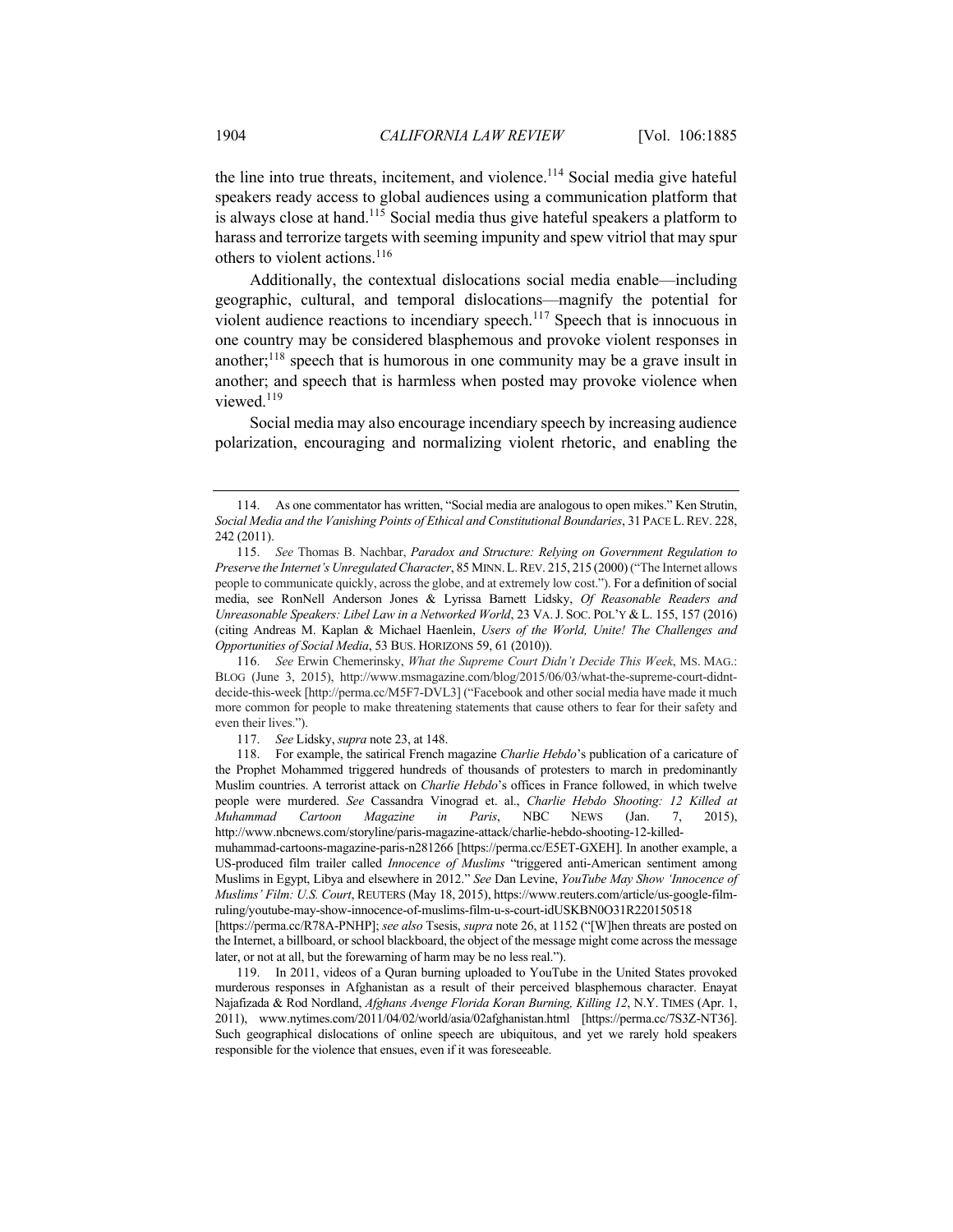creation of communities united by hate. Much has been written since the 2016 election about the politically polarizing effect of social media on the electorate.120 This same polarizing effect can lead speakers and their audiences to more and more extreme forms of expression. Hate, unmitigated by voices of reason or social norms of toleration, can reinforce violent impulses within vulnerable audience members.<sup>121</sup> Social media gatherings of like-minded hatemongers can create climates that normalize violent rhetoric and ultimately violent action. Even the potential size of audiences receiving hate-mongering speech matters: the larger the audience, the greater the chance that at least one audience member will respond to a call to violent action. Search technology, such as Google, also aids individuals searching for confirmations of their hateful views and lends encouragement and support to indulge violent impulses.<sup>122</sup>

In effect, the burdens of dealing with the production of incendiary speech in social media are not borne equally: such speech appears to disproportionately target women and people of color, especially those who use social media platforms to speak up against perceived injustice.<sup>123</sup> Indeed, there are numerous

123. Professor Danielle Keats Citron has documented this phenomenon extensively in her book, HATE CRIMES IN CYBERSPACE (2014). A 2014 incident called "Gamergate" illustrates this alarming pattern. In the words of the *Washington Post*, GamerGate was a "freewheeling catastrophe/social movement/misdirected lynchmob." Caitlin Dewey, *The Only Guide to Gamergate You Will Ever Need to Read*, WASH. POST (Oct. 14, 2014), https://www.washingtonpost.com/news/theintersect/wp/2014/10/14/the-only-guide-to-gamergate-you-will-ever-need-to-read

[https://perma.cc/WX9B-XZ84]. More specifically, Gamergate was a social media harassment campaign targeting several women in the video game industry, largely via the Twitter hashtag #GamerGate. *Id.* Gamergate exploded after an unusual rift between exes hit social media. *Id.* Independent game designer Zoe Quinn's ex-boyfriend implied in a series of blog posts that she had cheated on him with a writer for a prominent gaming site in exchange for favorable reviews of a game she had developed. *Id.* Angry gamers took to Twitter, Reddit, and 4chan to protest the "ethical breaches in gaming journalism." *Id.* But while Gamergate initially appeared to be about Quinn, the movement quickly expanded to include attacks on other women in the gaming industry. *Id.* Anonymous gamers attacked Anita Sarkeesian after she posted a video series about women and gaming; the attacks caused her to leave her home due to fear of physical harm. *Id.*Jenn Frank, a gaming journalist, and Mattie Brice, a game designer, said they would leave the industry due to harassment that Gamergate inflicted upon them. *Id.* As some in the industry began calling out misogyny in gaming, "a motley alliance of vitriolic naysayers" attacked with threats of death and rape. *Id.* Quinn and several others had to flee their homes "mostly for pointing out that the games industry has a problem with representing women. Keith Stuart, *Zoe Quinn: 'All Gamergate Has Done Is Ruin People's Lives*,*'* GUARDIAN (Dec. 3, 2014), https://www.theguardian.com/technology/2014/dec/03/zoe-quinn-gamergate-interview

<sup>120.</sup> *See, e.g.*, Yochai Benkler, Robert Faris, Hal Roberts & Ethan Zuckerman, *Study: Breitbartled Right-Wing Media Ecosystem Altered Broader Media Agenda*, COLUM. J. REV. (Mar. 3, 2017), http://www.cjr.org/analysis/breitbart-media-trump-harvard-study.php [https://perma.cc/U8XJ-MLWK].

<sup>121.</sup> Peter Margulies, *The Clear and Present Internet: Terrorism, Cyberspace, and the First Amendment*, 2004 UCLA J.L. & TECH. 4, 33 (2004) ("Lack of mediation is a key ingredient in the production of polarization and concerted violence against innocents to achieve political, cultural, or social aims.").

<sup>122.</sup> *See* Ryen W. White, *Beliefs and Biases in Web Search*, SIGIR '13 3, 6, 11 (2013) (noting that a study showed that "people seek to confirm their beliefs with their [online] searches and that search engines provide positively-skewed search results, irrespective of the truth," and asserting that this is problematic because "[a]nswers found using search engines can affect action in the world").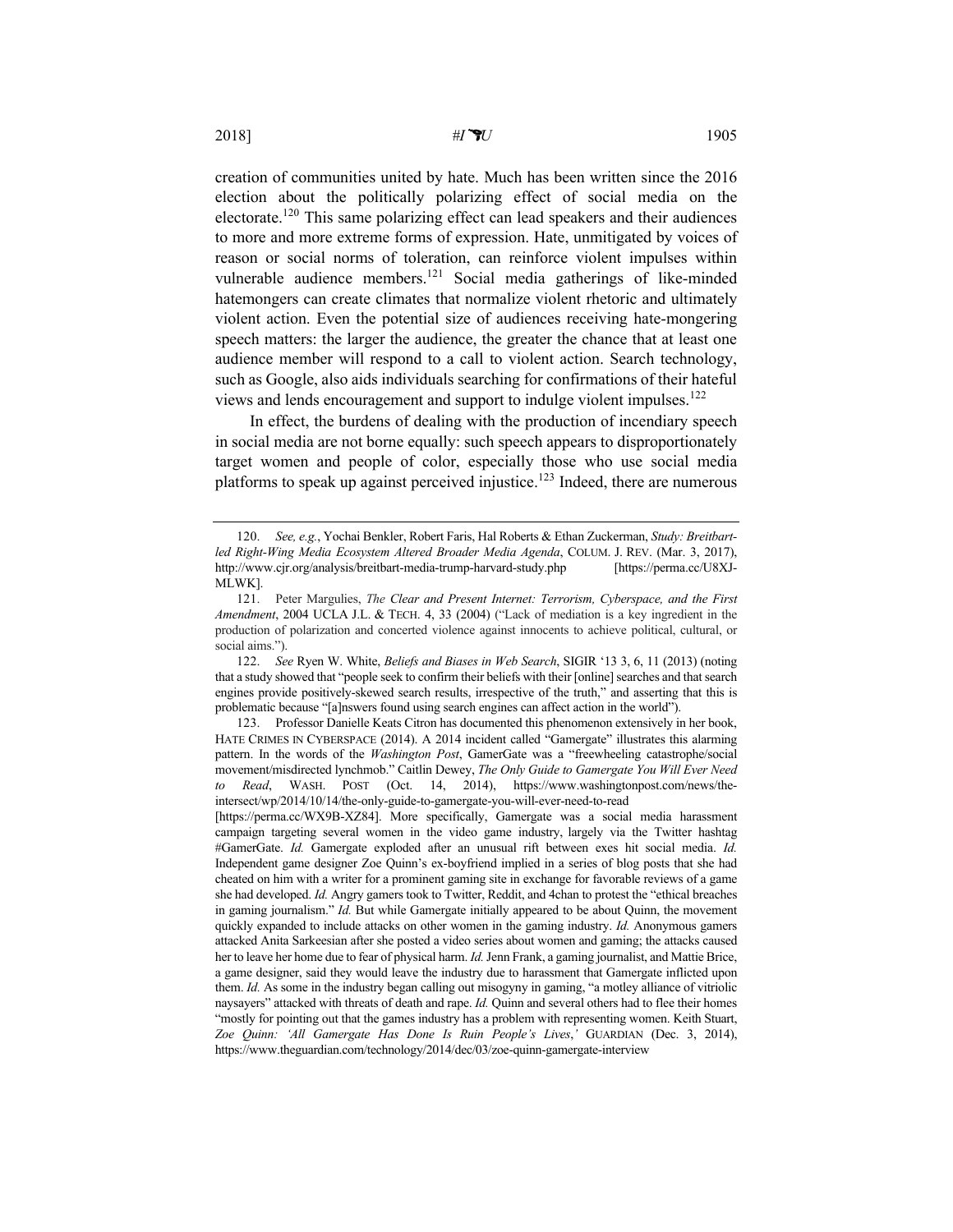examples of social media mobs targeting victims with such extreme speech that they can no longer live a normal life. Even if the likelihood of any threats being carried out is small, targets sometimes permanently alter their lifestyles because of legitimate fear such threats engender.<sup>124</sup> This phenomenon happens in part because within the vast population of social media users, there are "trolls" who receive joy from inducing fear:<sup>125</sup> as researchers have found, "trolling culture embraces a concept virtually synonymous with sadistic pleasure."<sup>126</sup>

This effect of social media discourse on vulnerable groups emphasizes the importance of policing true threats, incitement, defamation, and harassment in social media that make it impossible for victims to live their lives or participate fully in society.<sup>127</sup> However, zeal to eradicate the kinds of threats that deny women and people of color full participation in social media discourse should not tip the balance in criminal law toward punishing mere offensive incivility. Social media daily spawn an appalling number of comments that, in isolation, may appear far more menacing than they might when set in their true contexts. Understanding those contexts is thus key to safeguarding free expression in all of its riotous and sometimes offensive glory without forsaking legitimate protections for vulnerable or victimized online populations.<sup>128</sup>

#### *B. Social Media Misunderstandings*

The same characteristics that make social media seem rife with dangerous and destructive speech magnify the potential for a speaker's innocent words to be misunderstood. People flock to social media because it encourages the spontaneity, informality, and intimacy of the spoken word;<sup>129</sup> these features

<sup>[</sup>https://perma.cc/72YN-WERY]; *see also* Eron Gjoni, *Why Does This Exist?*, ZOE POST (Sep. 12, 2014), https://thezoepost.wordpress.com [https://perma.cc/M735-P24J]; Stephen Totilo, *Untitled*, KOTAKU (Aug. 20, 2014, 6:40 PM), http://kotaku.com/in-recent-days-ive-been-asked-several-times-about-a-pos-1624707346 [https://perma.cc/HMV8-2JQZ].

<sup>124.</sup> *See generally* CITRON,*supra* note 123.

<sup>125.</sup> *See* Buckels, *supra* note 111 (defining the practice of "trolling").

<sup>126.</sup> *Id.* at 98.

<sup>127.</sup> Critics also suggest that those who control social media platforms, including Google, Facebook, and Twitter, should do more to help uncover those who make such threats and take steps to curtail hateful speech online. *See* Lincoln Caplan, *Should Facebook and Twitter Be Regulated Under the First Amendment?*, WIRED (Oct. 11, 2017, 7:00 AM), https://www.wired.com/story/shouldfacebook-and-twitter-be-regulated-under-the-first-amendment [http://perma.cc/K7R6-F885].

<sup>128.</sup> As Raphael Cohen-Almagor explains, in discussing what Karl Popper calls "The Paradox of Toleration," societies should not suppress speech or philosophies that would lead to intolerance so long as they can be kept "in check by public opinion" and "rational argument." RAPHAEL COHEN ALMAGOR, THE BOUNDARIES OF LIBERTY AND TOLERANCE: THE STRUGGLE AGAINST KAHANISM IN ISRAEL 25 (1994).

<sup>129.</sup> MARCEL DANESI, THE SEMIOTICS OF EMOJI: THE RISE OF VISUAL LANGUAGE IN THE AGE OF THE INTERNET 10 (2015) (observing that "writing has assumed many of the functions of face-to-face (F2F) communication" in the "Internet Age").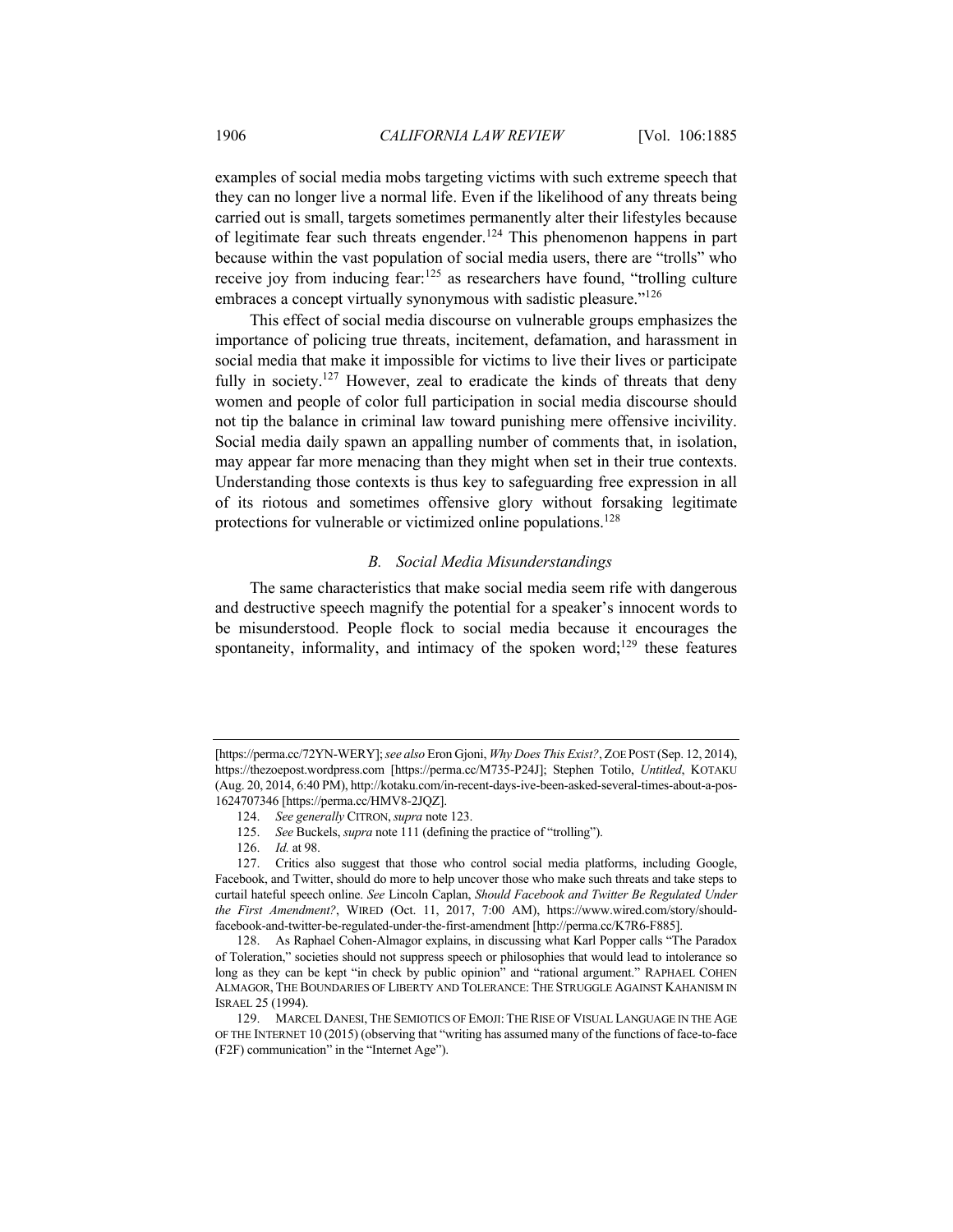explain, in part, why sites like Facebook have drawn billions of users.<sup>130</sup> Yet these same features create immense challenges in separating harmful from harmless speech. The law would never presume to regulate all the threatening or hateful things people say to one another, realizing that speakers often say things in the heat of the moment that are ill-considered, thoughtless, hyperbolic, and often forgotten by both the speaker and the audience within moments.131 Most social media, however, create a record of such thoughtless speech that can take on an entirely different meaning when read or viewed later. The potential for speech to be read outside of its immediate temporal context, however, is just one of the possible vectors of misunderstanding.<sup>132</sup>

Another cause of misunderstanding is the lack of tonal and other nonverbal cues that signal sarcasm, jests, or hyperbole in oral communications.<sup>133</sup> If an adolescent boy tells a friend, "Don't make me kill you!" in a playful tone, nothing is likely to happen. Within moments, the statement is likely forgotten by all concerned. But if the same adolescent boy posts those words in his Twitter feed, tagging his friend, the potential for misunderstanding the words as a threat is significant, especially if the words reach bystanders who lack a frame of reference for understanding the character or intent of the speaker.

Indeed, the absence of tonal cues has led to the development of abbreviations such as J/K for "just kidding," #hashtags signaling sarcasm or jokes,134 and even emoticons, emojis, and gifs. Emoticons are a grouping of keyboard characters "used to suggest an attitude or emotion in computerized communications."<sup>135</sup> One of the most popular of these is the smiley face, which

134. Dmitry Davidov, Oren Tsur & Ari Rappoport, *Enhanced Sentiment Learning Using Twitter Hashtags and Smileys*, COLING 2010: POSTER VOL. 241, 242 (2010).

135. Ghanam v. Does, 845 N.W.2d 128, 133 n.4 (Mich. Ct. App. 2014) ("An 'emoticon' is an icon formed by grouping keyboard characters together into a representation of a facial expression.

<sup>130.</sup> *Facebook Company Info*, FACEBOOK, http://newsroom.fb.com/company-info [https://perma.cc/79DX-5X97] (indicating that Facebook has 2.13 billion monthly active users as of December 31, 2017).

<sup>131.</sup> Social media enable both synchronous and asynchronous communications. "Synchronous forms of digital communications require rapid writing, so that the back-and-forth repartee can be maintained in real time without losing the receiver's attention." DANESI, *supra* note 129, at 11.

<sup>132.</sup> Historian Milton Mayer coined the term "contextomy" to refer to the practice of selectively taking words from their original context to distort their intended meaning. Matthew S. McGlone, *Deception by Selective Quotation*, *in* THE INTERPLAY OF TRUTH AND DECEPTION: NEW AGENDAS IN COMMUNICATION 54, 55–56 (Matthew S. McGlone & Mark L. Knapp eds., 2010) (attributing the coinage to Mayer).

<sup>133.</sup> On the importance of nonverbal cues to communication, see generally MARK KNAPP & JUDITH A. HALL, NONVERBAL COMMUNICATION IN HUMAN INTERACTION (7th ed. 2010) (describing how face, voice, and body signals provide context for everyday communications and noting that body positioning and movement, as well as cues observed from the communicating environment itself, can affect the meaning of a communication). *See also* Justin Kruger, Nicholas Epley, Jason Parker & Zhi-Wen Ng, *Egocentrism Over E-mail: Can We Communicate as Well as We Think?*, 89 J. PERSONALITY & SOC. PSYCHOL. 925, 925 (2005) (describing five experiments that show people overestimate their ability to "convey emotion and tone" over email due to the absence "of paralinguistic cues such as gesture, emphasis, and intonation").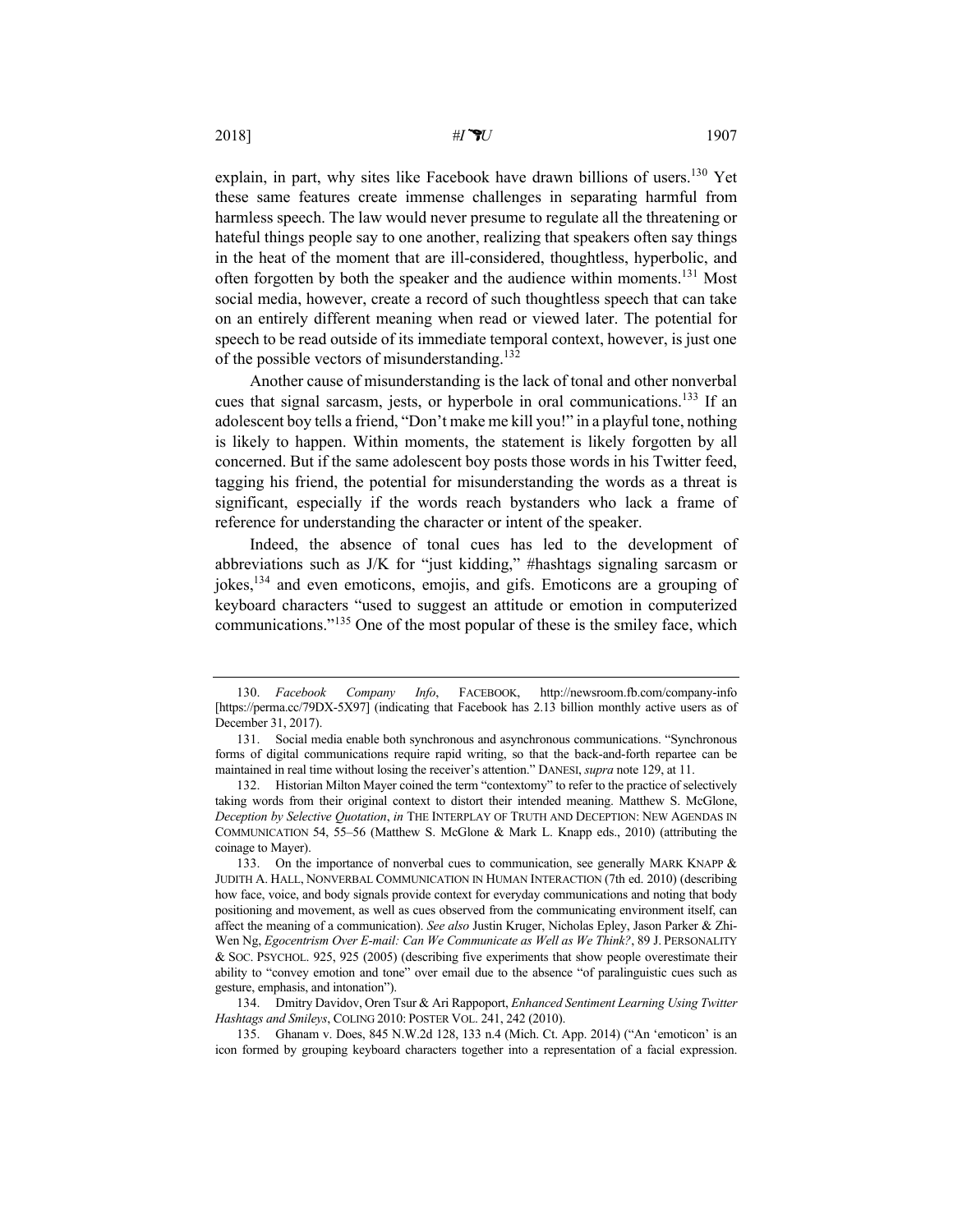is formed by typing a colon together with the close parenthetical symbol [:)] so as to approximate a smiling face. Thus, typing a colon and a close parenthetical symbol together can signal that one is joking. Emojis and gifs are more technologically sophisticated ways of signaling an author's emotions. Emojis are pictographs that often replicate facial expressions, $136$  and gifs "are short video clips incorporated into social media posts to express an emotion or make a joke." $137$  Both are highly popular $138$  with social media users precisely because they lend to the bare text of postings some of the emotional cues of oral communication.<sup>139</sup> Some lawyers have already recognized that legal liability may turn on the interpretation of an emoji, $140$  and judges have admitted emojis as evidence of intended meanings in criminal trials.<sup>141</sup>

Yet even emojis can cause misunderstandings. Emojis are not always consistent across platforms.<sup>142</sup> For example, the gun emoji in the title of this Article looks like a space pistol on some platforms and like a revolver on others. Not only do emojis render differently on different platforms, but they can shift even within documents. Indeed, the gun emoji looks like a space pistol in the running header of this Article and a revolver on the title page! Emojis can also

Emoticons are used to suggest an attitude or emotion in computerized communications.") (citing RANDOM HOUSE WEBSTER'S COLLEGE DICTIONARY (2003)).

<sup>136.</sup> Emojis are pictographs used to signal emotions in online conversations. *See* DANESI,*supra* note 129, at 10 (contending that the "intent" of emojis is "to add what can be called 'visual tone' to a message" and also noting that they are "used largely in informal communications, to add visual annotations to the conceptual content of a message").

<sup>137.</sup> Eric Goldman, *Surveying the Law of Emojis*, SANTA CLARA U.LEGAL STUD.PAPER SERIES No. 8-17, at 12 (May 1, 2017), https://papers.ssrn.com/sol3/papers.cfm?abstract\_id=2961060 [https://perma.cc/3TRJ-7L66].

<sup>138.</sup> DANESI, *supra* note 129, at 33 ("According to a 2015 study by the British app developer, SwiftKey, which collected and examined over a billion bits of data from Android and iOS devices in sixteen languages, 45 percent of all messages contained happy-face emoji, such as smileys, followed by sad faces, hearts, hand gestures, and romantic emoji."). Another study found that more than 90 percent of social media users employ emojis. *See* Emogi Research Team, *2015 Emoji Report*, EMOGI (Sept. 2015), http://cdn.emogi.com/docs/reports/2015\_emoji\_report.pdf [https://perma.cc/Z6DF-CKPS].

<sup>139.</sup> The Oxford English Dictionary named emoji its word of the year in 2015. Heather Kelly, *Emoji Named Word of the Year*, CNN TECH (Nov. 16, 2015), http://money.cnn.com/2015/11/16/technology/emoji-oxford-word-of-the-year [https://perma.cc/E376- BS2A].

<sup>140.</sup> For an example of an emoji featuring in a defamation case, see *Ghanam*, 845 N.W.2d at 145. There, the court determined that the allegedly defamatory statement "on its face cannot be taken seriously as asserting a fact. The use of the ':P' emoticon makes it patently clear that the commenter was making a joke. As noted earlier, a ':P' emoticon is used to represent a face with its tongue sticking out to denote a joke or sarcasm. Thus, a reasonable reader could not view the statement as defamatory." *Id.*

<sup>141.</sup> *See* DANESI, *supra* note 129, at 17 (discussing the admission into evidence in a criminal trial of a defendant's use of a smiley-face emoji as negating criminal intent).

<sup>142.</sup> Goldman, *supra* note 137, at 9 ("Because platforms differ in their implementations of emojis, a Unicode-defined emoji will often appear differently across platforms."). Goldman's excellent article discusses in depth the technology of emojis and the problems they create for legal decisionmakers in a variety of contexts. *See generally id.*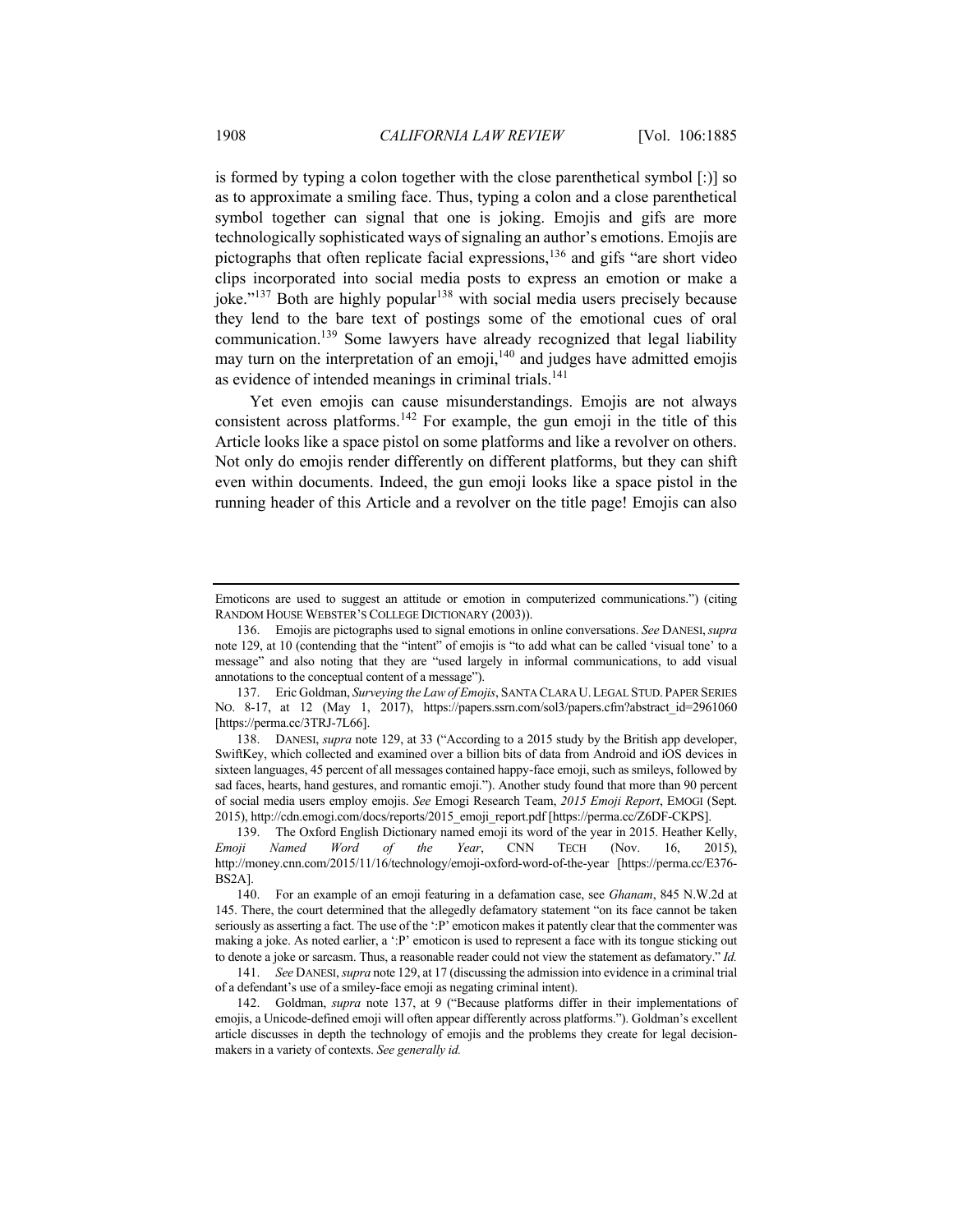lead to misunderstanding because they lack a standard meaning.<sup>143</sup> In a job posting for an "emoji translator," a London firm notes that this emoji,  $\bullet$ , is subject to misunderstanding because in the United States it means "laughing so hard I'm crying," but in the Middle East it can be mistaken for grief.<sup>144</sup> As Professor Eric Goldman points out, these interpretive issues are made even more complicated because there are no credible dictionaries of emojis.145 Gifs, which often consist of small clips from popular television shows or movies, may be even harder to decode than emojis: not only do they usually contain more "content," but correct interpretation often requires underlying knowledge of the show or movie from which they are borrowed.<sup>146</sup> These examples illustrate that speech between "insiders"—those who understand a shared decoding system—

can easily go awry when decoded by "outsiders" to the conversation, a decoding

problem that social media make more common.

Another feature that leads to misinterpretations in social media is that different social media "sites" have different discourse conventions. Much social media discourse is governed by the norms of informal spoken conversation, $147$ an aspect that is sometimes signaled by the presence of frequent typographical errors, misspellings, poor grammar, and profanity. Thus, it is easy to misconstrue speech in social media if one applies interpretive norms applicable to formal written communications. But the interpretive problems run even deeper, because discourse conventions may vary within a single social media platform, and subgroups within those platforms may use the platform differently.<sup>148</sup> Discourse on Facebook tends to be relatively civilized compared to discourse on Reddit,  $149$ but even within Facebook the way fifteen-year-old teens speak to each other is unlikely to be the same way that forty-eight-year-old lawyers speak to each other. Similarly, some discussion forums within a single social medium, such as Reddit, are much more civilized than others.<sup>150</sup> Obviously, the medium and forum within which a message appears, as well as the demographics and discourse conventions of users within that medium and forum, affect how to

<sup>143.</sup> *See* Garreth W. Tigwell & David R. Flatla, *"Oh That's What You Meant!": Reducing Emoji Misunderstanding*, MOBILEHCI'16PROC. OF THE 18TH INT'L CONF. ON HUM.-COMPUT.INTERACTION WITH MOBILE DEVICES & SERVS. ADJUNCT 859 (2016) (demonstrating via a study based on questionnaires that significant variability exists in interpreting the meaning of emojis); *see also* Goldman, *supra* note 137, at 17.

<sup>144.</sup> *See* Petroff, *supra* note 11; *see also* DANESI, *supra* note 129, at 31 (noting that the "thumbs up" emoji represents a gesture that "is hideously offensive in parts of the Middle East, West Africa, Russia, and South America").

<sup>145.</sup> *See* Goldman, *supra* note 137, at 17.

<sup>146.</sup> *See id.* at 12–13.

<sup>147.</sup> *See generally* Jones & Lidsky, *supra* note 115, at 166–67.

<sup>148.</sup> *See* Kim Holmberg & Mike Thelwall, *Disciplinary Differences in Twitter Scholarly Communication*, 101 SCIENTOMETRICS 1027 (2014) (discussing the varied ways that scholars within different disciplines use Twitter).

<sup>149.</sup> CARRIE JAMES, DISCONNECTED: YOUTH, NEW MEDIA, AND THE ETHICS GAP 116 (2014).

<sup>150.</sup> *Id.* at 96–97.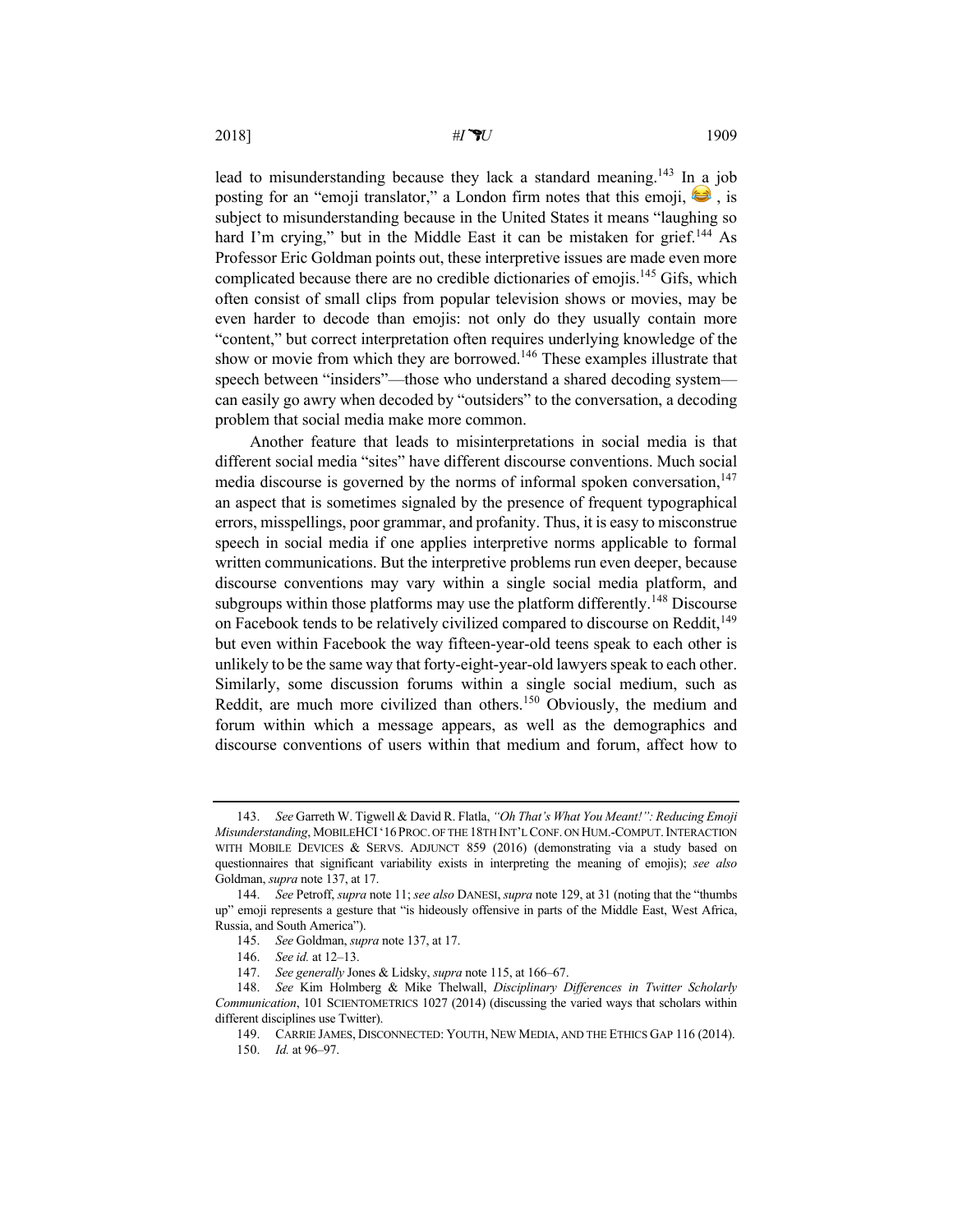interpret the message. And yet these contextual features are likely to be opaque to those who have not spent time in the mediums or forums.

At a still deeper layer of online context, every individual interaction may develop its own conventions on the spot. We speak differently to strangers than to friends, differently to business associates than to family members, differently to lovers than to mail couriers.<sup>151</sup> And social media use has become such an engrained practice for so many speakers that they forget they are being observed.<sup>152</sup> The disinhibiting effect of the technology encourages us to speak to our Facebook friends as if they are our therapists, with potentially unfortunate consequences for us and those around us.

Even the architectural features of different social media platforms can become an aspect of context that affects correct interpretation. Twitter limits posts to 280 characters,<sup>153</sup> which limits a speaker's ability to signal sarcasm, hyperbole, or jests. A single tweet, considered outside the string of which it is a part, may appear threatening in isolation. Perhaps a tweet that includes a hyperlink to another page (e.g., a blog post), considered outside the context of the content it refers to, could also seem to pose a threat. Similarly, Snapchat's architecture limits the length of time any speaker's message or photo is displayed, which could make an alleged threat seem more or less ominous, depending on other aspects of the surrounding context.

For instance, in January 2017, one high school student's arrest highlighted the problem in trying to assess threats on Snapchat due, in large part, to the platform's distinct features. Indianapolis police arrested a student when a seventeen-year-old classmate reported receiving a threat on Snapchat directed at

<sup>151.</sup> *See, e.g.*, Daantje Derks, Arjan E.R. Bos, & Jasper von Grumbkow, *Emoticons and Social Interaction on the Internet: The Importance of Social Context*, 23 COMPUTS. IN HUM. BEHAV. 842, 846 (2007) (explaining that because social norms make it more appropriate to show one's emotions towards friends than towards colleagues, people online tend to use more emoticons in "socio-emotional contexts" than in "task-oriented" contexts).

<sup>152.</sup> Psychologists hypothesize that this is due to the apparent "distance" between the speaker and the audience. Noam Shpancer, *Why You Might Share More Intimately Online*, PSYCHOL. TODAY (June 24, 2014), https://www.psychologytoday.com/blog/insight-therapy/201406/why-you-mightshare-more-intimately-online [https://perma.cc/E3G6-4B3L]. Computer-mediated communications tend to lead to over-sharing of personal, intimate details due to the sense of security the Internet seems to offer. *Id.* Paradoxically, this increase in self-disclosure online may also be due to the absence of nonverbal, visual cues online, because that absence also creates heightened uncertainty, which people seek to reduce by disclosing more. *Id.*

<sup>153.</sup> Twitter initially limited tweet length to 140 characters, so that tweets could be sent in text messages with 160-character limits, but subsequently expanded the limit to 280 characters for almost all users. *See* Selena Larson, *Welcome to a World with 280-Character Tweets*, CNN TECH (Nov. 7, 2017, 4:00 PM), http://money.cnn.com/2017/11/07/technology/twitter-280-character-limit/index.html [https://perma.cc/GKC7-98WV] ("The new character length won't apply to Japanese, Korean or Chinese-language tweets. Those languages can convey twice as much information in less space, so tweets will remain at 140 characters, Twitter said.").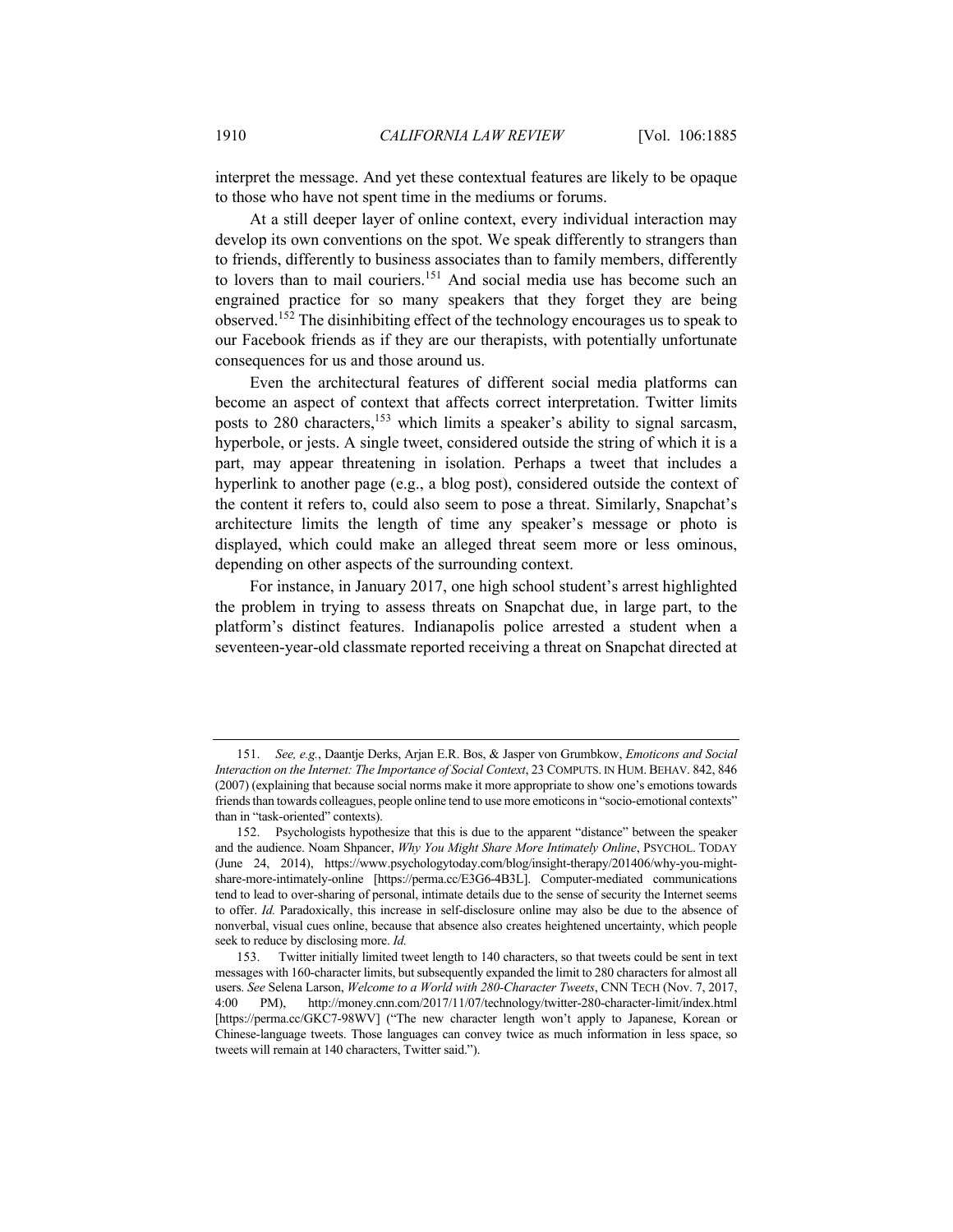the student's school.<sup>154</sup> After authorities identified the student who sent the message, the school released the following statement:

Because of the nature of Snapchat, the content of the threat remains unclear to school officials. After [police] conducted an investigation, they were able to track down the individual who was responsible and the student was arrested for making the threat. . . . [I]n an abundance of caution [we] have requested an increased police presence at school to reassure students, staff and parents that we take all threats seriously.<sup>155</sup>

Neither the school nor law enforcement could properly interpret the nature of the student's original "threat" because Snapchat messages disappear moments after they have been opened—one of the platform's main attractions to its users forcing them to rely on the memory (and possibly skewed perception) of the student who reported the threat. While there are ways to retrieve the deleted messages,156 the process requires time—something a school official responding to a threat cannot afford. When dealing with uncertainty about the threat itself on the one hand, and the safety of children on the other, the threat will likely lead to overreaction, fear, and a risk of criminal consequences for the speaker, regardless of whether the threat was made in jest or sarcastically.<sup>157</sup>

Cases like this also illustrate the generation gap problem inherent to social media. While platforms like Snapchat, Tumblr, and Instagram have the youngest audiences, with about 40 percent or more of their users coming from the teenage or young adult demographic, older audiences seem to flock towards platforms like Facebook and LinkedIn.<sup>158</sup> The generation gap within certain social media platforms—especially when combined with the distinct communication

<sup>154.</sup> FOX59 Web, *Emmerich Manual Student Accused of Making Online Threats Directed at School Arrested*, FOX 59 (Jan. 13, 2017), http://fox59.com/2017/01/13/arrest-made-after-online-threatsdirected-at-emmerich-manual-high-school [https://perma.cc/9XFU-SRGB].

<sup>155.</sup> *Id.*

<sup>156.</sup> *Id.*

<sup>157.</sup> Another 17-year-old, Jashon Jevon Taylor, was charged with the felony of making a terrorist threat. *See* Max Londberg, *Belton High Teen Charged with Felony After Threat on Snapchat*, KANSAS CITY STAR (Feb. 8, 2017), http://www.kansascity.com/news/local/crime/article131622874.html [https://perma.cc/M5TS-5K39]. Angry that his team did not win the Super Bowl, he took to Snapchat to express his hatred towards the New England Patriots and their fans, stating, "Let it be know im shooting Belton tomorrow or tuesday . . . Imma find every (person) bragging and blast them." *Id.* It is unclear whether Taylor's threat was intended to be taken seriously, considering his age and the larger context of sports rivalries, which often inspire baseless threats between opposing teams (e.g., "We're going to kill you," "we're going to crush you," etc.). But if, as suspected, Taylor's comments were mere hyperbole, considering the surrounding context would be important before finding him guilty on a felony charge.

<sup>158.</sup> *Social Summary: GlobalWebIndex's Quarterly Report on the Latest Trends in Social Networking*, GLOBALWEBINDEX 1, 10 (2016), http://insight.globalwebindex.net/hubfs/Reports/GWI-Social-Q4-2016-Summary-

Report.pdf?utm\_campaign=Flagship%20Reports&utm\_source=hs\_automation&utm\_medium=email &utm\_content=38360477&\_hsenc=p2ANqtz--

MIbnoOLhnfH1DiiAO0F3zRHD1DTm2pLp6SpLPoBx3n\_IJgaAgyBU57J3mSRcCdjYhNsAg5xtz2 dOZN1uiuvrG6buySA&\_hsmi=38360477 [https://perma.cc/53ZM-5FV2].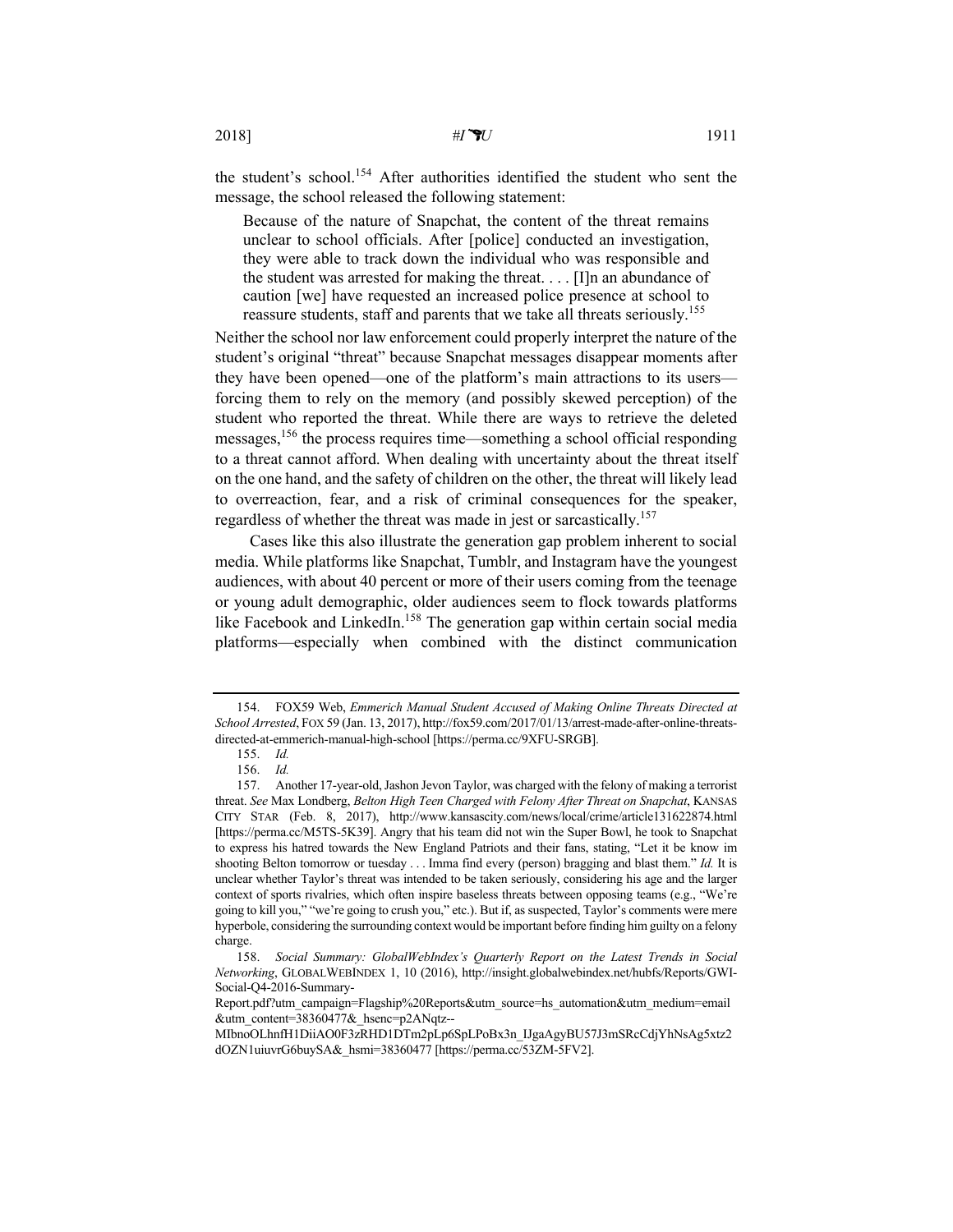conventions that develop within each of them—may lead courts and lawmakers unfamiliar with those conventions to criminalize normal or common adolescent behavior, which has increasingly included the use of hyperbole in almost any given online situation.159

For instance, if anyone were to read the comments on a photo of a cute animal posted to Instagram, the observer could legitimately think that the commenters, comprised of mostly girls and young women, were facing certain extinction because many seem to be "literally dying."<sup>160</sup> But of course, "literally" here really means "figuratively," and "dying" does not really mean they have met their demise. As one author's twenty-year-old research assistant put it, "It's almost like 'dying' has become a filler for anytime anyone says anything remotely entertaining. . . . Like, if what you're saying won't legitimately put me to sleep, I respond with, 'OMG dying.'"<sup>161</sup> This type of hyperbolic death can also take the form of:

"dying" (death in process), "not breathing" (first sign of possible death), "all the way dead," "actually dead" and "literally dead" (just so you know), as well as "literally bye" (for when you're about to die), "ded" (when you are dying so fast that typing an "a" would delay the entire process) and "RIP me" (after you've had a moment to process it). There's also kms, or "killing myself," which, as 15-year-old Ruby Karp, a high school student in Manhattan, explained it, can be used to say something like "ugh so much homework kms!"<sup>162</sup>

This is a generational convention that has developed among teens and millennials through the use of computer-mediated communication. It is no wonder then that when an older "outsider" unfamiliar with the lingo becomes privy to the conversation, she may tend to overreact to a perceived threat of suicide. Imagine a dad posts a baby picture on Facebook and his daughter comments on the photo with a single word: "dead." Someone familiar with this type of hyperbole, now so predictable from the daughter's age group, would understand that the daughter means, "Dead at that pic cause it's rly cute!!!"<sup>163</sup> But the comment could just as easily force the dad into a state of panic, concluding that his daughter is having some kind of psychological breakdown or needs to be put on suicide watch.

While social media encourage hyperbole through the disinhibiting effect of anonymity, this type of "death" hyperbole and over-exaggeration that have become natural functions of conversation between young people is due, paradoxically, to the performative element also integral to social media use.<sup>164</sup>

164. *Id.*

<sup>159.</sup> *See* Jessica Bennett, *OMG! The Hyperbole of Internet-Speak*, N.Y. TIMES (Nov. 28, 2015), https://www.nytimes.com/2015/11/29/fashion/death-by-internet-hyperbole-literally-dying-over-thiscolumn.html [https://perma.cc/99JL-8LSN].

<sup>160.</sup> *See id.*

<sup>161.</sup> *Id.*

<sup>162.</sup> *Id.*

<sup>163.</sup> *Id.*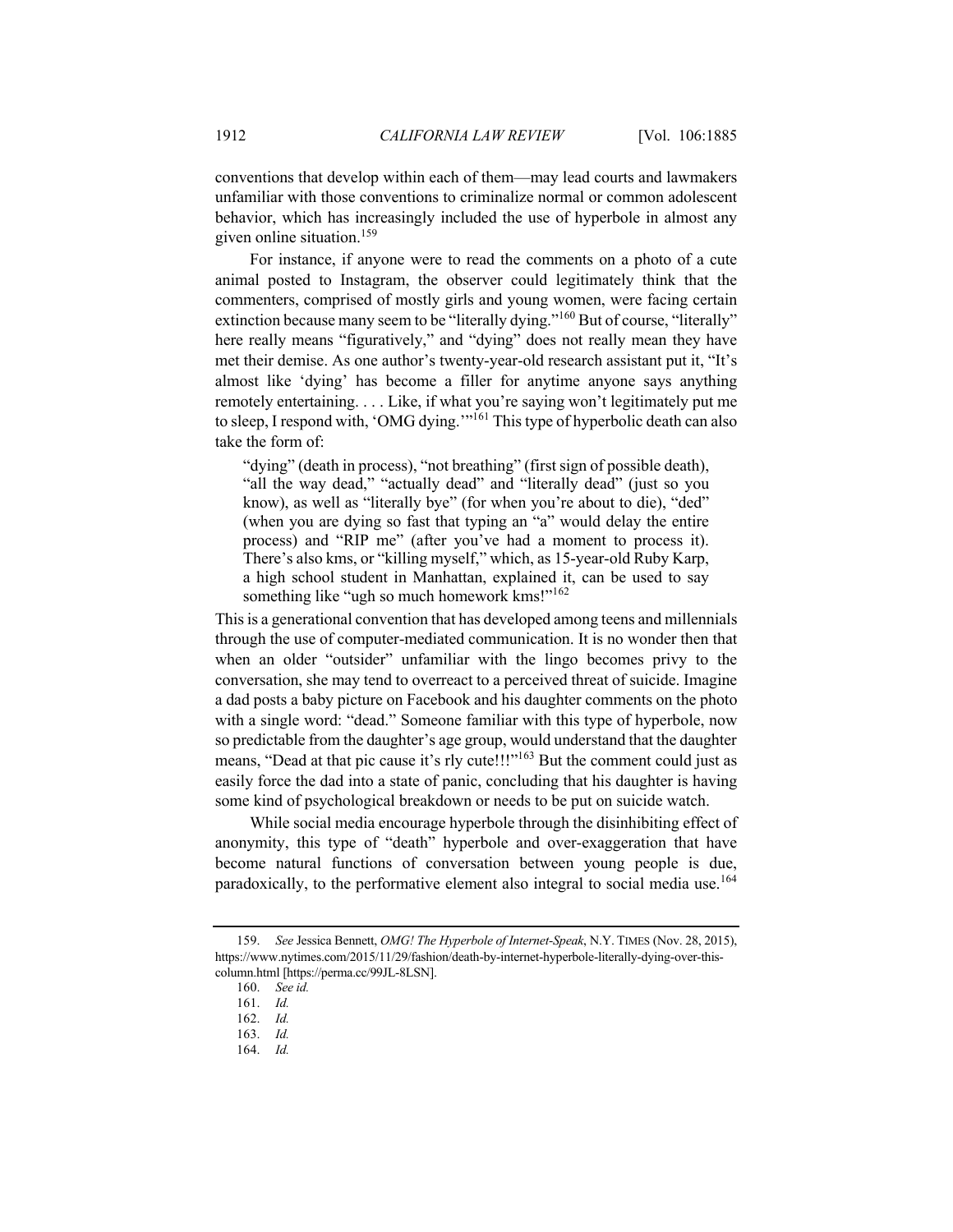People post things in social media knowing that there is an audience.<sup>165</sup> It is perhaps this function of social media that has led to the inescapable edited-selfie culture.166 To boost their personal brand by getting those "likes," comments, or shares, they have to perform; they have to be interesting.<sup>167</sup> Hyperbole and exaggeration is one way to garner that attention, but as already illustrated, not everyone on the other side of the screen may have the same understanding of the true meaning or intent behind the words.

Given the many misunderstandings that can arise in social media contexts, the challenge is to create legal rules and procedures that allow for suppression of threats while leaving ample breathing room for everyday social media conversation in all its mundane, often profane, and hyperbolic glory.

## III.

# TRASH TALK OR TRUE THREAT? WHY IT MATTERS

As the preceding discussion demonstrates, it is easy for "outsiders," including legal decision-makers, to misconstrue speech in social media. Such misconstructions may include interpreting violent hyperbole as true threats. Some would contend, however, that such misconstructions are of little concern to criminal law or the First Amendment.<sup>168</sup> Consider again the case of Justin Carter. Carter made a hyperbolic, uncivil, and deeply offensive comment that made light of the murder of schoolchildren. Even if he and his immediate audience viewed his comments as hyperbole rather than a true threat, one might argue that speakers like Carter should assume the risk of being misunderstood.<sup>169</sup> Threats, after all, have been branded "low-value" speech by the Supreme Court

<sup>165.</sup> Some even become addicted to validation from that unseen audience. *See* Maureen O'Connor, *Addicted to Likes: How Social Media Feeds Our Neediness*, NY MAG. (Feb. 20, 2014), http://nymag.com/thecut/2014/02/addicted-to-likes-social-media-makes-us-needier.html [https://perma.cc/HQ33-VGFY].

<sup>166.</sup> < *Narcissistic, Maybe. But Is There More to the Art of the Selfie?*, ALL TECH CONSIDERED (NPR broadcast July 27, 2015) (transcript available at http://www.npr.org/templates/transcript/transcript.php?storyId=425681152 [https://perma.cc/WGU5- P9P2]).

<sup>167.</sup> *See* O'Connor, *supra* note 165.

<sup>168.</sup> Professor Eugene Volokh contends that speech is most problematic, and least protected by the First Amendment, when it is "'unwanted one-to-one speech'—speech said to a particular person in a context where the recipient appears not to want to hear it, whether because the recipient has expressly demanded that the speech stop or because the speaker intends to annoy and offend the recipient." Eugene Volokh, *One-to-One Speech vs. One-to-Many Speech, Criminal Harassment Laws, and "Cyberstalking*,*"* 107 NW. U.L. REV. 731, 742 (2013).

<sup>169.</sup> Forcing Carter and other speakers to assume the risk of being misunderstood would prioritize order and civility at the expense of free expression. It is true that the doctrinal boundaries set by criminal law help maintain the minimal level of civility and security necessary for participatory public discourse—in social media and elsewhere. Social media companies also play a role in setting boundaries so discourse can thrive, though some have predicted that social media will fracture into "safe spaces" patrolled by artificial intelligence. Lee Rainie et al., *The Future of Free Speech, Trolls, Anonymity and Fake News Online*, PEW RES.CTR. (Mar. 29, 2017), http://www.pewinternet.org/2017/03/29/the-futureof-free-speech-trolls-anonymity-and-fake-news-online [https://perma.cc/DS65-3HP8].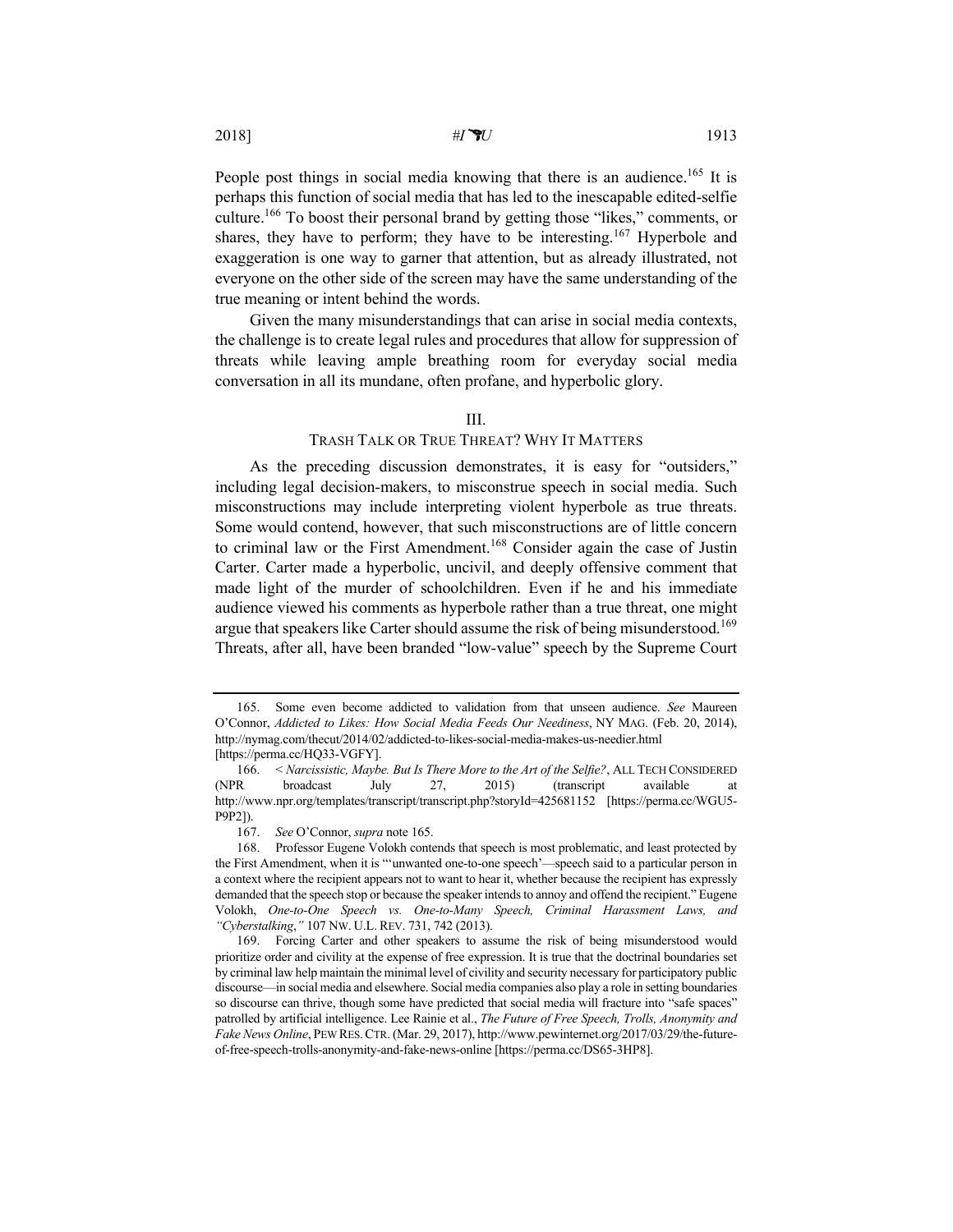because, like fighting words, libel, and obscenity,  $170$  they are of "such slight" social value as a step to truth that any benefit that may be derived [is] clearly outweighed by the social interest in order and morality."<sup>171</sup>

But just because threats are in the "low-value" category of speech does not mean that line drawing may be any less precise with regard to threats than it can with regard to higher-value categories.<sup>172</sup> The history of the Supreme Court's use of "low-value" categories over the last half century or so has been an attempt to narrowly define them to leave ample "breathing space"<sup>173</sup> so that protected speech is not suppressed. For example, the Court has recognized that the labels "libel" and "obscenity" are not self-defining, and the Court's decisions have carved out some "breathing space" around protected speech, even at the risk of not punishing some speech that is libelous or obscene.<sup>174</sup> Moreover, the Court has barred states from punishing even low-value speech based on opposition to its ideological content, as opposed to its dangerous or destructive content or qualities.<sup>175</sup> In other words, the Court has recognized that clearing up doctrinal uncertainty surrounding low-value categories is necessary for free speech to thrive.

Furthermore, it is important to remember that all speech that is not squarely within one of the Court's categories of low- or intermediate-value speech presumptively lies at the core of the First Amendment. So-called core speech

<sup>170.</sup> *See* Roth v. United States, 354 U.S. 476, 483 (1957) (holding that obscenity is "outside the protection intended for speech and press"); Beauharnais v. Illinois, 343 U.S. 250, 266 (1952) (holding that libel is not "within the area of constitutionally protected speech"); Chaplinsky v. New Hampshire, 315 U.S. 568, 572 (1942) (holding that fighting words are unprotected).

<sup>171.</sup> *Chaplinsky*, 315 U.S. at 571–72 (noting that the "prevention and punishment" of these categories "have never been thought to raise any Constitutional problem"); *see also* United States v. Stevens, 559 U.S. 460, 469 (2010) (noting that the existence of a "long-settled tradition of subjecting that speech to regulation" is required to establish a low-value category). For an excellent article questioning the historical basis for the "low-value" categories, see Genevieve Lakier, *The Invention of Low-Value Speech*, 128 HARV. L.REV. 2166 (2015). *See also* Frederick Schauer, *The Boundaries of the First Amendment: A Preliminary Exploration of Constitutional Salience*, 117 HARV.L.REV. 1765, 1769 (2004) (explaining that in constitutional doctrine some things that are speech are simply defined as not speech—speech incident to criminal conduct is conduct and not speech and therefore receives no protection).

<sup>172.</sup> *See* Rowbottom, *supra* note 110, at 369–70 (arguing, for example, that even casual conversation is a way in which speakers "decide how to present [themselves] to society" and "mak[e] social connections, and people's reactions to such comments will provide a route to discovering social norms"). Rowbottom contends that this argument provides support, though limited, for protecting such speech. He ultimately argues for "proportionate" restrictions on "day-to-day conversations" on the internet. *Id.*

<sup>173.</sup> N.Y. Times v. Sullivan, 376 U.S. 254, 272 (1964) (citing N.A.A.C.P. v. Button, 371 U.S. 415, 433 (1963)).

<sup>174.</sup> As Professor Michael Birnhack has observed with regard to obscenity, "Obviously, the difficulty lies in drawing the line between the two kinds of content—a problem with which American courts struggle. This difficulty in itself has a price—the unclear boundaries of the 'illegal' might deter not only illegal speech, but also legitimate content." Michael D. Birnhack & Jacob H. Rowbottom, *Shielding Children: The European Way*, 79 CHI.-KENT L. REV 175, 183 (2004).

<sup>175.</sup> R.A.V. v. City of St. Paul, 505 U.S. 377, 382–83 (1992).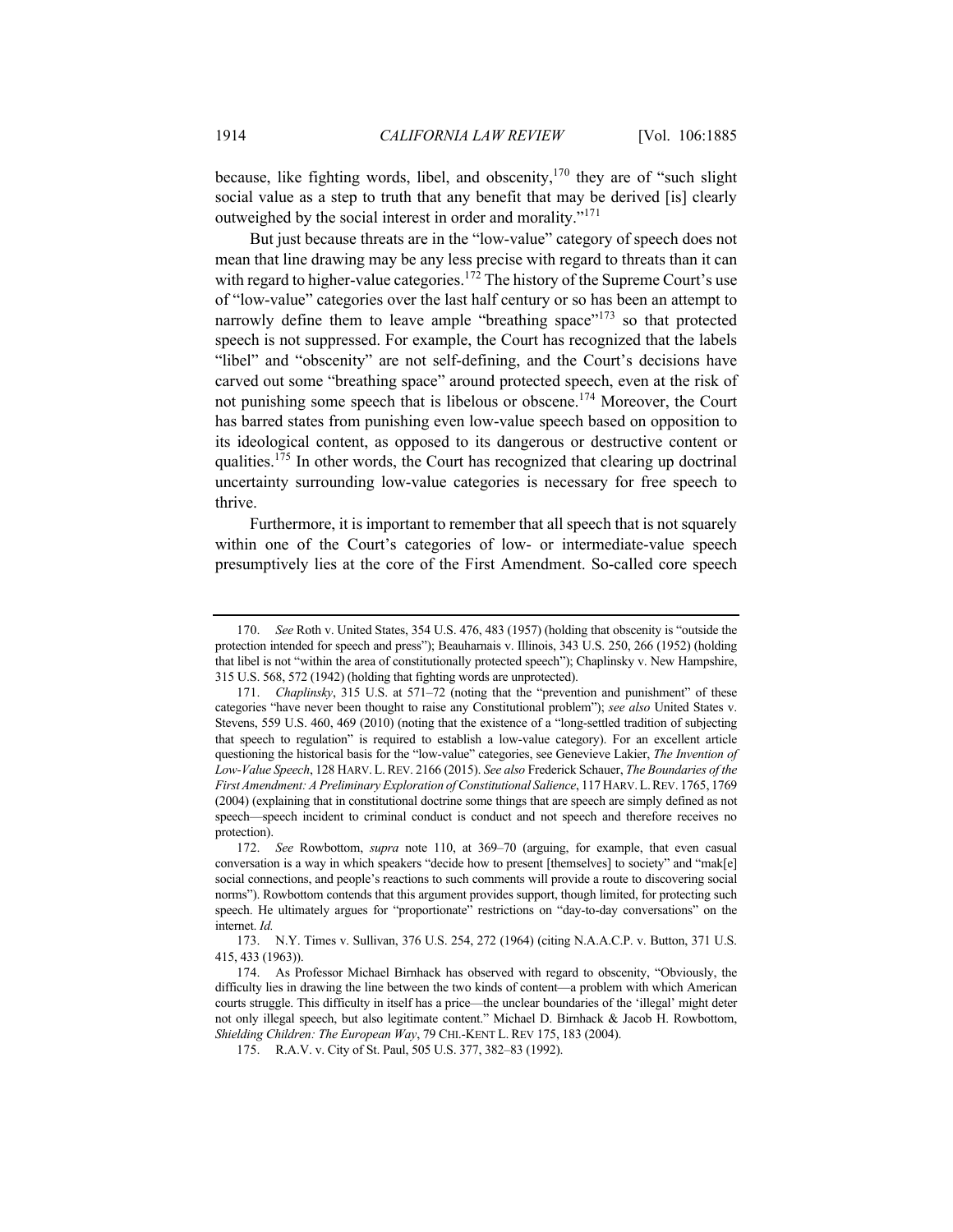2018] *#IU* 1915

includes discussion of political, literary, artistic, historical, cultural, and social concerns,176 but it also includes speech that, put simply, the government has no justifiable reason to regulate. When a law professor complains about grading student papers on Facebook, she is likely not contributing to democratic selfgovernance, but neither is the government free to ban such communication. Similarly, when a law student posts that he hates his Torts professor and wishes she would drop dead, the government cannot jail the speaker because the speech appears to make little contribution to the student's self-realization.

As Professor Clay Calvert has written, "First Amendment protection for speech is not based or dependent on some abstract, qualitative judicial judgment about how much literary or societal value that speech holds."<sup>177</sup> Rather, it is based on the a priori judgment that the government has no business regulating speech that does not cause harm.<sup>178</sup> The First Amendment protects deeply offensive, racist, or misogynistic comments not because they provide substantial value to public discourse, nor even because they do no harm. Rather, they are protected because they do no harm cognizable by the First Amendment. The harms such speech cause typically can be remedied by counterspeech, and the perils of allowing the government to regulate this type of uncivil discourse are too dangerous to unleash.<sup>179</sup> This, then, is why precision in line drawing is

<sup>176.</sup> *See* Harry Kalven, Jr., *The New York Times Case: A Note on "The Central Meaning of the First Amendment,"* 1964 SUP. CT. REV. 191, 208 (1964) ("The Amendment has a 'central meaning'a core of protection of speech without which democracy cannot function, without which, in Madison's phrase, 'the censorial power' would be in the Government over the people and not 'in the people over the Government.'").

<sup>177.</sup> Clay Calvert & Robert D. Richards, *The 2003 Legislative Assault on Violent Video Games: Judicial Realities and Regulatory Rhetoric*, 11 VILL. SPORTS & ENT. L.J. 203, 215 (2004); *see also* Calvert & Bunker, *supra* note 18, at 960–61 (critiquing the Supreme Court's failure to clarify true threats doctrine); Clay Calvert, Emma Morehart & Sarah Papadelias, *Rap Music and the True Threats Quagmire: When Does One Man's Lyric Become Another's Crime?*, 38 COLUM.J.L.&ARTS 1, 1 (2014) (analyzing the "complex and unsettled state of the true threats doctrine through the lens of the equally complicated, controversial and multi-faceted musical genre of rap").

<sup>178.</sup> S. Elizabeth Wilborn Malloy & Ronald J. Krotoszynski, Jr., *Recalibrating the Cost of Harm Advocacy: Getting Beyond* Brandenburg, 41 WM. & MARY L. REV. 1159, 1186 (2000) (describing the unprotected speech category as "unprotected precisely because the threatened social harms associated with the speech outweigh any potentially offsetting social value associated with the particular type of speech").

<sup>179.</sup> C. Edwin Baker, *Scope of the First Amendment Freedom of Speech*, 25 UCLA L.REV. 964, 966 (1978) (arguing that under the "liberty model," "the free speech clause protects not a marketplace but rather an arena of individual liberty from certain types of governmental restrictions").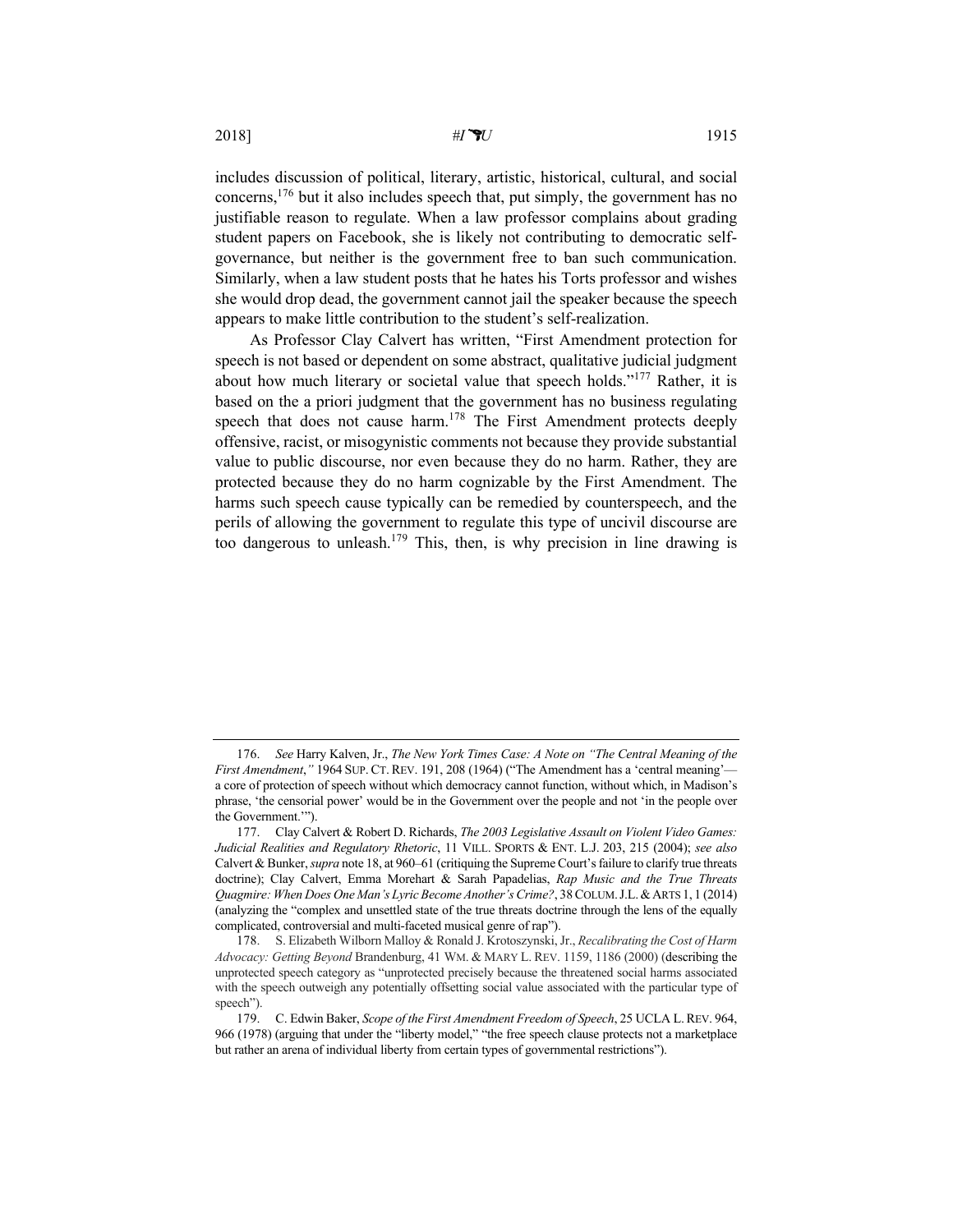required even in low-value categories,<sup>180</sup> and even for speech like Justin Carter's, which does not seem to make a significant contribution to public discourse.<sup>181</sup>

Such speech is nonetheless protected where the government lacks a permissible justification for restricting speech, $182$  and the only permissible justifications are not just harm, but harm that cannot be remedied effectively by measures short of government restriction, including counterspeech.<sup>183</sup> This point

181. See Andrew Koppelman, *Madisonian Pornography or, the Importance of Jeffrey Sherman*, 84 CHI.-KENT L. REV. 597, 608 (2009) (observing that "free speech theory protects even worthless and harmful speech") (citing George Kateb, *The Freedom of Worthless and Harmful Speech*, *in* LIBERALISM WITHOUT ILLUSIONS: ESSAYS ON LIBERAL THEORY AND THE POLITICAL VISION OF JUDITH N. SHKLAR 220–40 (Bernard Yack ed., 1996)).

182. *See* Schauer, *supra* note 73, at 207.

183. The Court in *United States v. Alvarez*, 567 U.S. 709, 729 (2012), reaffirmed that the First Amendment protects even relatively valueless "speech we detest" when the harms the speech causes can be "cured" by counterspeech or other measures. *Alvarez* struck down a federal statute making it a crime for a person to falsely claim that she received a military decoration or medal authorized by Congress. *Id.* at 729–30. Though the *Alvarez* Court was divided, the decision affirmed that the government lacks the power to censor lies—even lies that offend patriotic values—absent a showing of significant harm. *Id.* at 719. The holding in *Alvarez* represents a sign that it matters what order we ask the questions: Does this speech have value? Does it cause harm? And would government regulation of it cause more harm than the speech itself? The Court asked the "harm questions" before the value question: although the speech was relatively valueless, the government could nonetheless not suppress

<sup>180.</sup> Some have tried to argue that speech containing violent imagery falls into a different category. Yet even violent speech is protected under the First Amendment, and the Supreme Court has explicitly rejected the argument that violent expression may be restricted lest it lead to violent action*.* In *Brown v. Entertainment Merchants Ass'n*, 564 U.S. 786 (2011), the state of California sought to restrict the sale and rental of violent video games to children, citing concerns that exposure to interactive violence is linked to antisocial and violent behavior. *Id.* at 789. The state asserted that the immersive interactivity of violent video games made them so dangerous to minors that they were analogous to obscenity and could be placed into an unprotected category of speech. *Id.* at 793. The Supreme Court rejected the argument. *Id.* at 792. Although the Court expressed some skepticism about the value of video games to public discourse, the Court nonetheless accorded the games full constitutional protection, stating: "[W]e have long recognized that it is difficult to distinguish politics from entertainment, and dangerous to try." *Id.* at 790. The state's attempts to regulate the games failed in significant part because the Court was unconvinced that watching or reading violent entertainment produces violent action, and the state failed to prove any causal link between them. *Id.* at 798–99. The Court found the legislation particularly unnecessary in light of the evidence on the record that the video game industry already performed a great deal of self-policing by voluntarily refusing to sell to minors video games (voluntarily) labeled as appropriate only for mature audiences. *Id.* at 803. Furthermore, the Court was unwilling to open a new category of protected speech merely because a new technology made the "speech" seem more dangerous. *Id.* at 790. Absent "persuasive evidence" that society had long condemned this type of speech, "a legislature may not revise the 'judgment [of] the American people,' embodied in the First Amendment, 'that the benefits of its restrictions on the Government outweigh the costs.'" *Id.* at 792 (quoting United States v. Stevens, 559 U.S. 460, 470 (2010)). Clearly, entertainment that might be construed as containing threats is common. For example, the following songs might be construed as threatening: Cop Killer's *Body Count*, The Beatles's *Run for Your Life*, Foster the People's *Pumped Up Kicks*, Pearl Jam's *Jeremy*, NWA's *Fuck the Police*, Carrie Underwood's *Before He Cheats*, Nirvana's *Where Did You Sleep Last Night?*. Clearly some violent rhetoric in social media is distinguishable from violent video games or even violent lyrics and imagery in popular music. Justin Carter's argument with his interlocutor on Facebook presumably was not intended to be a form of mass entertainment for a large audience, and even though Anthony Elonis claimed his speech was just such an entertainment, that claim is highly dubious given the tone, setting, and factual background.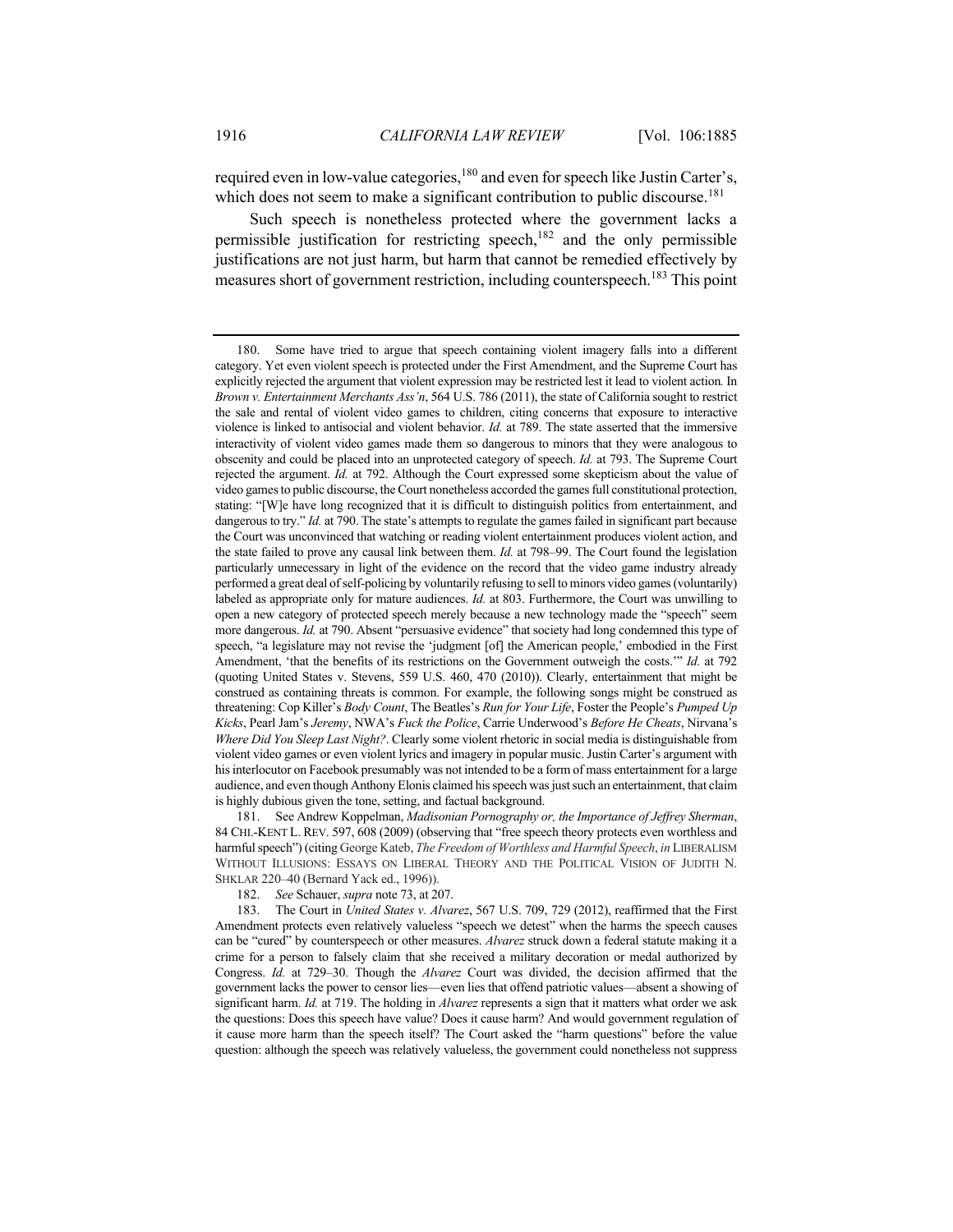requires some elaboration. The true threats doctrine is based on the prevention of constitutionally cognizable harms—the harm of putting people in fear, the disruption that fear engenders, and the disruption and harm of violence itself.<sup>184</sup> Arguably, these first two harms manifest when a threat is taken seriously by a target, or by someone charged with protecting the target; one might extrapolate, therefore, that any time social media speech causes *fear* it has "inflict[ed] injury by [its] very utterance" and can be suppressed.<sup>185</sup> Yet the emotion of fear is so variable and so difficult to predict that the fact speech puts *someone* in fear, standing alone, cannot and should not be the basis for criminal liability.<sup>186</sup> If protecting citizens from fear were the only value we sought to protect, we would simply view threats solely from the subjective perspective of the target of the threat or the subjective perspective of individual audience members.<sup>187</sup> And if this were the case, even crime and disaster news, violent programming, or fictional horror movies could be censored through criminal sanctions because they both reflect and provoke worries and fear of a violence-filled world.<sup>188</sup>

But both common law and constitutional law have recognized that tort liability (much less criminal liability) cannot be based solely on causing someone the subjective emotion of fear. In tort law, speech cannot be the basis for intentional infliction of emotional distress liability unless it inflicts "severe" (that is, extreme and prolonged) emotional distress.<sup>189</sup> In addition, the speaker must intentionally or recklessly inflict distress.<sup>190</sup> Moreover, the conduct must be such as to be "utterly intolerable in a civilized community."<sup>191</sup>

Even then, the Supreme Court has imposed further limits on the imposition of tort liability for emotional harm caused by speech. A plaintiff may not recover for intentional infliction of emotional distress caused by speech that involves a

it because the harm it caused was slight and could be remedied by simpler, less speech-restrictive means than criminalization. *Id.* at 726, 729.

<sup>184.</sup> Virginia v. Black, 538 U.S. 343, 360 (2003).

<sup>185.</sup> *See* Schauer, *supra* note 73, at 214.

<sup>186.</sup> *See* Avlana K. Eisenberg, *Criminal Infliction of Emotional Distress*, 113 MICH.L.REV. 607, 610 (2015) (explaining why criminal law traditionally has been reluctant to criminalize emotional distress); *see also* Christina Wells, *Regulating Offensiveness:* Snyder v. Phelps*, Emotion, and the First Amendment*, 1 CALIF. L. REV. CIR. 71, 72–73 (2010) (discussing the variability of human emotions in response to speech and the dangers of using emotional responses as a basis for censorship).

<sup>187.</sup> *See* Eisenberg, *supra* note 186, at 618–20.

<sup>188.</sup> George Gerbner & Larry Gross, 26 J. COMM. 172, 191–94 (1976).

<sup>189.</sup> Restatement (Second) of Torts § 46 (A.L.I. 1965) (setting forth elements of tort of intentional infliction of emotional distress).

<sup>190.</sup> *Id.*; *see also* State Rubbish Collectors Ass'n v. Siliznoff, 240 P.2d 282, 284 (Cal. 1952). *Siliznoff* involved a garbage collector who was threatened with physical harm and property damage unless he paid a bribe to rival garbage collectors. *Id.* Even though the threats involved future harms, and thus were not assaults, the court concluded that "a cause of action is established when it is shown that one, in the absence of any privilege, intentionally subjects another to the mental suffering incident to serious threats to his physical well-being, whether or not the threats are made under such circumstances as to constitute a technical assault." *Id*. at 284–85.

<sup>191.</sup> Restatement (Second) of Torts § 46, cmt. d (A.L.I. 1965).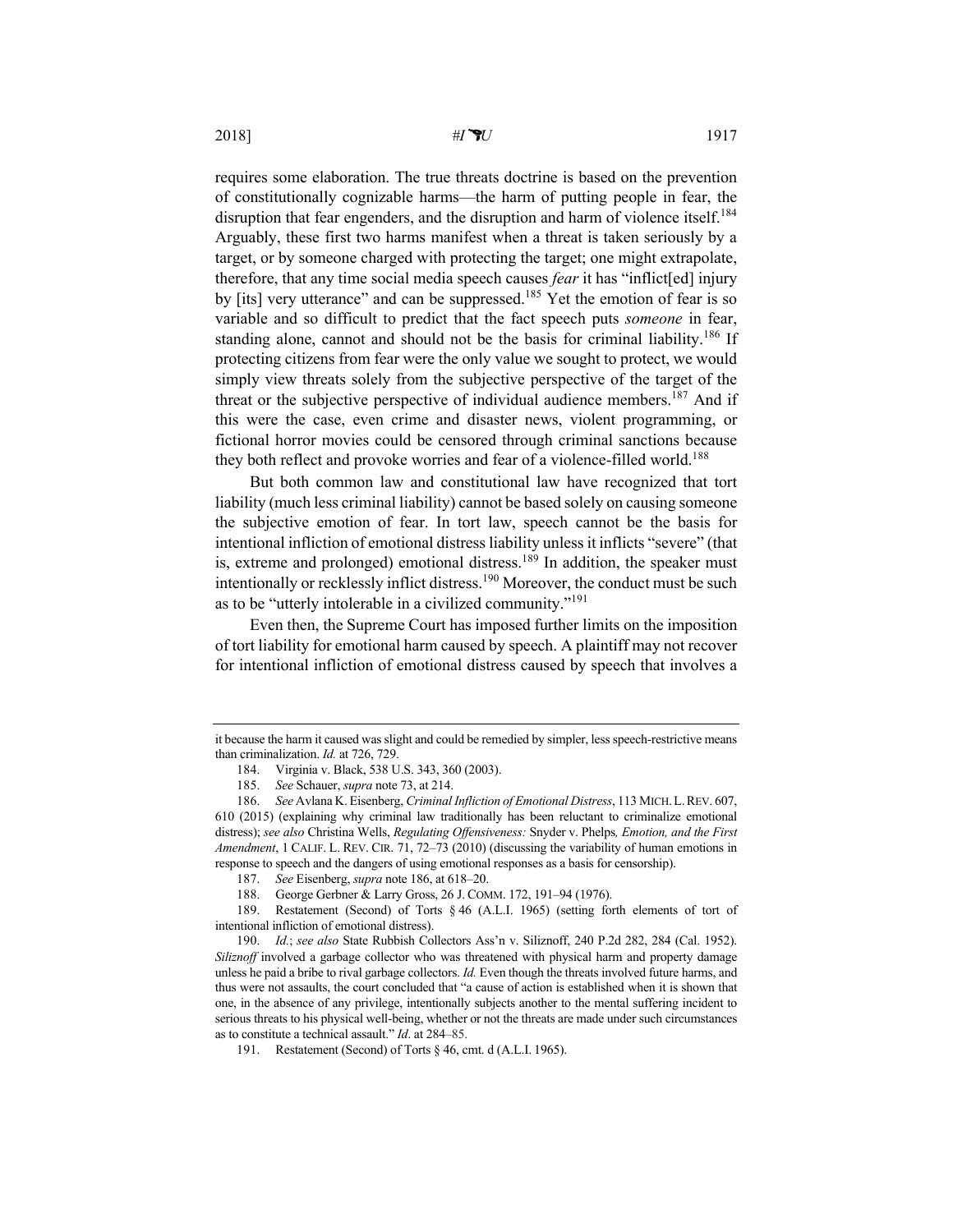matter of public concern.<sup>192</sup> Nor may a plaintiff who is a public figure recover for emotional harm inflicted by a parody or satire, absent proof that the parody implied false facts made with knowledge or reckless disregard of their falsity.<sup>193</sup> These elaborate safeguards suggest that both tort and constitutional law recognize that protecting society from speech that causes fear or distress must be balanced against other values, including the danger of suppressing valuable or at least "innocent" speech.

The balance struck by criminal law between free speech and emotional security should be no less speech-protective than the balance struck by tort law. If anything, the First Amendment should protect speakers even more from criminal than tort liability.194 At a minimum, the First Amendment's protection should shield speakers from criminal liability imposed without proof that the speaker's purpose was to make her target reasonably fear violence or that the speaker knew with substantial certainty that her words would make the target reasonably fear violence.<sup>195</sup> The requirement of specific intent provides necessary insurance that threats that were not taken seriously by reasonable people within the speaker's immediate audience will not lead to liability. In other words, the requirement of specific intent provides some insurance against a speaker being punished for speech taken out of context. Yet in order to truly protect free speech, context must be considered in an even more robust fashion.

Again, the intersection of the First Amendment and tort law is instructive. In the tort of defamation, the Supreme Court has recognized that context is a critical determinant of whether a statement is defamatory and has directed lower courts to adopt the perspective of the reasonable reader<sup>196</sup> in determining whether

193. *Hustler*, 485 U.S. at 56.

<sup>192.</sup> *See* Hustler Magazine, Inc. v. Falwell, 485 U.S. 46, 50 (1988) (holding public figures may not obtain damages for emotional distress caused by speech unless speech was false and made with actual malice); Snyder v. Phelps, 592 U.S. 443, 458 (2011) (holding, in part, that First Amendment protection of speech does not disappear with a jury verdict finding the conduct was "outrageous").

<sup>194.</sup> Curiously the Supreme Court has tended to interpret the First Amendment as imposing the same boundaries on the reach of tort and criminal law. See, for example, *Florida Star v. B.J.F.*, 491 U.S. 524 (1989), a case brought by plaintiff as a negligence per se action. There, the Supreme Court imposed the same First Amendment limits on tort law that it had used previously in a case involving a criminal statute. *Id.* at 536 (citing Smith v. Daily Mail Publ'g Co., 443 U.S. 97, 103 (1979)). Professor David A. Anderson criticized this development in his article, *First Amendment Limitations on Tort Law*, 69 BROOKLYN L. REV. 755 (2004). The argument that the First Amendment imposes more limits on criminalizing speech than it does on imposing tort liability is deserving of further development in the scholarly literature.

<sup>195.</sup> *See generally* Schauer, *supra* note 73, at 217.

<sup>196.</sup> The reasonable reader is a legal construct—a hypothesized reader who is a sophisticated decoder of the contextual clues provided to reach the meaning that social norms suggest she should reach. *See* David McCraw, *How Do Readers Read? Social Science and the Law of Libel*, 41 CATH. U.L. REV. 81, 104 (1991). The reasonable reader of social media texts should be one who decodes them similarly to sophisticated actual readers—those aware of the discourses and conventions within the medium and the technological architectures that may alter meaning. *Id.* at 99. Determining meaning according to this hypothesized reasonable reader protects important public policy interests, including safeguarding the vitality of discourse both in traditional and new media of expression. *See* Lyrissa Barnett Lidsky, *Nobody's Fools: The Rational Audience as First Amendment Ideal*, 2010 U. ILL. L.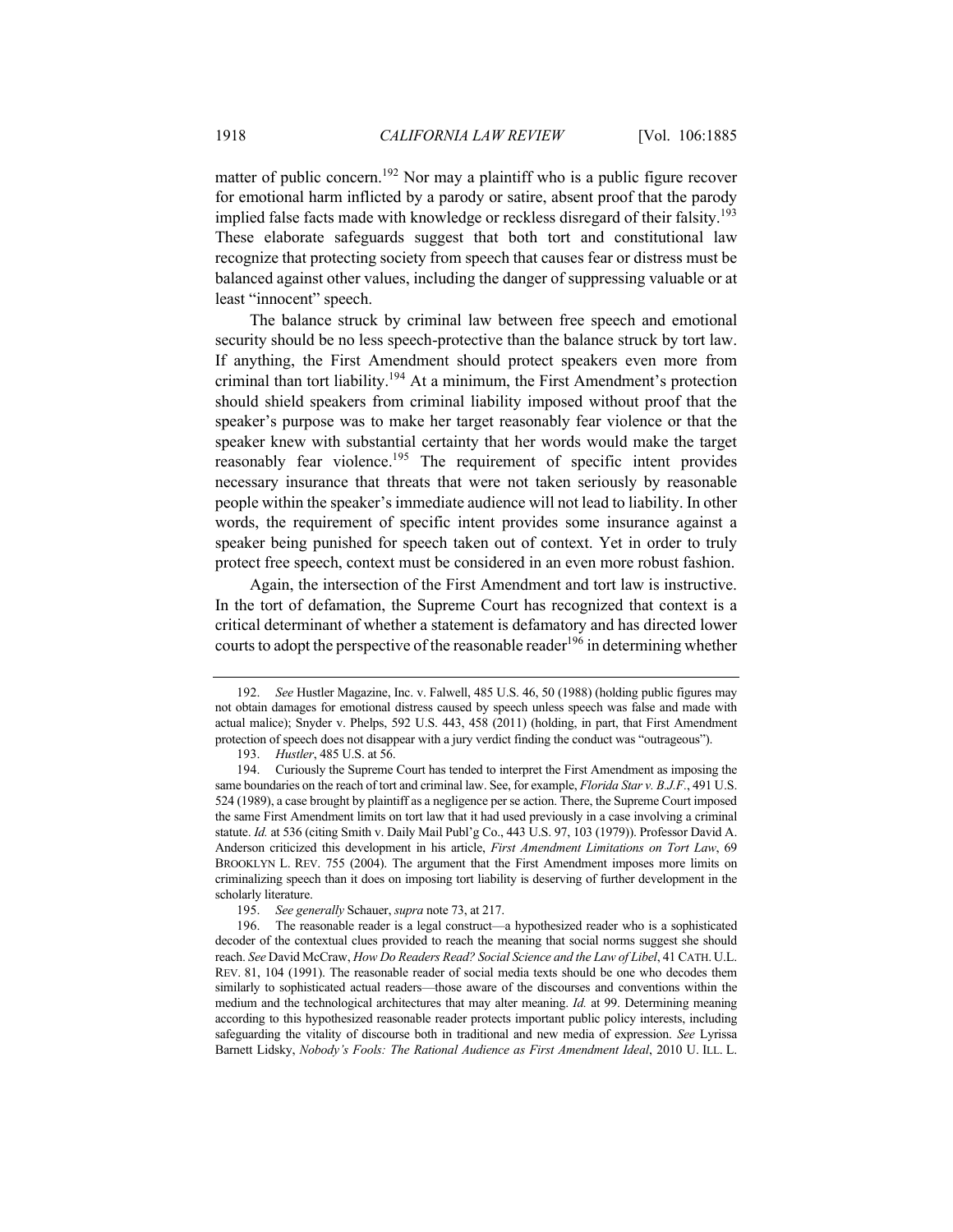speech is capable of a defamatory meaning. Further, the Court has held that the First Amendment bans liability for defamation based on satire, parody, hyperbole, and other types of figurative speech that are either not provably false or cannot reasonably be interpreted as stating actual facts.<sup>197</sup> Determining whether statements fall into these categories requires close consideration of the words used, but it also requires sophisticated consideration of all of the surrounding context. Indeed, some lower courts both before and after *Milkovich* have specified the types of contextual factors that should be considered in determining whether an alleged defamatory statement implies a factual assertion.<sup>198</sup> The Ninth Circuit, for instance, specified that legal decision-makers must look at the "totality of circumstances"<sup>199</sup> and specified three factors in particular that must be examined in interpreting whether a statement is defamation, namely:

> (1) the statement in its broad context, which includes the general tenor of the entire work, the subject of the statements, the

REV. 799, 842 (2010) (noting that the Supreme Court has "clearly endorsed the principle that speakers should not be held liable for 'mis-readings' of their speech by idiosyncratic or unsophisticated audience members" because imposing such liability would leave insufficient breathing space for free expression). In *FEC v. Wisconsin Right to Life, Inc.*, 551 U.S. 449, 469–70 (2007), Chief Justice Roberts, joined by Justice Alito, explained that the First Amendment requires the line between protected and unprotected political speech to be drawn based on a reasonable interpretation of what the effect on the audience was likely to be rather than the actual effects. *Id.* at 469–70. Otherwise, the search for empirical evidence of "actual effects" would be likely to "chill a substantial amount of political speech." *Id.* at 468–69.

<sup>197.</sup> Milkovich v. Lorain Journal Co., 497 U.S. 1, 17, 25 (1990).

<sup>198.</sup> *Milkovich* did not specify all of the factors that courts might consider in determining whether a statement is defamatory. As a result, it was unclear whether the Supreme Court in *Milkovich* was rejecting the multifactored tests some courts had used previously to address the issue in cases such as *McCabe v. Rattiner*, 814 F.2d 839, 842 (1st Cir. 1987) (applying totality of the circumstances analysis) and *Ollman v. Evans*, 750 F.2d 970, 974–75 (D.C. Cir. 1984) (en banc) (same). After *Milkovich*, the First Circuit examined the issue closely and concluded that "*Milkovich* did not depart from the multifactored analysis that had been employed for some time by lower courts seeking to distinguish between actionable fact and nonactionable opinion." Phantom Touring, Inc. v. Affiliated Publ'ns, 953 F.2d 724, 727 (1st Cir. 1992). Other lower courts have also employed a totality of circumstances approach. *See, e.g.*, Adelson v. Harris, 973 F. Supp. 2d 467, 488–89 (S.D.N.Y. 2013) (apply multifactor test); Yates v. Iowa West Racing Ass'n, 721 N.W.2d 762, 771 (Iowa 2006) (same); Wheeler v. Neb. State Bar Ass'n, 508 N.W.2d 917 (Neb. 1993) (same); Neumann v. Liles, 369 P.3d 1117 (Or. 2016) (same); *see also* Wampler v. Higgins, 752 N.E.2d 962 (Ohio 2001) (holding that Ohio's constitution required application of totality of circumstances approach even to nonmedia defendants); DAVID A. ELDER, DEFAMATION: A LAWYER'S GUIDE § 8:15 (2003) (noting that lower courts interpreted *Milkovich*'s protection of statements that do not imply assertion of actual facts in "widely varying ways").

<sup>199.</sup> Rodriguez v. Panayiotou, 314 F.3d 979, 986 (9th Cir. 2002); *see also* Obsidian Fin. Group, LLC v. Cox, 740 F.3d 1284, 1293 (9th Cir. 2014), *cert. denied*, 134 S. Ct. 2680 (2014); Gardner v. Martino, 563 F.3d 981, 986–87 (9th Cir. 2009); Partington v. Bugliosi, 56 F.3d 1147, 1152–53 (9th Cir. 1995); Knievel v. ESPN, 393 F.3d 1068, 1074–75 (9th Cir. 2005) (articulating "totality of the circumstances" test as examining (1) "the statement in its broad context, which includes the general tenor of the entire work, the subject of the statements, the setting, and the format of the work"; (2) "the specific context and content of the statements, analyzing the extent of figurative or hyperbolic language used and the reasonable expectations of the audience in that particular situation"; and (3) "whether the statement itself is sufficiently factual to be susceptible of being proved true or false"); Underwager v. Channel 9 Australia, 69 F.3d 361, 366 (9th Cir. 1995) (same).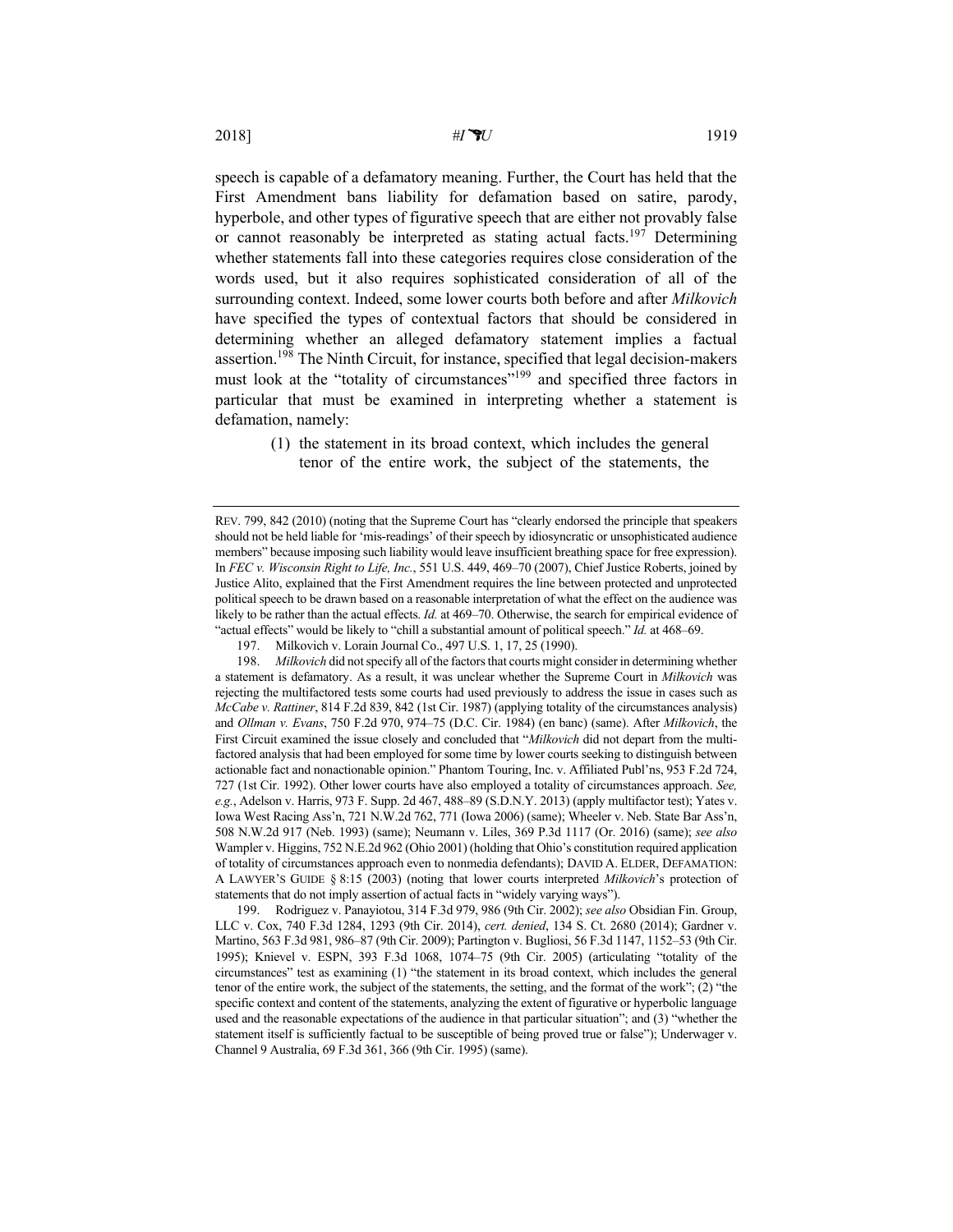setting, and the format of the work;

- (2) the specific context and content of the statements, analyzing the extent of figurative or hyperbolic language used and the reasonable expectations of the audience in that particular situation; and
- (3) whether the statement itself is sufficiently factual to be susceptible of being proved true or false.<sup>200</sup>

Using this broadly contextual "totality of circumstances" approach, courts have begun to take note of how social media contexts affect the interpretation of allegedly defamatory statements. For example, in *Feld v. Conway*, <sup>201</sup> a federal district court interpreted a defamatory tweet to the plaintiff saying "you are fucking crazy!" $202$  to be mere hyperbole by looking at the Twitter comment thread of which it was a part. Looking at the "totality of circumstances,"203 the court noted that a "tweet cannot be read in isolation, but in the context of the entire discussion."<sup>204</sup> The court even suggested that refusing to read the individual tweet literally, as an assertion of mental instability, but instead reading it in the comment-thread context was the "way in which a reasonable person would interpret it."<sup>205</sup> Thus, the court insisted that the evaluation of a defamatory statement must take account of its social media context.<sup>206</sup>

Drawing lessons from the intersection of tort law and the First Amendment, criminal law should not impose liability upon speech unless, when viewed in context and examining the totality of circumstances, it would have been *reasonably* perceived by the immediate parties to the communication as a threat.<sup>207</sup> The immediate parties would include the specific target, if any, and the immediate audience, if any. The line drawn here tilts the scale toward free expression by protecting speakers acting consistently with the norms of linguistic

<sup>200.</sup> *Rodriguez*, 314 F.3d at 986.

<sup>201.</sup> *See* 16 F. Supp. 3d 1 (D. Mass. 2014); *see also Obsidian*, 740 F.3d at 1284 (applying similar test in blog defamation case focusing on "(1) whether the general tenor of the entire work negates the impression that the defendant was asserting an objective fact, (2) whether the defendant used figurative or hyperbolic language that negates that impression, and (3) whether the statement in question is susceptible of being proved true or false").

<sup>202.</sup> *Feld*, 16 F. Supp. 3d at 2–4.

<sup>203.</sup> *Id*. at 3.

<sup>204.</sup> *Id*. at 4.

<sup>205.</sup> *Id*.

<sup>206.</sup> *Id.* For further examples, see Jones & Lidsky, *supra* note 115, at 159–72.

<sup>207.</sup> Some might contend, however, that threatening or violent speech is so antisocial and has such minimal value that any speech that a reasonable outside observer would view as threatening merits punishment, even if those immediately involved in the communication do not view it as a threat. After all, social media communications differ from oral communications precisely because it is likely they can be viewed by those unfamiliar with the immediate contexts, and the speaker must assume that risk (and the criminal liability that goes with it) because his misconstrued social media speech has the capacity to inflict social harm. *See* Eric J. Segall, *The Internet as a Game Changer: Reevaluating the True Threats Doctrine*, 44 TEX. TECH. L. REV. 183, 196 (2011) (arguing the Court should "make clear that personally directed attacks on individuals that could reasonably be interpreted as a real threat to that person are not protected by the First Amendment . . . .").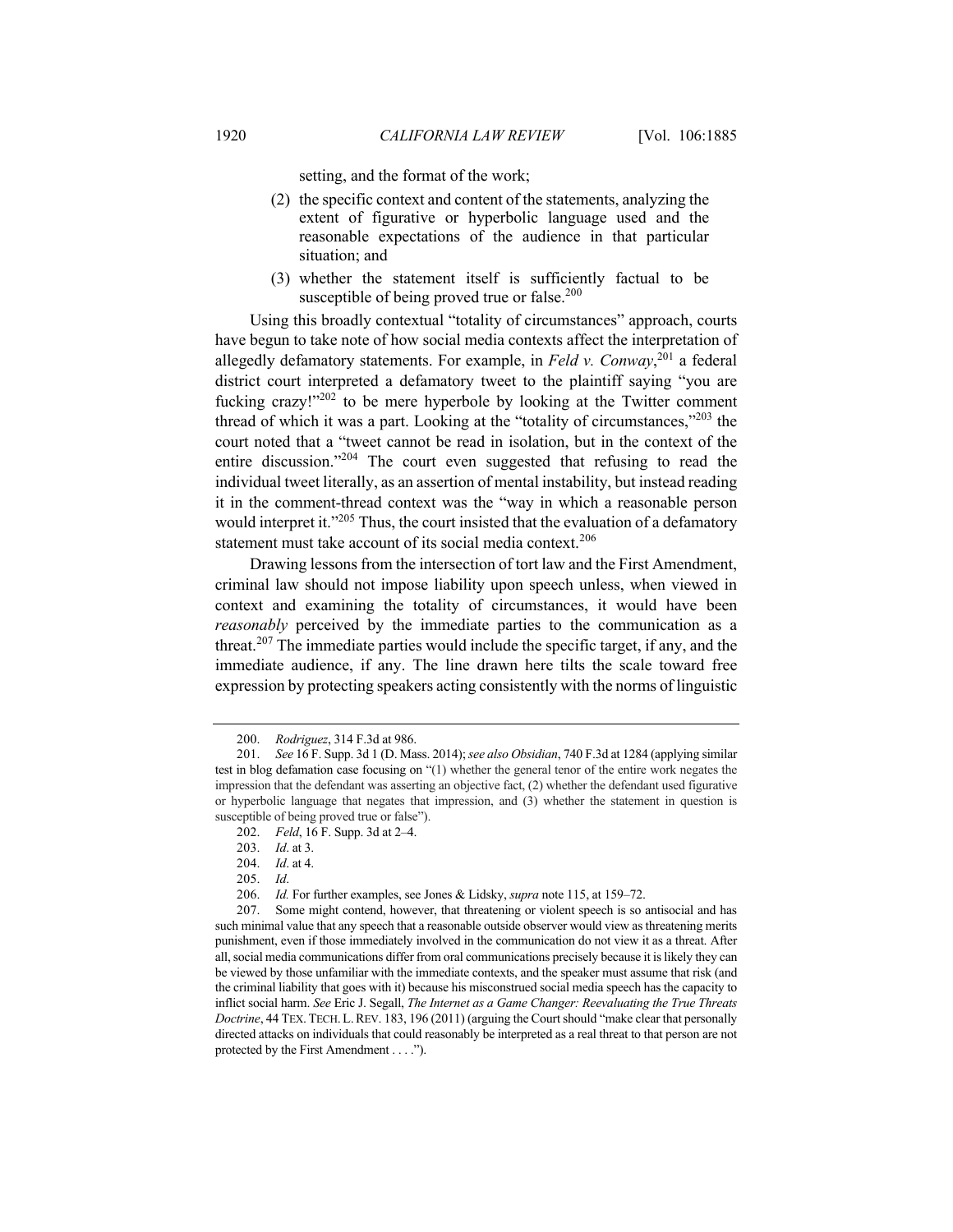subcultures, even where outside observers unfamiliar with social media contexts might view their speech as threats. Tilting the balance in this manner gives adequate breathing space for the continued vitality of social media discourse.<sup>208</sup> Even more importantly, tilting the balance in this manner will prevent police and prosecutors from overreaching and singling out for punishment speakers who strike them as deviant.<sup>209</sup> And given that many of these speakers may be young, politically powerless, or expressing unpopular beliefs, the selective prosecution of hyperbolic speech misconstrued as threats raises significant First Amendment concerns.210 Here, the dangers of sliding down the slippery slope to speech suppression are especially pronounced as a result of the negative social perception of the speakers.<sup>211</sup>

Incarcerating teenagers for hyperbole certainly sends them a message: one suspects that Justin Carter will never again use social media in the joking manner he did when he sent his alleged threat over Facebook. But if the goal is more civility in social media, criminalization seems like a poor tool for social change.<sup>212</sup> Moreover, the failure to draw precise lines between threats and hyperbole risks the overcriminalization of innocent speech and innocent speakers, many of whom are likely to be young people, simply because their speech is more likely to be misinterpreted by legal decision-makers unfamiliar with social media norms and conventions.

<sup>208.</sup> Whether the current uncertainty over questions of speaker intent and the role of context in true threats doctrine is likely to chill social media speakers is an unknowable empirical issue. Social media seem to generate an almost unstoppable flood of hyperbole that might be misconstrued as threats, and it is by no means clear that an increasing number of threats prosecutions will stanch the flow. Internet trolls may always be with us, regardless of whether criminal law cracks down on deeply uncivil behavior. *See generally* Buckels, Trapnell & Paulhus, *supra* note 125 (study of the psychology of Internet trolls).

<sup>209.</sup> If one thinks police or prosecutorial overreach is unlikely, consider the U.K. case known as the Twitter Joke Trial. In that case, *Chambers v. Director of Public Prosecutions*, [2012] EWHC 2157 (Admin) ¶¶ 12, 38, the High Court of England and Wales reversed a conviction of a man who had jokingly tweeted: "Crap! Robin Hood Airport is closed. You've got a week and a bit to get your shit together otherwise I am blowing the airport sky high!!" *Id.* ¶ 12. Police did not respond to the tweet until a week after it was made. *Id.* ¶¶ 13–14. The conviction was reversed on the basis the tweet "did not constitute or include a message of a menacing character." *Id.* ¶ 38. The court stated that language may not be construed as menacing "if the person or persons who receive or read it, or may reasonably be expected to receive, or read it, would brush it aside as a silly joke, or a joke in bad taste, or empty bombastic or ridiculous banter." *Id.* ¶ 30.

<sup>210.</sup> *See generally* Michal Buchhandler-Raphael, *Overcriminalizing Speech*, 36 CARDOZO L. REV. 1667 (2015) (discussing similar observations regarding the overcriminalization of speech).

<sup>211.</sup> *See* Frederick Schauer, *Slippery Slopes*, 99 HARV. L.REV. 361, 377 (1985) (explaining that the dangers a "decisionmaker's negative view of the parties is likely to lead to mistakes of a particular kind, to oversuppression rather than undersuppression, in the application of free speech principles, and these mistakes serve to create the special slippery slope danger").

<sup>212.</sup> *See* Aya Gruber, *Rape, Feminism, and the War on Crime*, 84 WASH. L. REV. 581 (2009) (discussing the shortcomings of criminal sanctions in fostering social change).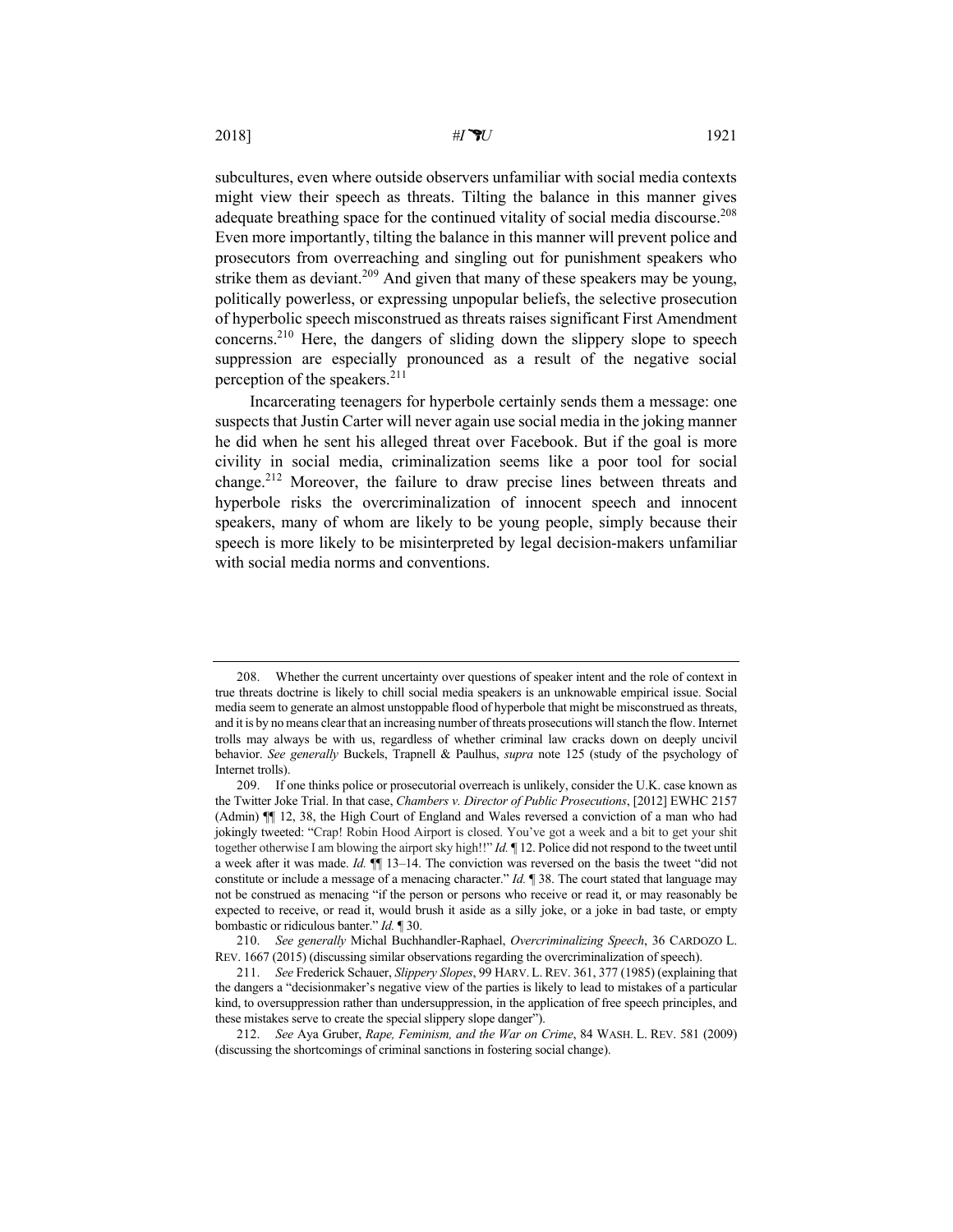#### IV.

## CHALLENGES FOR LEGAL DECISION-MAKERS AND A PROPOSAL FOR OVERCOMING THEM

Understanding the context of social media comments provides challenges for legal decision-makers. Serving judges, practicing attorneys, and jurors, especially those past the first bloom of youth, may not be familiar with the architectural features of different social media platforms, conventions of discourse within each social medium, or norms of discourse governing online gaming forums or other subcultures. After reading accounts of youths cursing at each other in broken English, punctuating with emojis or gifs, and typing or speaking while in the throes of mowing down electronic fiends, some decisionmakers might even feel that jail time with access to nothing but a paper library might do them some good. Yet, justice systems should never deploy criminal sanctions lightly, especially when those sanctions target crimes committed solely through speech. If the law is to avoid punishing speakers merely for failing to foresee that their words might be misunderstood by outsiders to their online conversations, the true threats doctrine must be modified. One modification, of course, is that the Supreme Court could interpret the First Amendment to require speakers to have a culpable mental state of purpose to make a threat or knowledge of the threatening character of their speech before the speech could be deemed a criminal threat. It would also help safeguard speech if the Court stated clearly that the First Amendment bars punishment of speech as a threat unless that speech could reasonably be perceived as such. This clarification would solve the circuit split left unresolved by *Elonis*. But even with this clarification, juries and judges can infer purpose or knowledge from circumstances that they interpret incorrectly because they do not understand social media contexts. Put simply, law enforcement, prosecutors, judges, and juries do not know what they do not know about the interpretation of social media speech, and the defendant's own words are likely to be the most compelling evidence of intent and the most compelling evidence of whether a threat has occurred. Thus, merely clarifying existing law in the ways described above will not adequately prevent misinterpretations resulting in criminal liability. Therefore, this Section focuses on ways to allow full consideration of context in threats cases, especially those dealing with social media threats.

The first way to bolster legal decision-makers' understandings of social media speech alleged to be criminal is by the introduction of expert witnesses. Expert witnesses could offer a way to explain social media architecture and other unfamiliar elements of social media discourse to the legal community.<sup>213</sup> Much

<sup>213.</sup> Arguing for admission of expert testimony regarding the interpretation of social media speech is consistent with the admission of expert witness testimony concerning the interpretation of "drug slang" or "gang jargon," which routinely is allowed in criminal cases. *See, e.g.*, United States v. Akins, 746 F.3d 590, 598 (5th Cir. 2014) (holding that district court did not abuse discretion in admitting testimony regarding interpretation of "drug jargon"); United States v. Griffith, 118 F.3d 318, 321 (5th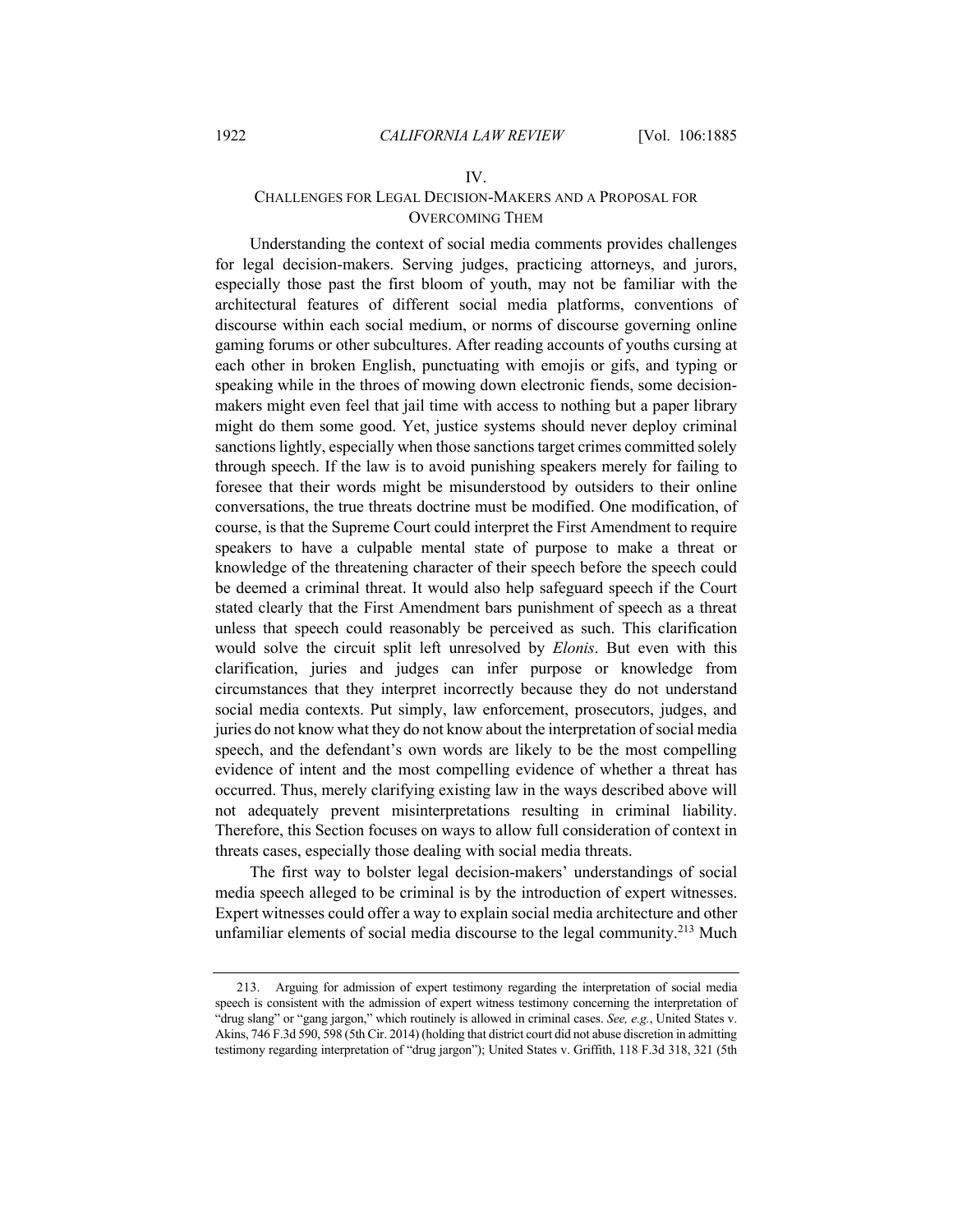2018] *#IU* 1923

as one might hire a doctor to put into layman's terms a baffling array of scientific terms, one could hire an expert to explain why the relevant context might recast speech that initially appears to be a true threat as protected speech. Attorneys conversant with the conventions and characteristics of social media discourse might also teach or sponsor continuing education courses to help other attorneys understand the relevant contexts of alleged threats.

Legal decision-makers, though, would benefit more directly from clearer guidelines from appellate courts directing them how to interpret alleged threats made in social media. As suggested by the discussion of defamation law above, First Amendment doctrine setting the boundaries of true threats should guide legal decision-makers to interpret threats based on the totality of surrounding circumstances. Such factors might include the following:

- (1) *the architecture of the social media platform, including space limitations on individual posts, if any*. The architecture of a platform may fundamentally affect the sender's message. In Twitter, for example, the 280-character limit may mean that the speaker must use abbreviations, hashtags, or emojis that may be misunderstood, or the speaker's meaning may only become clear when a string of tweets are read in context. Likewise, the fact that Snapchat messages are designed to disappear soon after being read might make a threat seem more or less serious, depending on the surrounding contextual factors, such as the relationship between the parties. Nonetheless, the architecture of different social media may affect both the intended and received message.
- (2) *the actual language used, including whether the alleged threat was conditional, specific, or threatened immediate harm and whether the speaker used emojis, hashtags, gifs, abbreviations, or profanity*. The actual language used is already considered in threats cases. However, social media threats cases are especially likely to contain language that is not familiar to the cross section of the public from which juries are drawn. In the Justin Carter case, for example, neither the prosecutor nor the judge seemed to be impressed with the argument that he had followed his seeming threat with "J/K" to indicate that he was just kidding. Perhaps they did not know the meaning of the abbreviation, or perhaps they were simply unconvinced that it altered either his intent or the effect of the post. Nonetheless, the specific language a speaker uses obviously affects meaning

Cir. 1997) ("Drug traffickers' jargon is a specialized body of knowledge, familiar only to those wise in the ways of the drug trade, and therefore a fit subject for expert testimony."); People v. Anderson, 149 A.D.3d 1407, 1413 (3d Dep't 2017) (allowing expert testimony regarding drug slang). In one such case involving gang jargon, the court noted that the proffered expert testimony was "based on standard principles of language interpretation, the foundation of which is repetition and context." *See* United States v. Diaz, 2006 WL 2699042, \*3 (N.D. Cal. 2006).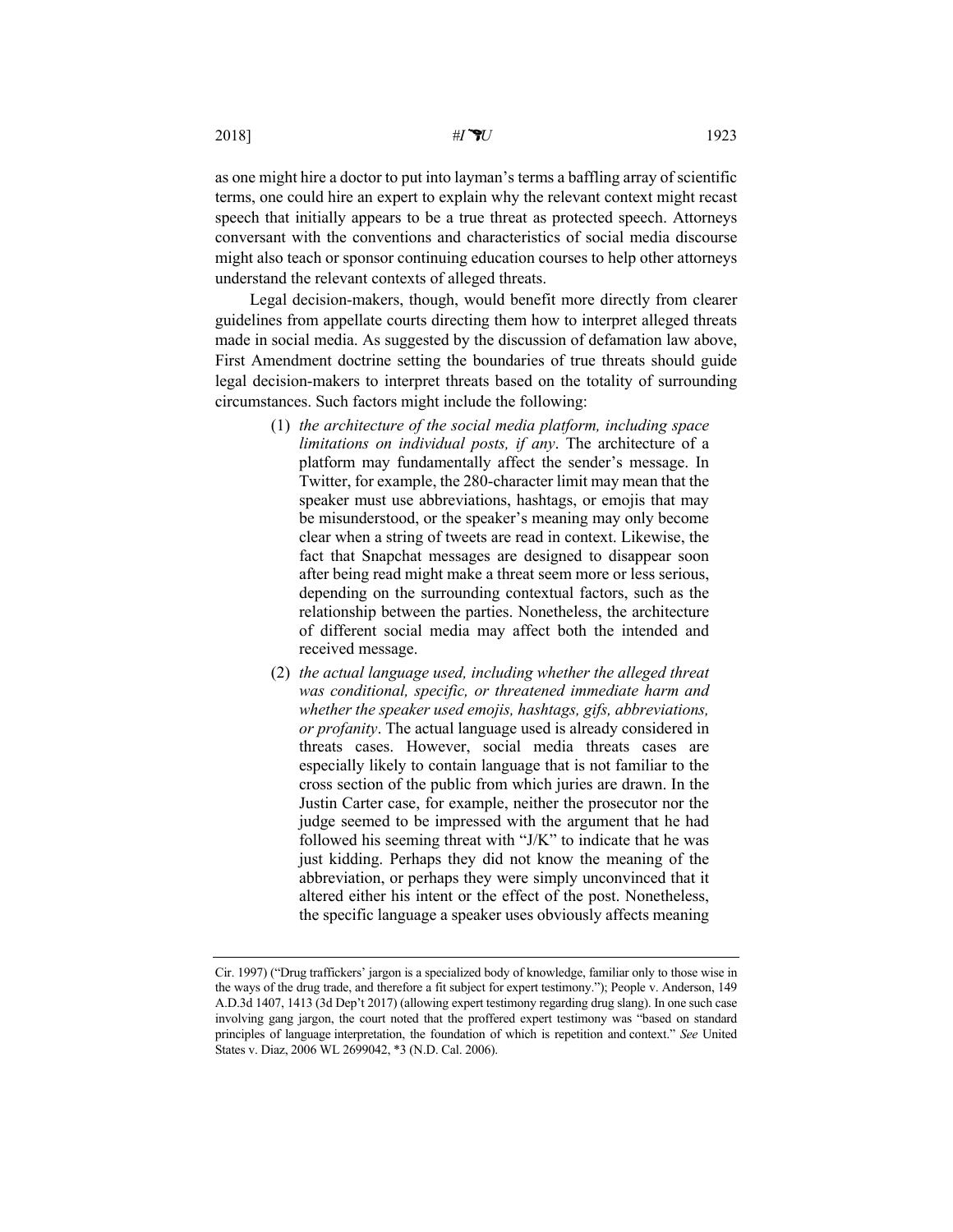and that language must be interpreted correctly if the speaker's meaning is to be discerned.

- (3) *the overall tone of both the specific post and the conversation, if any, of which it is a part*. Just like informal conversations offline, conversations online can range from highly formal and serious to highly informal and facetious, sarcastic, bantering, or hyperbolic. Where a post or conversation falls along this range helps determine its meaning. "I'll kill you" when said to an estranged ex-wife as part of a broader unhinged tirade, as in the *Elonis* case, should be interpreted differently than a wife posting on Facebook "I'll kill you  $\mathbb{Q}$ " in response to her husband's post taunting her that he ate the last piece of cheesecake in the refrigerator at home. Of course, we know this intuitively, but it is helpful to bring this intuition to the fore when dealing with social media contexts with which not everyone is familiar.
- (4) *the likely characteristics of the immediate audience, including the likely size and demographics of the audience and the relationship between the speaker and his or her audience*. One speaks to friends and lovers differently than one speaks to strangers, and young people tend to speak to each other differently when parents are not listening than when they are. These contextual factors matter when interpreting true threats, just as they matter when interpreting defamation. The age, education, sex, and race of the speaker and his or her audience also affect interpretation.214 For example, the Supreme Court in *Watts* took notice that the audience of the teenage speaker's purported threat to shoot then-President Lyndon Johnson was also young and also opposed to the Vietnam War, as well as the fact that they laughed upon hearing the "threat." In *Watts*, these contextual factors were obvious to the Court, but the Court would be far less likely to understand contextual features that would be similarly obvious to social media "insiders," which is why explicit examination and expert testimony may sometimes be necessary.
- (5) *the social media platform used and the conventions of speaking within that platform, and whether the speech occurred within a distinctive subforum*. Some social media platforms, put simply, host more restrained discourse than others. Certain subforums

<sup>214.</sup> *See, e.g.*, Sherron B. Kenton, *Speaker Credibility in Persuasive Business Communication: A Model Which Explains Gender Differences*, 26 INT'L J. OF BUS. COMM. 143, 143 (1989) (surveying research on source credibility and gender differences); Lawrence Hosman, *Powerful and Powerless Speech Styles and Their Relationship to Perceived Dominance and Control*, *in* THE EXERCISE OF POWER IN COMMUNICATION 221, 221 (R. Schulze et al. eds,, 2015) ("[R]eport[ing] the findings of over 30 years of research on powerful and powerless speech styles and their relationship to dominance and control.").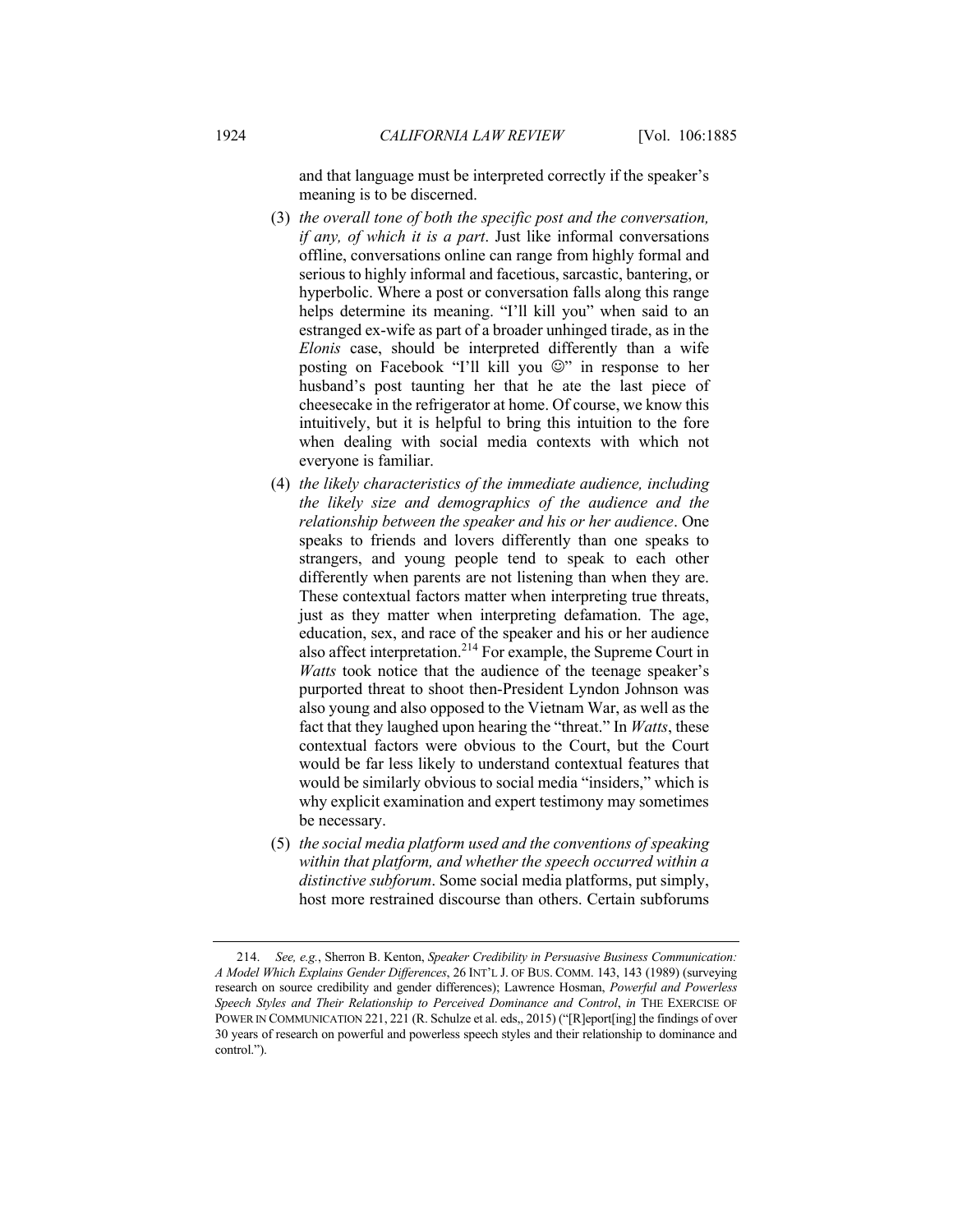on Reddit, for example, are replete with violent rhetoric and hate speech, which would, in some instances, lend credence to an alleged threat and in others mark it as hyperbole when blended with other factors.

(6) *the surrounding context of the speaker's posting, including whether it was a response to another speaker's post*. If a teen girl posts a photo on Facebook and her friend responds "Dead!" and then they carry on the conversation about where to go to lunch, the context tends to suggest the word "dead" was not a threat. Taken out of context, however, the possibility for misunderstanding is high. At a minimum, therefore, legal decision-makers should consider alleged threats set in their immediate surrounding contexts in order to avoid the risk of criminalizing innocent speakers.

Even equipped with a list of contextual factors to consider, however, police, prosecutors, judges, and juries may still struggle to correctly interpret social media speech. Thus, we propose the creation of a more formal "context defense" to make sure the First Amendment rights of those accused of making criminal threats are safeguarded.

The defense would work as follows. Once the accused is charged with making a criminal threat, the accused may invoke context as a defense to liability. Once the accused invokes the defense, the trial court judge should conduct a pretrial hearing to establish two prerequisites to proceeding to trial. First, the judge should evaluate whether there is probable cause to believe that the defendant actually made the alleged threat. This is a concern in online settings where digital images or communications may be altered, $215$  and the Internet includes so many avatars and aliases that it may not always be clear that the person accused of making threats actually made the threats. The burden of proof on this issue should be on the prosecution because attaching wrongful conduct to the actual defendant is an essential prerequisite to imposing criminal liability.

If this threshold is met, the court should give the defendant an opportunity to show that the statement made or posted was not an actual threat based on the totality of the surrounding context*.* In examining context, it is important to understand that context affects both the mens rea and actus reus of the offense. Context can be circumstantial evidence that the defendant possessed the requisite mens rea to make a threat, or, conversely, context can negate the requisite mens rea. By the same token, the actus reus of the threat exists by virtue of the effect

<sup>215.</sup> Online impersonation is a significant enough problem that a number of states have adopted laws criminalizing it. *See, e.g.*, CAL. PENAL CODE § 528.5 (West 2013); HAW.REV. STAT. § 711-1106.6 (2008); MISS. CODE. ANN. § 97-45-33 (West 2011); N.Y. PENAL LAW § 190.25(4) (McKinney 2008); TEX. PENAL CODE ANN. § 33.07 (West 2011).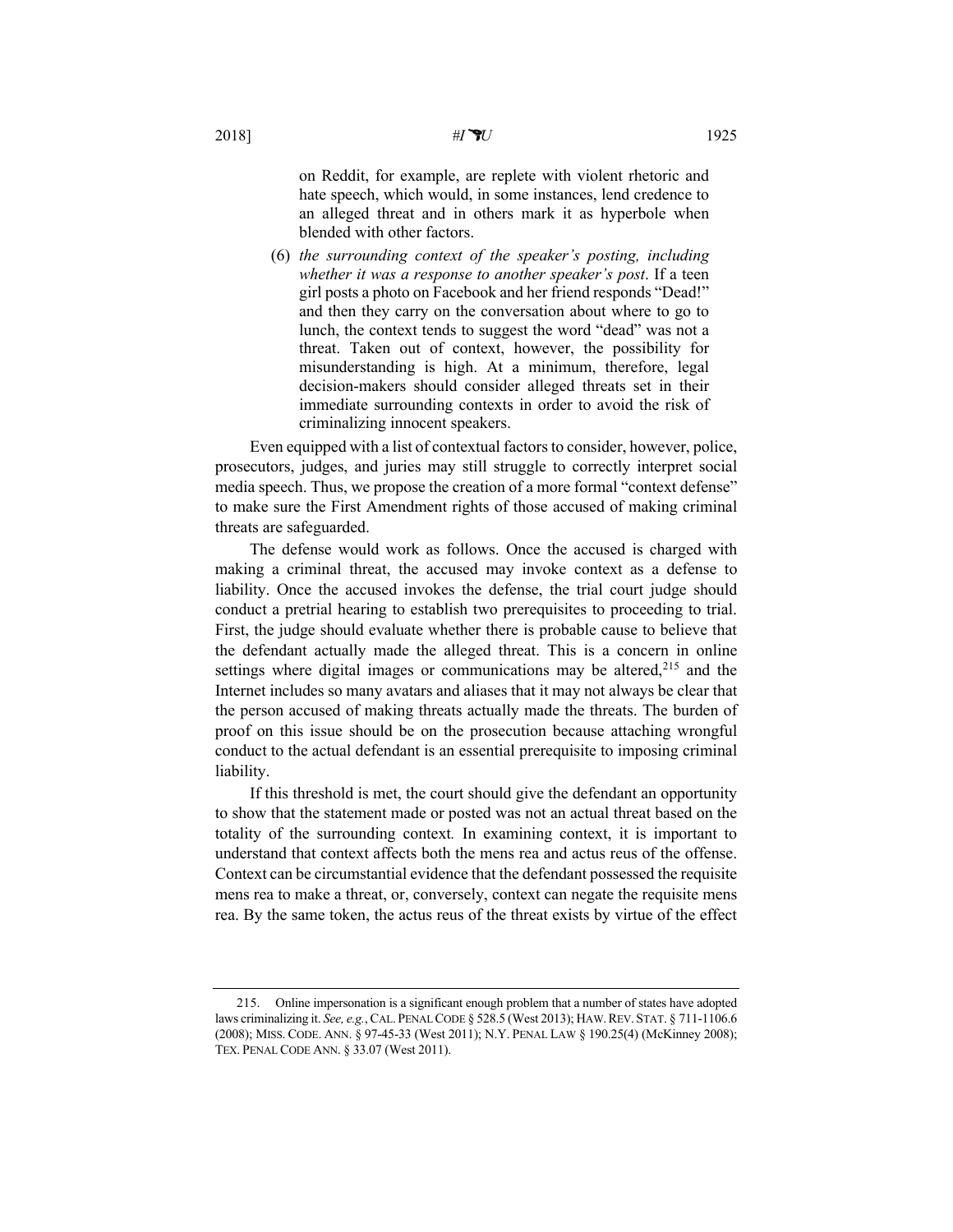of the defendant's words on his target and/or his audience, and context affects how reasonable targets or audiences perceive the defendant's words.<sup>216</sup>

At the pretrial hearing, the defendant should have a right to bring an expert witness or otherwise present probative evidence that his statements were not threats when viewed in their full context. If the court determines that there is probable cause to believe that the defendant *intended* (that is, either purposely or knowingly) to make what a reasonable target of the threat or reasonable reader within the immediate audience of the post would view as a true threat,  $2^{17}$  then the case may proceed to trial. If the court determines that, when viewed in the appropriate context, the defendant's alleged threats were not true threats, then the case should be dismissed. $218$ 

This context defense procedure is not a radical departure from existing doctrine. Such pretrial hearing procedures are used in other contexts<sup>219</sup> to safeguard important rights such as the Sixth Amendment right to assistance of counsel<sup>220</sup> or the Fourth Amendment right to be free of illegal searches and seizures.<sup>221</sup> Thus, it is logical that such pretrial hearings should be used to protect criminal defendants' First Amendment rights as well.

This brief hearing process has the benefits of moving the matter off of a judge's docket more quickly than a trial, saving the state the resources of prosecuting a defendant for uttering potentially protected speech, and sparing an innocent person the costs of mounting a full defense, not to mention sparing him or her the unfortunate consequences of extended incarceration. The hearing

<sup>216.</sup> This so-called defense is what is sometimes called a "failure-of-proof" defense, that is, "one in which the defendant introduces evidence . . . demonstrat[ing] that the prosecution has failed to prove an essential element of the offense charged." *See* JOSHUA DRESSLER,UNDERSTANDING CRIMINAL LAW 204 (6th ed. 2012).

<sup>217.</sup> It may sometimes be difficult to ascertain who the "immediate audience" of a social media post is, but consideration should be given to factors such as whether the defendant limited his or her postings to "friends," that is, to a selected group; whether he or she addressed or targeted a particular person or groups of persons; and whether the post was part of an ongoing dialogue with a particular person or groups of persons. If, as in the Justin Carter case, the defendant's posting was a direct response to another speaker's posting, that speaker should be considered the immediate audience, as well as any others who have commented on the dispute contemporaneously.

<sup>218.</sup> The burden of establishing probable cause remains on the prosecution.

<sup>219.</sup> Probably the most familiar example is the pretrial suppression hearing, in which courts are asked to determine which evidence is inadmissible in the defendant's criminal trial. *See* Brewer v. Williams, 430 U.S. 387, 406 (1977) (confession obtained in violation of defendant's right to advice of counsel); Miranda v. Arizona, 384 U.S. 436, 478–79 (1966) (evidence obtained through interrogation absent waiver of fifth amendment rights); Jackson v. Denno, 378 U.S. 368, 376–77 (1964) (involuntary confession); Mapp v. Ohio, 367 U.S. 643, 655 (1961) (evidence seized in violation of fourth amendment); Nardone v. United States, 308 U.S. 338, 341–42 (1939) (evidence obtained as a result of knowledge gained from illegal wiretap); Silverthorne Lumber Co. v. United States, 251 U.S. 385, 392 (1920) (evidence seized as an indirect result of fourth amendment violation); Weeks v. United States, 232 U.S. 383, 398 (1914) (evidence seized in violation of fourth amendment in federal trial).

<sup>220.</sup> *See Brewer*, 430 U.S. at 406 (holding inadmissible confession obtained in violation of defendant's right to advice of counsel).

<sup>221.</sup> *See Mapp*, 367 U.S. at 655 (holding inadmissible evidence seized in violation of the Fourth Amendment).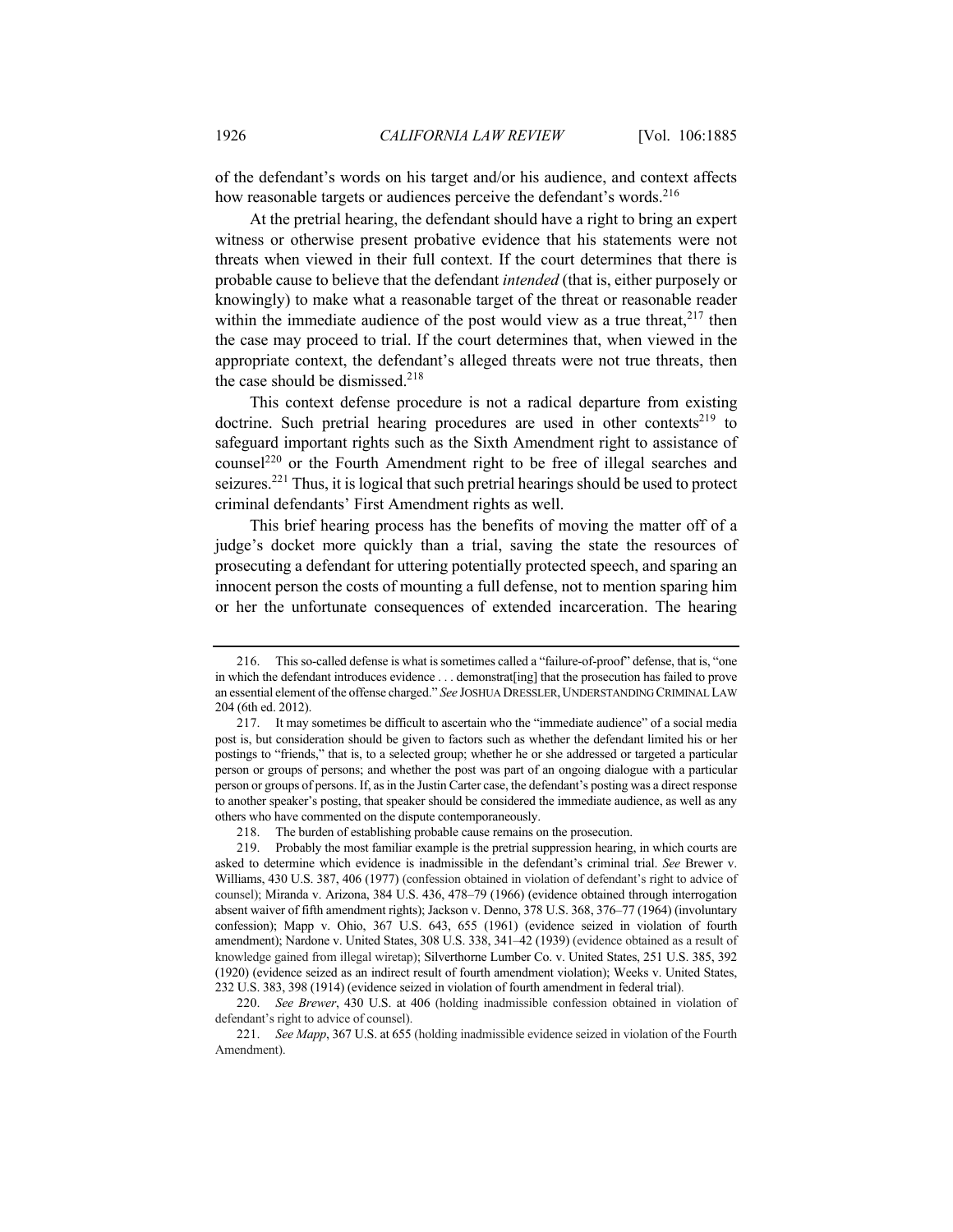process might also curtail any tendencies of prosecutors to overreach and charge dim youths with crimes such as making terroristic threats, when they have done nothing more than to make hyperbolic and ill-advised comments in a public forum while playing a computer game.

For those defendants who actually go to trial, a defense based on context should be available. Asserting the context defense would allow the defendant to bring expert testimony to help explain the proper interpretation of his or her words. That defense would allow a defendant to show that although the defendant made certain statements, those statements were, when viewed within the proper context, not true threats because the defendant lacked the requisite intent to threaten.

Some might contend that since the burden of proof is already on the prosecution to establish the actus reus and mens rea of the offense the context defense is unnecessary. Yet prosecutors, judges, and juries do not know what they do not know. They may assume they share interpretive conventions with the defendant that they do not in fact share, especially in cases involving threats made in social media by members of a younger generation. The context defense therefore provides a mechanism to supply or enrich the relevant context and focus attention on the kinds of factors that should ultimately determine guilt or innocence in social media threats cases.

As another way of focusing decision-makers' attention in the right place, invoking the context defense should entitle the criminal defendant to the benefit of a special instruction explaining the contextual factors that may be relevant in deciding whether the defendant's words were threats or mere hyperbole. After specifying the relevant factors, the instruction might clarify that the burden of proof is on the prosecution and simply ask the jury to determine whether the defendant committed the offense beyond a reasonable doubt based on the totality of circumstances. The more focused inquiry supplied by the special instruction would then lend itself to more informed judicial review.

## **CONCLUSION**

This Article, put simply, represents a plea for more precision in drawing the line between trash talk and terrorist threats. It may seem counterintuitive to argue for the protection of those whose loose language can be easily misunderstood as a threat. Yet First Amendment theory's concerns about selective targeting of disfavored speakers and its demand that speech cause cognizable harm in order to be actionable weigh against criminalizing speech that was not intended to threaten and/or was not understood by its targets as intimidation or threats. Overcriminalization concerns should be especially acute in cases in which defendants are disproportionately likely to be adolescents engaged in discourse over social media. This is true even though the prevalence of violent and hateful speech in social media is a formidable concern for those of us committed to fostering meaningful and inclusive public discourse.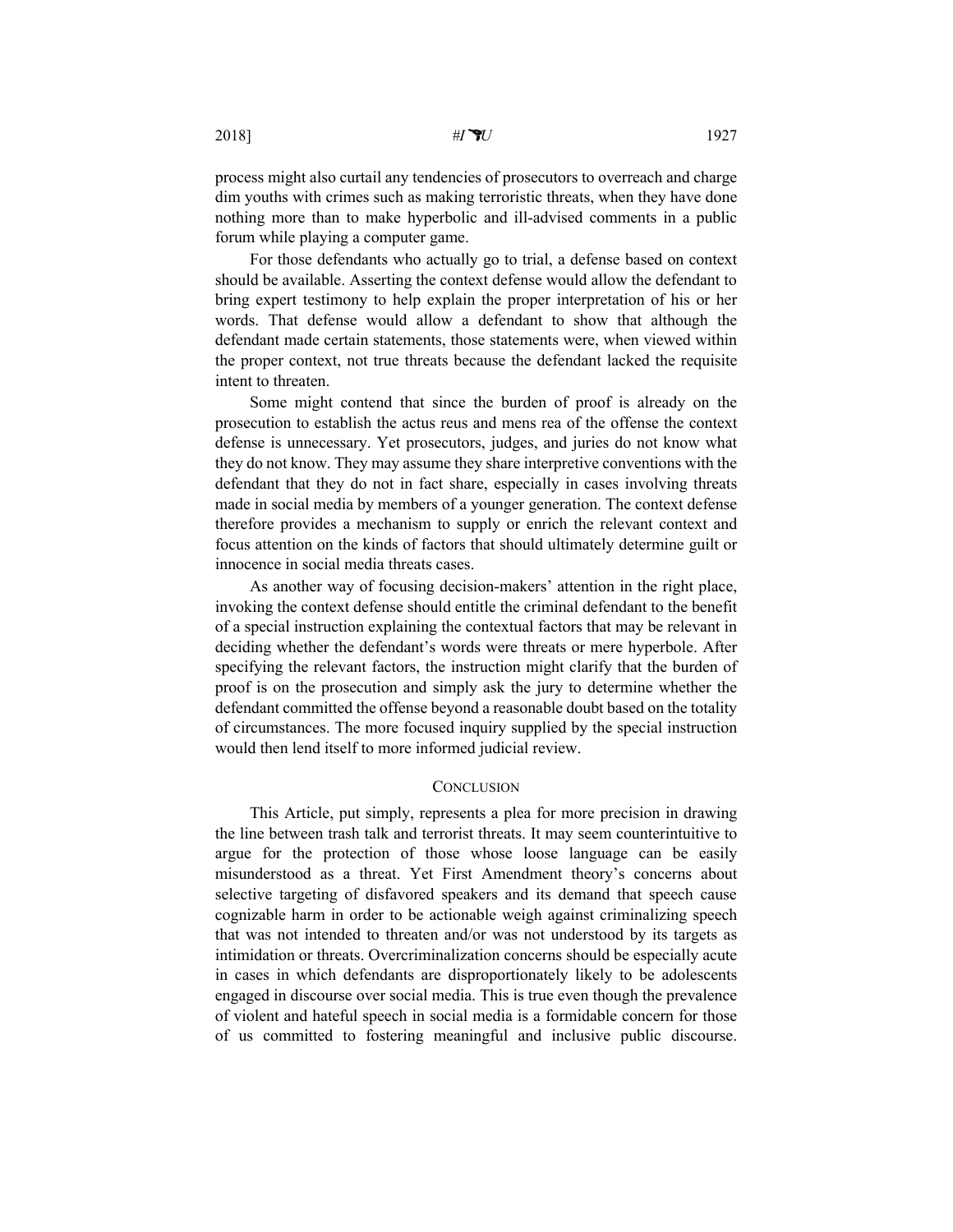Nonetheless, it is important to ensure that the proffered cure for disordered discourse in social media is not worse than the disease. This Article has shown that the interpretation of social media speech by legal decision-makers is rife with possibilities for misunderstanding and has tendered an antidote. This antidote, in the form of a context defense, allows those charged with making terroristic threats to show, at a very early stage of criminal proceedings, the context in which their alleged threats occurred negated their criminal culpability. Moreover, the defense provides a guide for legal decision-makers at trial as to the factors that influence proper interpretation of alleged threats within social media. This, and no less, is what courts should interpret the First Amendment to require, just as they have done in other legal contexts.